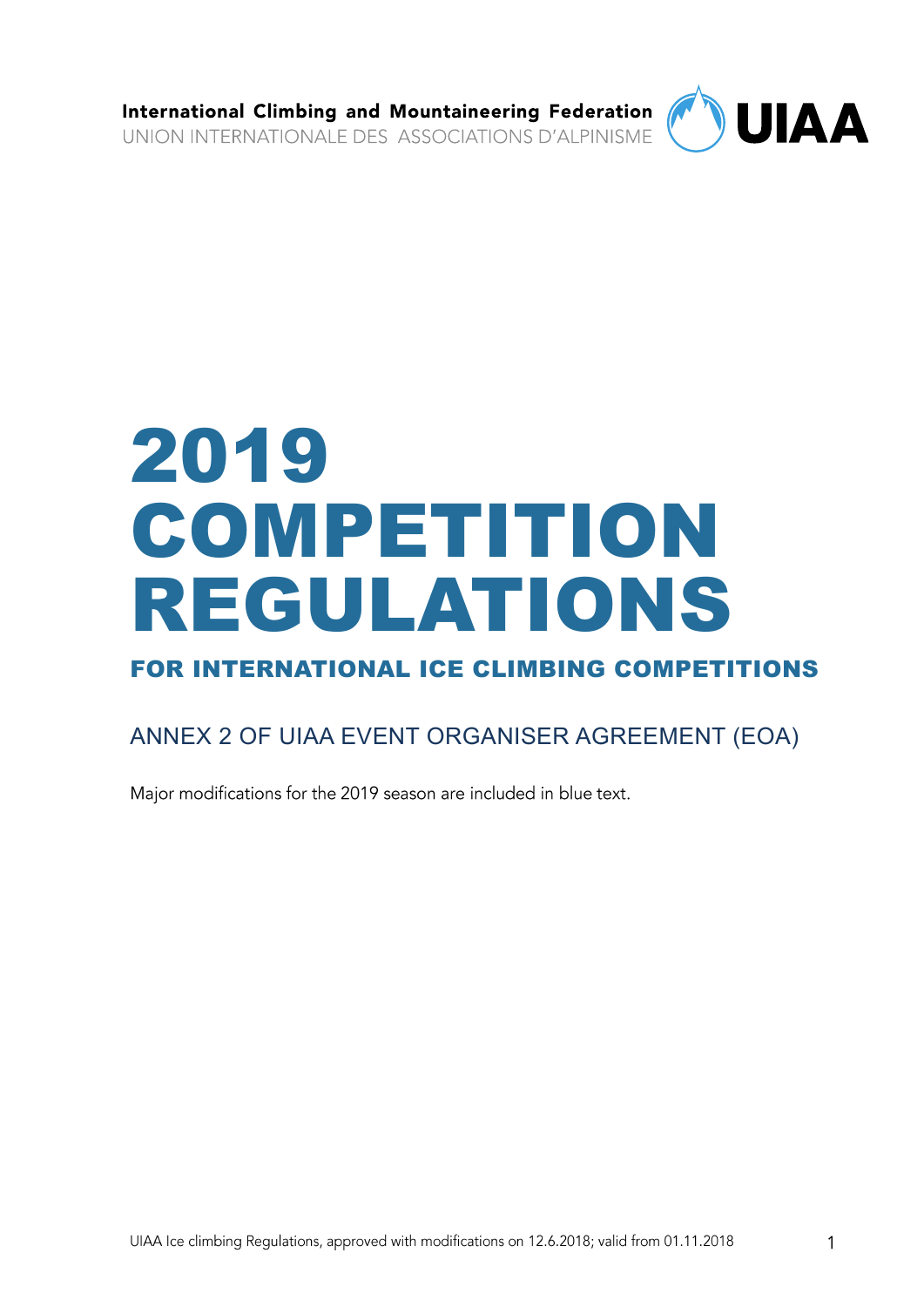

# COMPETITION REGULATIONS INDEX

#### PART ONE – GOVERNANCE

| 1.   | <b>UIAA COMMISSION FOR ICE CLIMBING COMPETITIONS</b>           | 5              |
|------|----------------------------------------------------------------|----------------|
| 1.1  | <b>INTRODUCTION</b>                                            | 5              |
| 1.2  | <b>COMPETITIONS</b>                                            | 5              |
| 1.3  | ORGANISATION OF THE UIAA COMMISSION                            | 5              |
| 2.   | <b>MEMBER FEDERATIONS</b>                                      | $\overline{7}$ |
| 2.1  | <b>RESPONSIBILITIES OF MEMBER FEDERATIONS AND TEAM MEMBERS</b> | $\overline{7}$ |
| 2.2  | <b>RESPONSIBILITIES OF MEMBER FEDERATIONS</b>                  | $\overline{7}$ |
| 2.3  | <b>ELIGIBITY TO ENTER A TEAM</b>                               | $\overline{7}$ |
| 2.4  | <b>REGISTRATION OF TEAMS</b>                                   | 8              |
| 2.5  | <b>INTERNATIONAL LICENSES</b>                                  | 8              |
| 2.6  | <b>FEES</b>                                                    | 9              |
| 2.7  | TEAM QUOTAS - COMPETITORS AND OFFICIALS                        | 9              |
| 2.8  | <b>TEAM CLOTHING AND EQUIPMENT</b>                             | 10             |
| 3.   | <b>COMPETITION ORGANISATION</b>                                | 10             |
| 3.1  | APPLICATION TO ORGANISE A UIAA COMMISSION APPROVED             | 10             |
|      | <b>COMPETITION</b>                                             |                |
| 3.2  | <b>COMPETITION FACILITIES</b>                                  | 10             |
| 3.3  | <b>ORGANISER'S PERSONNEL</b>                                   | 11             |
| 3.4  | <b>CLIMBING STRUCTURE AND ROUTE-SETTING</b>                    | 12             |
| 3.5  | <b>SAFETY</b>                                                  | 12             |
| 3.6  | HEIGHT MEASUREMENT AND TIME KEEPING                            | 15             |
| 3.7  | <b>RESULTS SERVICE</b>                                         | 15             |
| 3.8  | <b>COMPETITION STARTING LISTS</b>                              | 16             |
| 3.9  | <b>TECHNICAL MEETING</b>                                       | 17             |
| 3.10 | VIDEO RECORDING OF COMPETITION ROUTES                          | 17             |
| 3.11 | <b>MEDICAL FACILITIES</b>                                      | 18             |
| 3.12 | <b>ANTI DOPING</b>                                             | 18             |
| 3.13 | <b>TELEVISION COVERAGE</b>                                     | 19             |
| 3.14 | <b>MEDIA FACILITIES</b>                                        | 19             |
| 3.15 | <b>INSURANCE</b>                                               | 20             |
| 3.16 | <b>AWARD CEREMONIES</b>                                        | 20             |
| 3.17 | COMPETITION COST, PRIZE MONEY AND AWARDS                       | 20             |
| 4.   | <b>GENERAL COMPETITION REGULATIONS</b>                         | 20             |
| 4.1  | <b>CLIMBING STRUCTURE</b>                                      | 20             |
| 4.2  | <b>TYPES OF COMPETITION</b>                                    | 21             |
| 4.3  | <b>REGISTRATION AND ISOLATION ZONE</b>                         | 21             |
| 4.4  | <b>ROUTE DEMONSTRATION</b>                                     | 22             |
| 4.5  | ROUTE OBSERVATION AND PRACTICE                                 | 22             |
| 4.6  | PREPARATION PRIOR TO CLIMBING                                  | 23             |
| 4.7  | <b>WALL MAINTENANCE</b>                                        | 23             |
| 4.8  | <b>TECHNICAL INCIDENTS</b>                                     | 24             |
| 4.9  | RANKING AFTER EACH ROUND                                       | 25             |
| 4.10 | <b>TERMINATION OF AN ATTEMPT ON A ROUTE</b>                    | 25             |
| 5.   | <b>DISCIPLINARY PROCEDURES DURING COMPETITIONS</b>             | 25             |
| 5.1  | <b>INTRODUCTION</b>                                            | 25             |
| 5.2  | <b>COMPETITORS</b>                                             | 25             |
| 5.3  | <b>TEAM OFFICIALS</b>                                          | 27             |
| 5.4  | <b>OTHER PERSONS</b>                                           | 27             |

UIAA Ice climbing Regulations, approved with modifications on 1.7.2018; valid from 01.11.2018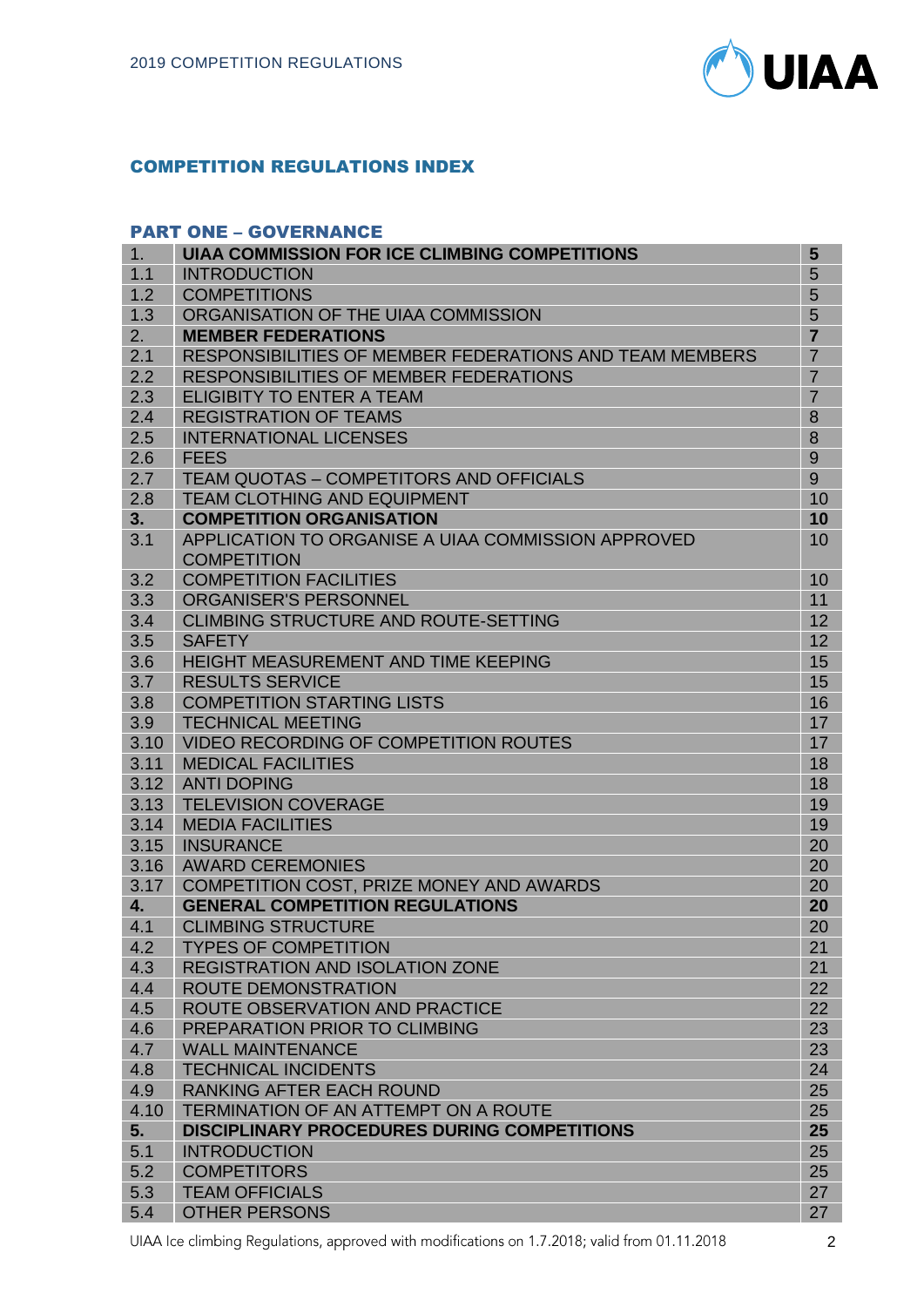

| 6.<br>6.1 | <b>COMPETITION APPEALS PROCEDURE</b><br><b>GENERAL</b>                                   | 27<br>27 |
|-----------|------------------------------------------------------------------------------------------|----------|
| 6.2       | <b>COMPETITION APPEALS JURY</b>                                                          | 28       |
| 6.3       | APPEALS AGAINST A JUDGES DECISION CONCERNING A COMPETITOR'S<br><b>ATTEMPT ON A ROUTE</b> | 28       |
| 6.4       | APPEALS FOLLOWING THE PUBLICATION OF THE RESULTS OF EACH<br><b>ROUND</b>                 | 29       |
| 6.5       | APPEALS TO THE DISCIPLINARY BODY                                                         | 29       |
| 6.6       | <b>APPEAL FEES</b>                                                                       | 29       |
| 7.        | <b>UIAA ANTI-DOPING REGULATIONS</b>                                                      | 29       |
| 7.1       | <b>ADOPTION</b>                                                                          | 29       |
| 7.2       | <b>APPLICATION</b>                                                                       | 30       |
| 7.3       | <b>COMPETENT ORGAN WITHIN UIAA</b>                                                       | 30       |
| 7.4       | <b>PROHIBITED CLASSES OF SUBSTANCES AND PROHIBITED METHODS</b>                           | 30       |
| 7.5       | PENALTIES FOR INFRACTIONS                                                                | 30       |
| 7.6       | COMPETENT ORGANS TO IMPOSE SANCTIONS AND RIGHT OF APPEAL                                 | 30       |

#### PART 2 – TECHNICAL RULES

| 8    | <b>LEAD-DIFFICULTY REGULATIONS</b>                      | 31 |
|------|---------------------------------------------------------|----|
| 8.1  | <b>INTRODUCTION</b>                                     | 31 |
| 8.2  | NUMBER OF COMPETITORS AND THE STARTING ORDER            | 31 |
| 8.3  | <b>OBSERVATION PERIOD</b>                               | 32 |
| 8.4  | <b>CLIMBING PROCEDURE</b>                               | 32 |
| 8.5  | <b>HEIGHT MEASUREMENT</b>                               | 33 |
| 8.6  | RANKING AFTER EACH ROUND OF THE COMPETITION             | 34 |
| 8.7  | <b>QUOTAS FOR EACH ROUND</b>                            | 35 |
| 8.8  | TERMINATION OF AN ATTEMPT ON A ROUTE                    | 35 |
| 8.9  | RANKING IN THE CASE OF ONE ROUND BEING ORGANISED ON TWO | 36 |
|      | ROUTES (ATTEMPTED BY EVERY COMPETITOR)                  |    |
| 9.   | <b>SPEED COMPETITIONS REGULATIONS</b>                   | 36 |
| 9.1  | <b>INTRODUCTION</b>                                     | 36 |
| 9.2  | <b>SAFETY</b>                                           | 37 |
| 9.3  | <b>COMPETITION ROUTES</b>                               | 38 |
| 9.4  | <b>ROUTE TIMING</b>                                     | 38 |
| 9.5  | <b>TERMINATION OF AN ATTEMPT ON A ROUTE</b>             | 38 |
| 9.6  | SINGLE-ROUTE SPEED COMPETITION                          | 38 |
| 9.7  | <b>SPEED-DUEL COMPETITION</b>                           | 40 |
| 10.  | <b>BOULDER - DIFFICULTY COMPETITIONS REGULATIONS</b>    | 43 |
| 10.1 | <b>INTRODUCTION</b>                                     | 43 |
| 10.2 | NUMBER OF COMPETITORS AND THE STARTING ORDER            | 43 |
| 10.3 | <b>OBSERVATION PERIOD</b>                               | 44 |
| 10.4 | <b>CLIMBING PROCEDURE</b>                               | 44 |
| 10.5 | <b>HEIGHT MEASUREMENT</b>                               | 44 |
| 10.6 | RANKING AFTER EACH ROUND OF THE COMPETITION             | 44 |
| 10.7 | <b>QUOTAS FOR EACH ROUND</b>                            | 45 |
| 10.8 | <b>TERMINATION OF AN ATTEMPT ON A ROUTE</b>             | 45 |

# PART 3 – EVENT RULES

| 11.  | <b>WORLD CUP SERIES OF COMPETITIONS REGULATIONS</b> | 46 |
|------|-----------------------------------------------------|----|
| 11.1 | <b>INTRODUCTION</b>                                 | 46 |
| 11.2 | LEAD- DIFFICULTY, BOULDER- DIFFICULTY COMPETITIONS  | 46 |
| 11.3 | <b>SPEED COMPETITIONS</b>                           | 47 |
|      |                                                     |    |

UIAA Ice climbing Regulations, approved with modifications on 1.7.2018; valid from 01.11.2018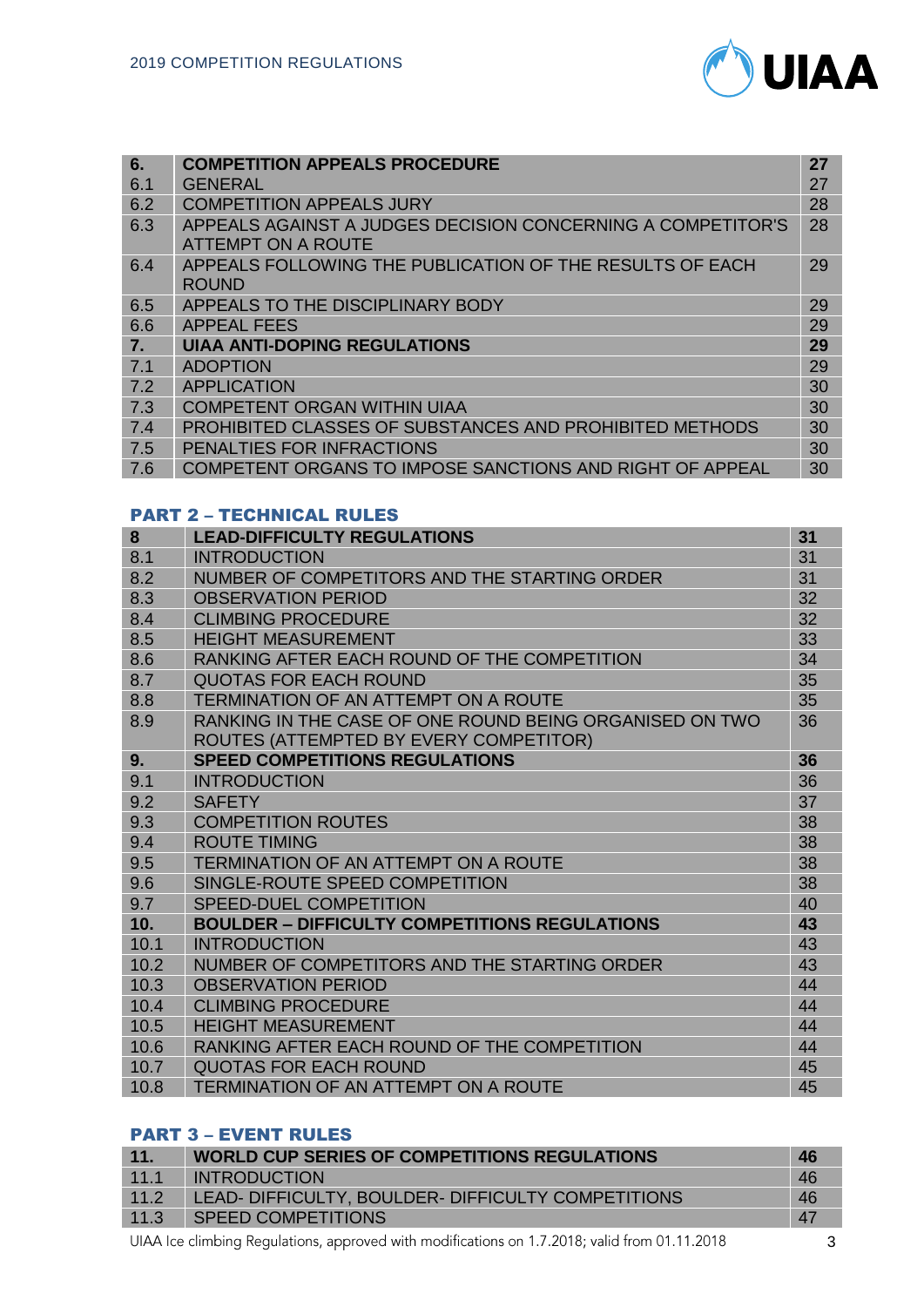

| 11.4 | POINTS TO BE AWARDED FOR EACH WORLD CUP COMPETITION    | 47 |
|------|--------------------------------------------------------|----|
|      |                                                        |    |
| 11.5 | POINTS COUNTING TOWARDS THE AWARD OF THE WORLD CUP     | 47 |
| 11.6 | AWARD OF THE WORLD CUP IN THE EVENT OF A TIE FOR FIRST | 47 |
|      | <b>PLACE</b>                                           |    |
| 11.7 | REGISTRATION OF COMPETITORS BY NATIONALITIES BODIES OR | 48 |
|      | <b>FEDERATIONS</b>                                     |    |
| 11.8 | COMPETITOR QUOTAS FOR EACH ROUND OF A COMPETITION      | 48 |
| 12.  | <b>WORLD CHAMPIONSHIP REGULATIONS</b>                  | 49 |
| 12.1 | <b>INTRODUCTION</b>                                    | 49 |
| 12.2 | <b>QUOTAS</b>                                          | 49 |
| 13.  | <b>WORLD COMBINED CHAMPIONSHIP REGULATIONS</b>         | 49 |
| 13.1 | <b>INTRODUCTION</b>                                    | 49 |
| 13.2 | <b>QUOTAS</b>                                          | 50 |
|      |                                                        |    |
| 14.  | <b>WORLD YOUTH CHAMPIONSHIPS REGULATIONS</b>           | 51 |
| 14.1 | <b>INTRODUCTION</b>                                    | 51 |
| 14.2 | <b>AGE CATEGORIES</b>                                  | 51 |
| 14.3 | <b>QUOTAS</b>                                          | 52 |
| 15.  | <b>CONTINENTAL CHAMPIONSHIPS REGULATIONS</b>           | 52 |
| 15.1 | <b>INTRODUCTION</b>                                    | 52 |
| 16.  | <b>CONTINENTAL CUP SERIES REGULATIONS</b>              | 52 |
| 16.1 | <b>INTRODUCTION</b>                                    | 52 |
| 16.2 | LEAD- DIFFICULTY, BOULDER- DIFFICULTY CONTIENTAL CUPS  | 53 |
| 16.3 | <b>SPEED CONTINENTAL CUPS</b>                          | 54 |
| 16.4 | <b>QUOTAS</b>                                          | 54 |
| 17.  | <b>RULES FOR ICE CLIMBING TOOLS</b>                    | 55 |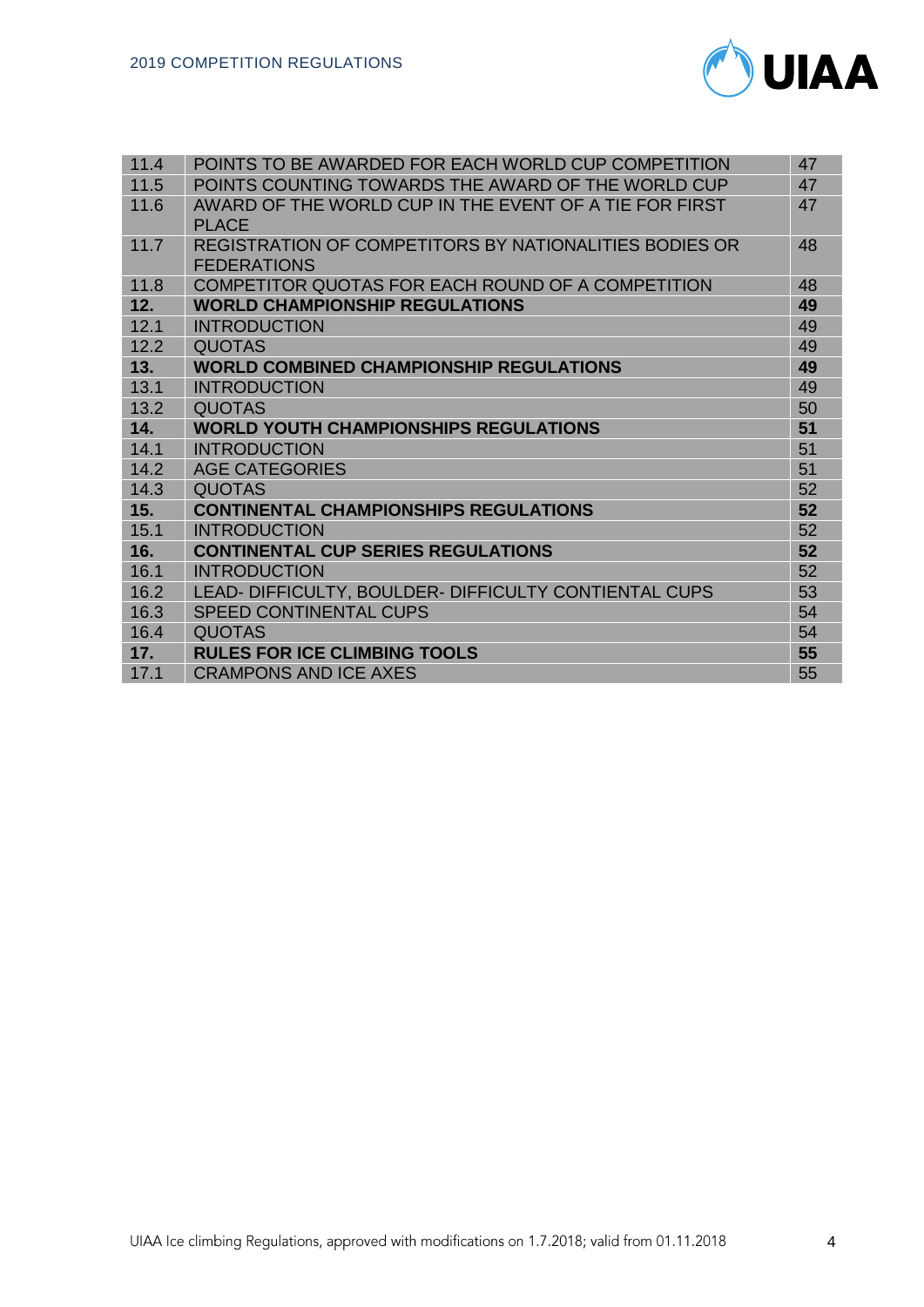

# PART ONE - GOVERNANCE

# 1. UIAA COMMISSION FOR ICE CLIMBING COMPETITIONS

# 1.1. INTRODUCTION

1.1.1. The UIAA COMMISSION for Ice Climbing Competitions is a constituent part of the Union Internationale des Associations d'Alpinisme (UIAA). The UIAA COMMISSION is responsible for the administration and development of all aspects of the sport of international Competition Ice Climbing.

1.1.2. The UIAA COMMISSION maintains authority in respect to all international ice climbing competitions as defined in Section 1.2 below. As such, it is the body responsible for:

- a) Receiving applications from UIAA member-federations to organize international competitions;
- b) Approving those applications that it deems in the interest of the sport and which it assesses as being organizationally and financially viable;
- c) Controlling all technical and other aspects of the sport.

All UIAA approved competitions shall be organized and undertaken in strict accordance with the regulations and rules governing such competitions.

# 1.2. COMPETITIONS

1.2.1. Only the members of the UIAA (or organizations specifically recognized by the UIAA COMMISSION) shall be eligible to apply to organize an UIAA approved competition.

1.2.2. Only UIAA members shall be eligible to apply to enter their competitors in such competitions.

1.2.3. Among the international ice climbing competitions requiring the specific approval of the UIAA COMMISSION are the following:

- a) The annual World Cup series of competitions;
- b) The World Championship;
- c) The World Championship Combined discipline;
- d) Continental Championships;
- e) Continental Cup Series;
- f) International Youth Championships
- g) International Masters' competitions
- h) International Challenger competitions

# 1.3. ORGANISATION OF THE UIAA COMMISSION

1.3.1. The UIAA COMMISSION is directly accountable to the General Assembly of the UIAA. The UIAA has been granted recognition by the International Olympic Committee as an International body or federation. The UIAA is also a member of SportAccord (the General Association of International Sports Federations).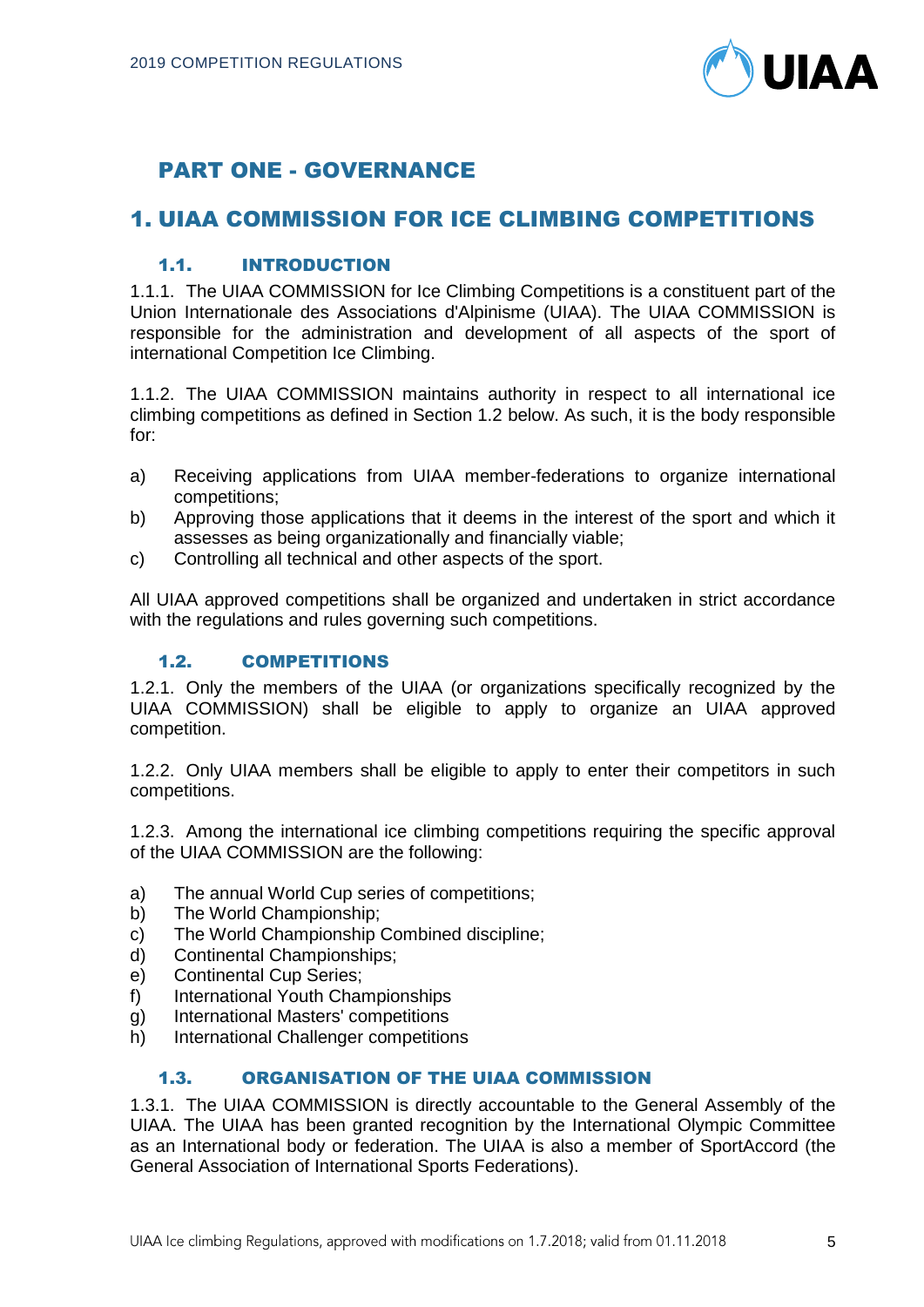

1.3.2. International Competition Officials: the UIAA COMMISSION maintains the right to formally appoint the following officials to each UIAA approved competition.

- a) **President of the Jury** has overall authority within the competition area; i.e. from the point where competitors and others enter the isolation zone to the point where they exit the competition area in front of the climbing structure and return to the public section of the arena; this authority extends to covering the activities of the media and all other persons nominated by the organiser. The President of the Jury has overall authority with respect to all aspects of the running of the competition and presides over all meetings of the UIAA COMMISSION Officials. In addition, he/she presides over all organization and technical meetings with the competition organisers, team officials, competitors, etc. The President of the Jury is required to submit a detailed report on the competition and on each 'Aspirant' Judge undergoing the final phase of their international training programme.
- b) **Category Judge** International Judges appointed by the UIAA COMMISSION to assist the President of the Jury in undertaking all aspects of judging a competition. The Category Judges are assisted by Route Judges.
- c) **Chief International Route setter -** general management of the route setting team. Advises the Category Judge, Route Judge, President of the Jury.
- d) **Route Judges -** these may be specifically appointed by the UIAA COMMISSION as 'Aspirant' Judges under training, otherwise the national body or federation/organiser shall provide a Route Judge for each route of the competition. Normally, Route Judges shall be persons holding either international or national licenses. They shall be fully informed of the technical rules and regulations governing UIAA COMMISSION-approved competitions, and shall be instructed in their duties by, and work under the direction of, a Category Judge.
- e) **Aspirant Route setter** has passed successfully an ICCIC international Route setter course and is appointed by UIAA COMMISSION but since more than 1 year did not work at an international or national ice climbing competition appointed by UIAA COMMISSION or has followed the Route setter course without any working experience.
- f) **Route setter** a national level route setter who has not completed the International Route Setter course and is appointed by the organiser to work under the Chief International Route Setter.
- g) **Competition Jury -** the Competition Jury consists of all those persons listed in 1.3.2.(a) to 1.3.2(f) above

NOTE: The UIAA COMMISSION-appointed officials – 1.3.2(a)(b)(c)(d) above - shall be entitled to receive travelling expenses, accommodation and a honorarium in accordance with the relevant regulations and agreements entered into on a case-by-case basis by the UIAA COMMISSION with the respective organisers of an event. President of Jury and at least one Category Judge should be from non-hosting country. Minimum number of Category Judges equals maximum number of routes at any date of the event.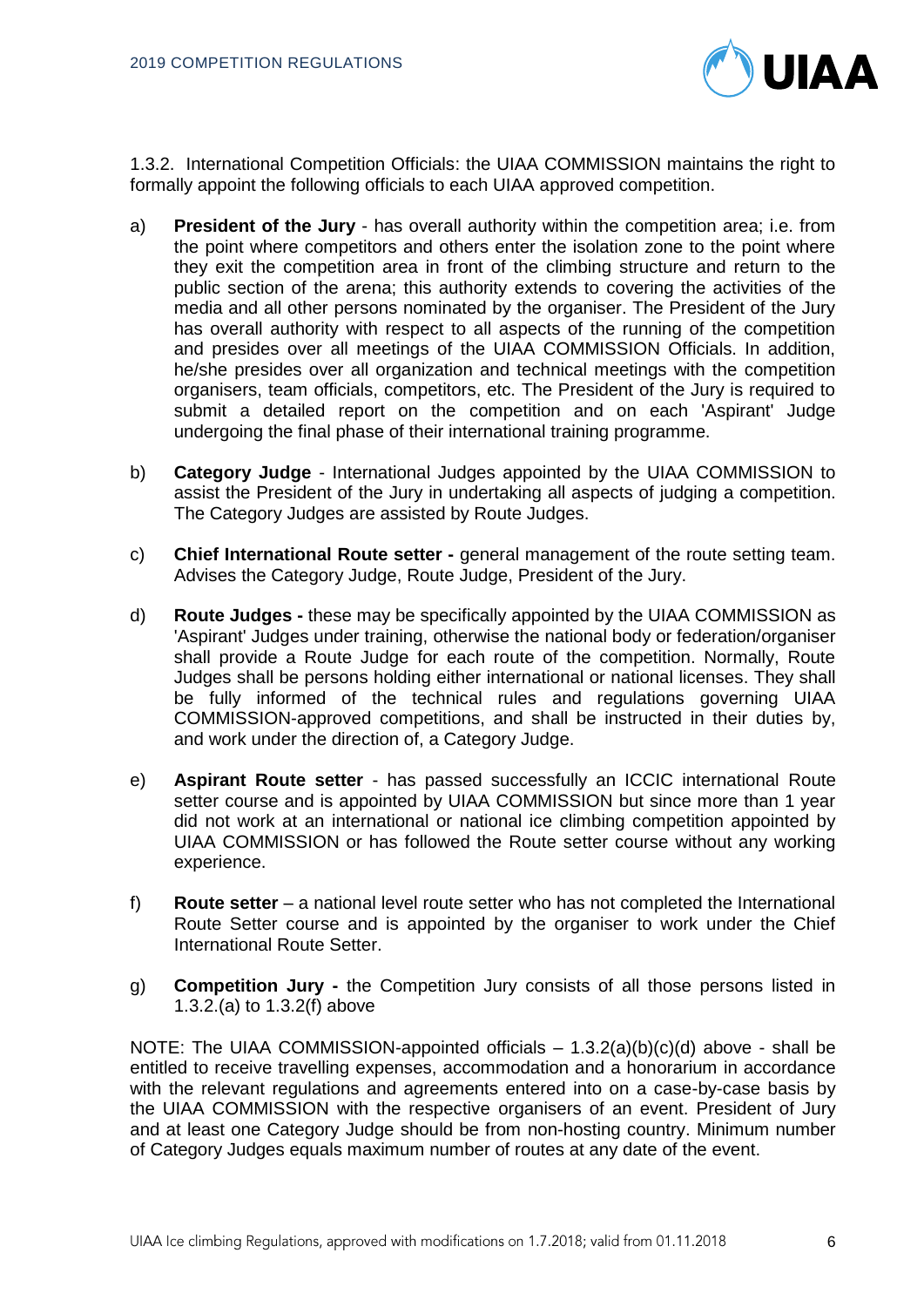

# 2. MEMBER FEDERATIONS

# 2.1. RESPONSIBILITIES OF MEMBER FEDERATIONS AND TEAM MEMBERS

2.1.1. It is the responsibility of the national bodies or federations who are members of the UIAA, all competition organisers and those associated with an UIAA approved competition - whether working directly with the UIAA COMMISSION or in association with a national body or federation or with a competition organiser, to:

- a) Unconditionally accept that the promotion, development and administration of the sport of international competition ice climbing are under the exclusive control of the UIAA COMMISSION;
- b) Ensure that no financial or other agreement shall be entered into with an organisation (e.g. television, competition sponsors, etc.,) which conflicts with the UIAA COMMISSION's own agreements without first obtaining the written approval of the UIAA COMMISSION;
- c) At all times seek the advice and agreement of the UIAA COMMISSION in respect to any decision that might conflict with the best interest of the sport.

2.1.2. The UIAA COMMISSION fully respects the autonomy of the national body or federations, which are its members in respect to their national activities.

## 2.2. RESPONSIBILITY OF MEMBER FEDERATIONS

2.2.1. It is the responsibility of the member-bodies or -federations of the UIAA COMMISSION to ensure that their members:

- a) Administer, promote and actively develop the sport in their country; to firmly uphold the principles of the Olympic Charter, the WADA Code, and the UIAA Regulations and rules governing the sport of international competition ice climbing;
- b) Understand and abide by the regulations and rules of the sport and promote, and ensure that their competitors and officials observe, the principles of good sportsmanship;
- c) Constantly and actively work against the use of drugs or other prohibited substances by their competitors or officials.
- d) Prohibit any methods or practices that might involve risks to the health or physical development of their competitors;
- e) Undertake everything to set themselves firmly against any temptation to manipulate the regulations and rules to the advantage of their competitors and team officials;
- f) Ensure that their competitors and officials treat all other competitors, officials and others involved in the practice of the sport with full and due respect at all times.

2.2.2 It is the responsibility of all team officials and competitors to ensure that they are fully informed of all details relating to a competition.

# 2.3 ELIGIBILITY TO ENTER A TEAM

2.3.1 Each member federation of the UIAA shall be eligible to enter a team of male and female competitors subject to the following conditions:

i. That they are in compliance with the regulations governing the nomination and registration of competitors;

UIAA Ice climbing Regulations, approved with modifications on 1.7.2018; valid from 01.11.2018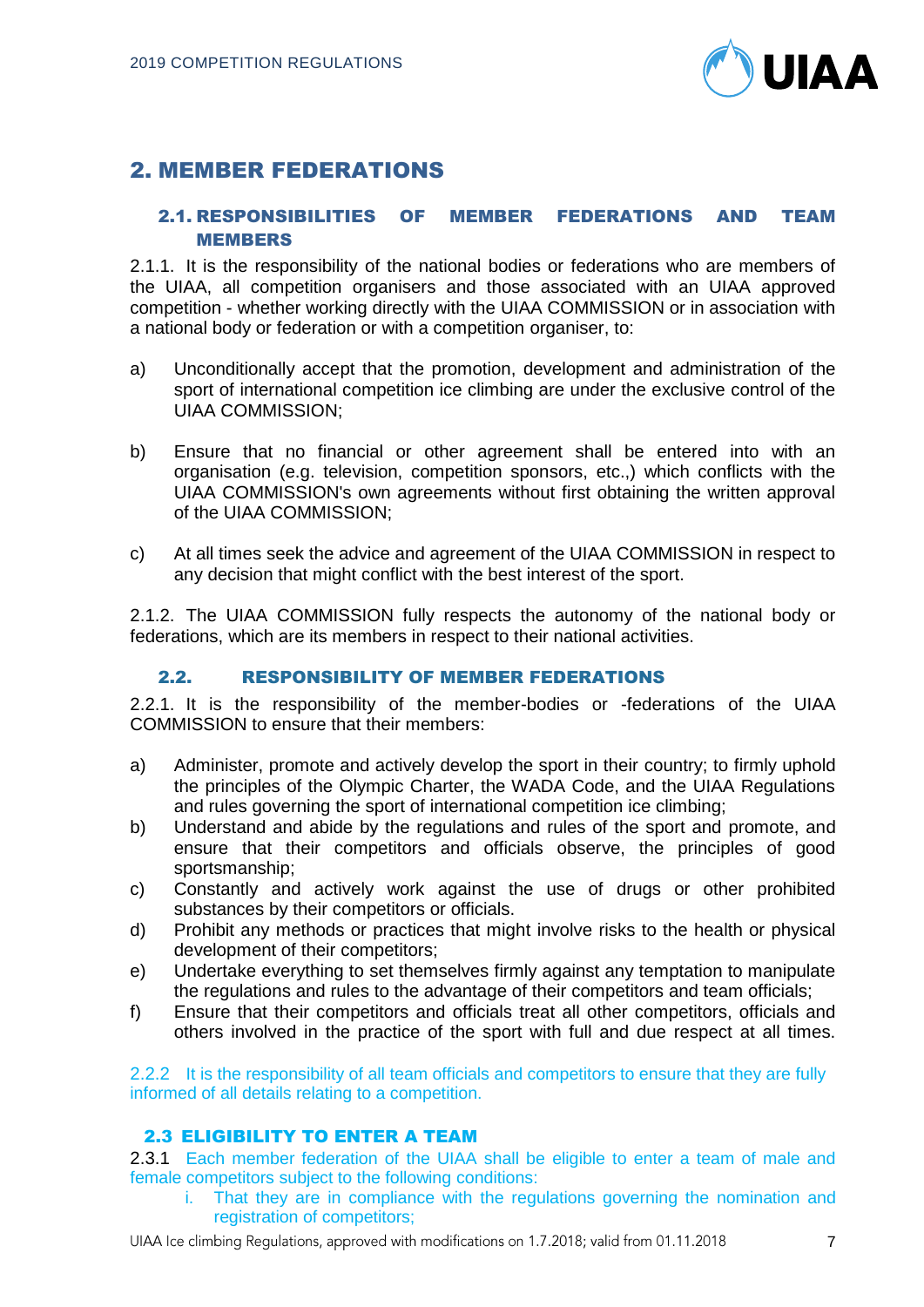

- ii. That they are not in default of any regulation governing financial obligations to the UIAA;
- iii. That they are not in default of any decision, or subsequent required action, in respect to a decision under the UIAA disciplinary procedures;
- iv. That all competitors registered hold an international competition license, or an application for such a license has been received by the UIAA.

2.3.2 If a country has more than one federation that is a member of the UIAA, the member federations concerned shall only be eligible to enter one nationally agreed team of male and female competitors, within the permitted quota to represent this country.

#### 2.4 REGISTRATION OF TEAMS

2.4.1 Each member federation shall respect deadlines for the registration of team members/ team officials as set out in the event documentation.

2.4.2 Registration fees for registered team members/ team officials who do not take part in the event concerned will be charged to the member federation unless the UIAA has been informed not later than at the technical meeting.

2.4.3 Member federations when registering team members/ team officials for any World Cup, World Championship or Youth World Championship, shall provide contact information (such as accommodation details, scheduled dates/times of arrival and departure) for all team members/ team officials.

#### 2.5 INTERNATIONAL LICENSES

2.5.1 Each member federation shall ensure that each competitor and team official registered for a competition approved by the UIAA holds a current International License, or that an application for such a license has been received by the UIAA. Only member federations shall be permitted to submit an application form for the issue or renewal of an International License.

2.5.2 In order to obtain an international license, each federation shall submit for each competitor and team official:

- i. A completed official application form;
- ii. The fee specified by the UIAA for the issue of a new license, on receipt of the relevant invoice.

2.5.3 Each International License is valid for one calendar year; i.e. from the 1st of January to the 31st of December. Each federation may, on behalf of its competitors and team officials, renew the International License each year by completing the official application form and sending it to the UIAA.

2.5.4 Each competitor shall be a member of the member federation of the country for which they hold a national passport. In the case of competitors who hold dual nationalities or are resident in another country, such competitors and team officials shall select one member federation to represent in competitions approved by the UIAA. Any change of a competitor's national team is subject to the agreement of both concerned member federations and the UIAA Ice Climbing Commission. Mid-season change of teams is not allowed after the 1st event in the UIAA calendar. For all World Championship events competitors must represent the country for which they hold a national passport, and in the case of dual nationality they must make a selection with the agreement of both federations concerned.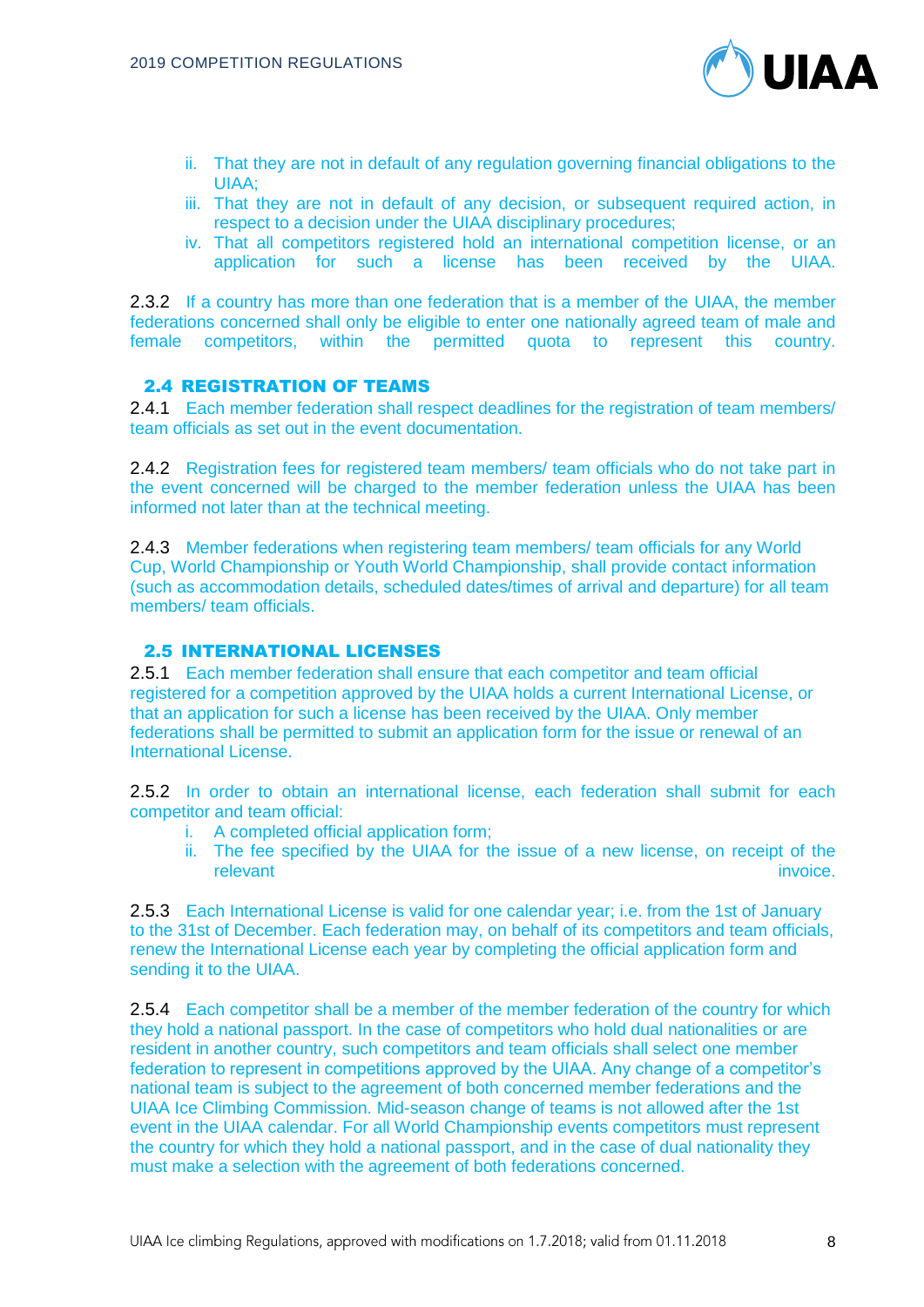

2.5.5 Each team official shall be a member of and accredited by the member federation of the country for which they are appointed. Mid-season change of teams is not permitted. Representing several countries is allowed.

2.5.6 A competitor also acting as a coach is considered as the same person regarding any disciplinary sanctions. A competitor who is also registered as a coach is considered to be the same person with regard to any disciplinary sanctions. Sanctions will be cumulative.

# 2.6 FEES

2.6.1 All fees are the sole responsibility of the member federations and are as follows

- i. Competition entry fees 50 Euros;
- ii. International license fees 50 Euros;
- iii. Appeals fees 100 Euros;

2.6.2 A member federation shall pay the UIAA the amount invoiced for fees before the date specified on the invoice. Failure to do so shall be dealt with as set out in Article 2.6.4.

2.6.3 Appeals fees are paid directly to the President of the Jury when an appeal is filed. The appeal shall not be considered until the appeals fee has been received.

2.6.4 A member federation that is in default of UIAA regulations governing payment of fees shall, in accordance with the regulations and bylaws, be liable to have its membership suspended and, ultimately, withdrawn.

2.6.5 The scale of all fees shall be decided and published annually by the UIAA.

# 2.7 TEAM QUOTAS - COMPETITORS AND OFFICIALS

2.7.1 Competitors: Team quotas are specified under the particular type of competition; e.g. World Cup, World Championship, etc.

2.7.2 Officials: Each national body or federation shall be permitted to register up to a maximum of five (5) team officials who shall be granted free entry into the competition venue. These officials shall be named on the application form and specifically nominated for one of the following roles:

- a) One (1) team manager;
- b) Two (2) team coaches;
- c) Two (2) qualified medical or para-medical personnel

2.7.3 Team officials shall be permitted to enter and leave the isolation zone under the same conditions as that which applies to competitors. Only under exceptional circumstances and with the specific approval of the President of the Jury shall any team official - including team medical personnel -be permitted to approach and/or communicate any competitor whilst he/she remains with in the isolation/competition zone. Failure to observe this regulation shall result in the immediate disqualification of the competitor.

2.7.4 Team officials shall not be permitted to accompany their competitors to the climbing structure during the official observation of the routes. Team officials (nor any other non-competing competitor) shall not be permitted to communicate in any way with any competing climber during the official route observation period. Failure to observe this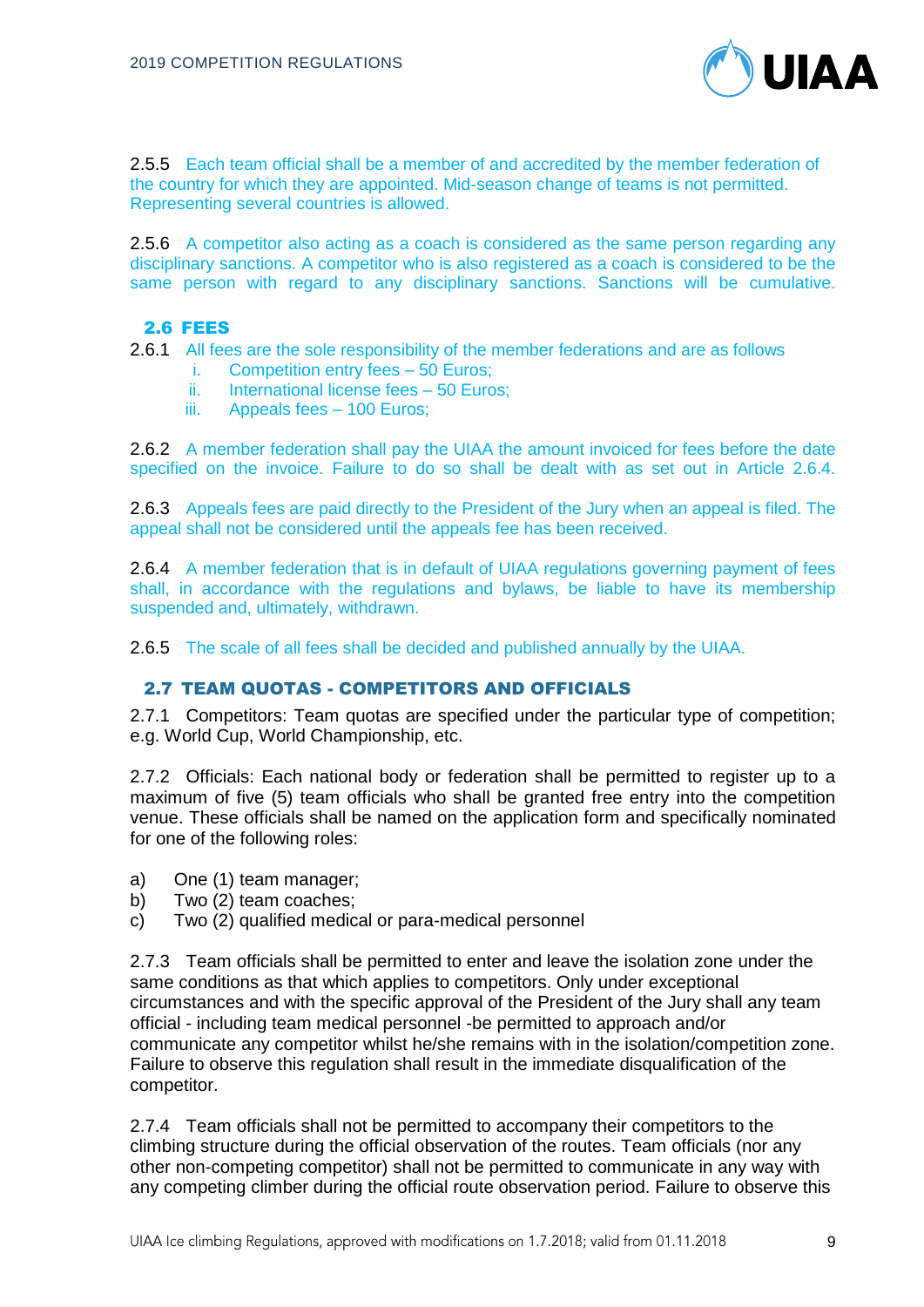

regulation shall make the competitor(s) liable to immediate disqualification. The President of the Jury may choose to allow an exception in certain cases.

# 2.8 TEAM CLOTHING AND EQUIPMENT

2.8.1 Climbing Equipment and Clothing: All equipment and clothing used by each competitor shall conform to the UIAA Regulations governing equipment and clothing. Failure to comply with these regulations shall result in disqualification.

2.8.2 Team Uniform: Competitors and team officials may wear a distinctive team uniform.

2.8.3 Competitors Climbing Equipment and Clothing: All safety equipment except ice axes and crampons used by a competitor in a competition shall comply with UIAA or EN standards unless otherwise specified by the UIAA COMMISSION or, under exceptional circumstances, by the President of the Jury. With the exception of the competition vest provided by the national body or federation/organiser, each competitor shall be free to use whatever climbing shoes, crampons, ice axes (should fit into ICE BOX), and clothing he/she prefers in accordance with the following regulations during his/her attempt on the route:

- a) Minimum mandatory equipment: UIAA approved harness, UIAA approved helmet, 1 pair of crampons that fit into UIAA "Ice box", 2 ice axes without leashes that fit into the UIAA "ICE BOX", gloves (must not be fingerless) and clothing that covers the athlete's body (no shorts!)
- b) Competition vest: As supplied by the competition organiser. This vest, which each competitor must wear, must not be cut or otherwise modified and must carry the official identifying number of the competitor on the back of the vest;

2.8.4 Failure to comply with these regulations shall result in disqualification from the competition.

# 3 COMPETITION ORGANISATION – GENERAL RULES

# 3.1 APPLICATION TO ORGANISE A UIAA COMMISSION APPROVED COMPETITION

3.1.1 A national body or federation must make an application to the UIAA COMMISSION, in writing, no later than 1<sup>st</sup> April before the proposed date of the proposed competition as detailed in the UIAA Event Organisers Handbook.

3.1.2 Before UIAA COMMISSION approval is given, the proposed venue of the competition and its associated facilities may be subject to inspection by a UIAA COMMISSION-Delegate and/or an International Route setter. The cost of travel, accommodation and approved inspection fee shall be paid by the national body or federation applying to organize the competition.

## 3.2 COMPETITION FACILITIES

3.2.1 The national body or federation/organiser shall, at a minimum, provide the following facilities in accordance with the regulations governing these facilities: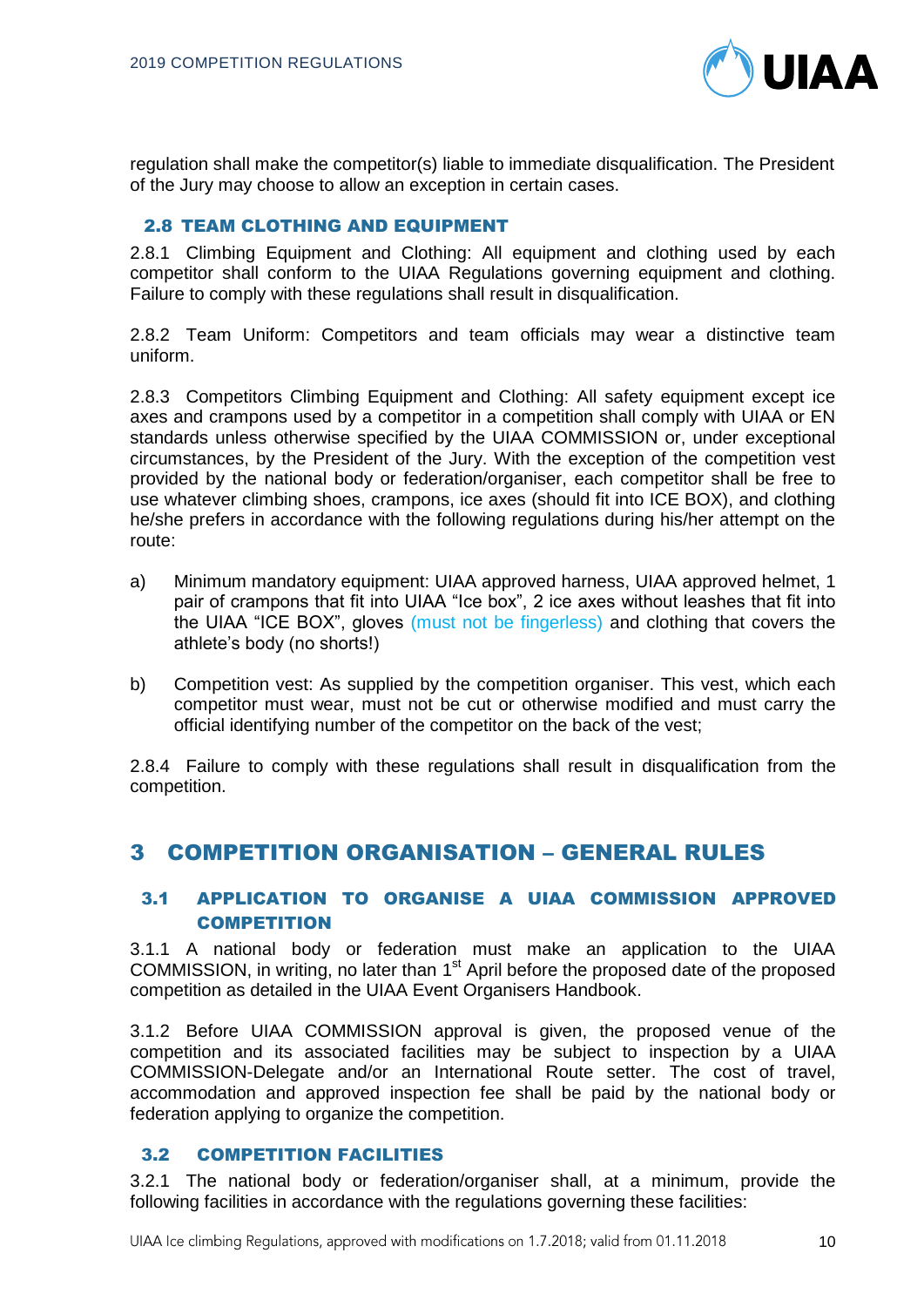

- a) Organiser's Office: comprising an official Competition Director and a Secretariat responsible for dealing with all aspects of the organization of the approved competition and accommodation of UIAA COMMISSION and national body or federation team members;
- b) Registration facilities for UIAA COMMISSION officials, competitors, team officials, organiser's officials, and other approved persons: VIP, press, television, etc;
- c) Isolation zone area and facilities as specified in accordance with the regulations;
- d) Isolation Zone registration including the security of the Isolation Zone and the continuous security in respect to all persons entering or leaving the Isolation Zone;
- e) Isolation Zone warm-up/practice wall and associate facilities in accordance with the regulations:
- f) Transit zone adjacent to the climbing structure;
- g) A separate isolation zone adjacent to the climbing structure to be used following a technical incident. Provision being made to ensure that strict isolation regulations are maintained between competitors when two or more are in the separate isolation zone at any one time;
- h) A competition area in front of the wall to which entry is restricted to the UIAA COMMISSION officials, the organisers officials, competitors taking part in the official period of route observation or in process of making their attempt upon a route, authorized television personnel and other persons specifically authorized by the President of the Jury;
- i) Height measurement and results service;
- j) Medical personnel and a medical room;
- k) Doping test facilities;
- l) A dedicated livestreaming and commentating area;
- m) A results service room with a reliable internet connection;
- n) UIAA COMMISSION office completed with video playback facilities;
- o) Press office.

## 3.3 ORGANISER'S PERSONNEL

- 3.3.1 The national body or federation/organiser shall provide the following personnel:
- a) Director of the competition organization team;
- b) Assistants to carry out the following activities:
	- i. All pre-competition organisation/administration and supervision/liaison with those for the provision and construction of the competition ice climbing structure and associated facilities, and the arena facilities;
	- ii. Welcome and register UIAA COMMISSION officials, competitors and team members
	- iii. Register and control authorised persons entering and leaving the isolation zone;
	- iv. Maintain security of the isolation zone and competition zone;
	- v. Accompany and generally assist competitors on leaving the isolation zone and walking to the transit zone and the competition wall;
	- vi. Organize the opening and closing ceremonies;
	- vii. Operate the cameras according to instructions of the livestreaming team;
- c) Route Judges (in accordance with UIAA regulations) to assist each Category Judge (including route time-keeping duties);
- d) The belaying and wall cleaning team;
- e) Route setters and wall maintenance team;
- f) Video recording and playback team;
- g) Height measurement and recording service team;

UIAA Ice climbing Regulations, approved with modifications on 1.7.2018; valid from 01.11.2018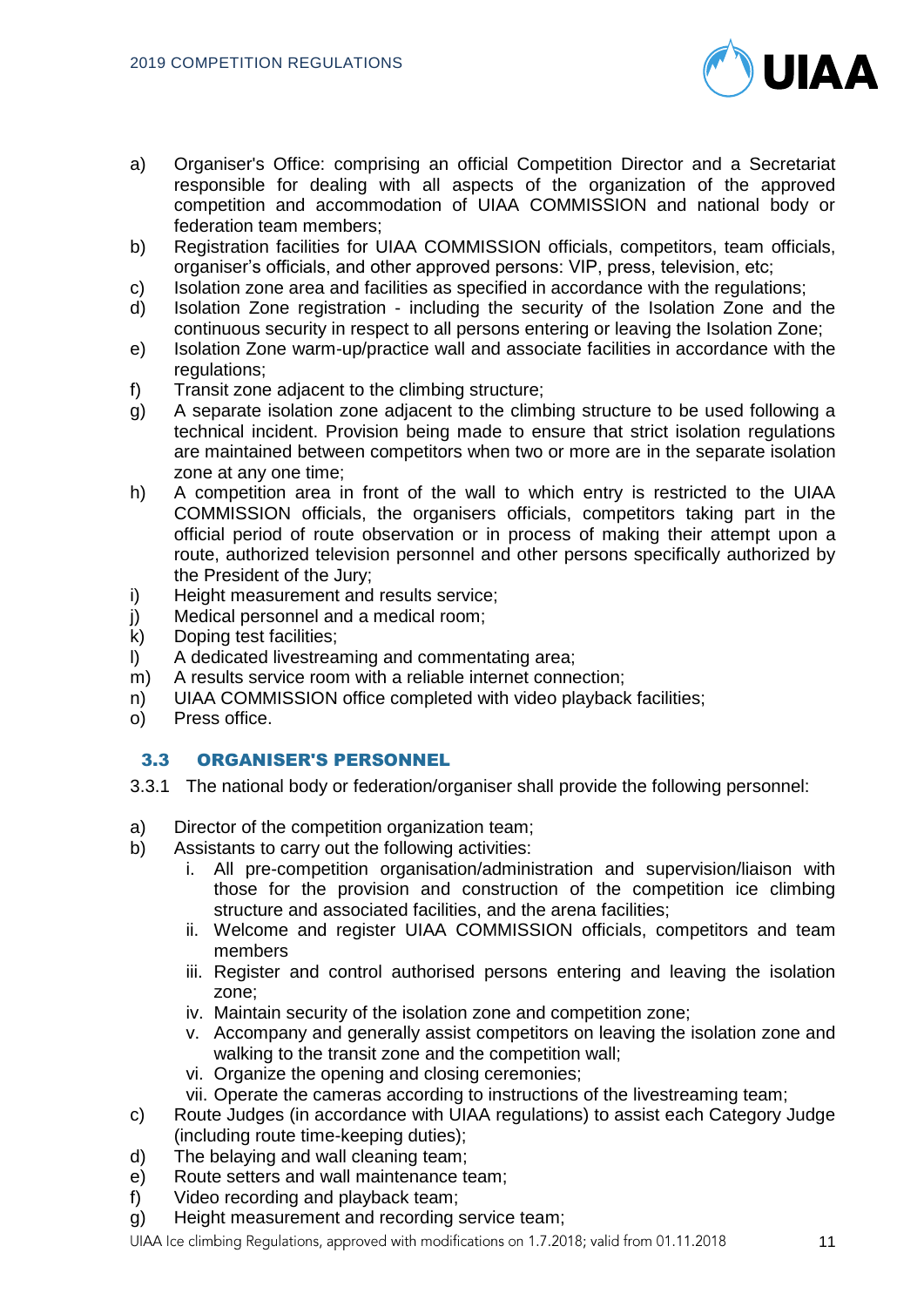

- h) Media and Press services and facilities;
- i) Medical services and facilities including the presence of a medical doctor;
- j) Anti-Doping team;
- k) Livestreaming team;
- l) A public information operator.

# 3.4 CLIMBING STRUCTURE AND ROUTE-SETTING

3.4.1 Climbing Structure: The climbing structure shall be constructed in accordance with the UIAA regulations governing climbing structures.

3.4.2 The national body/federation/organiser shall, subject to the approval of the UIAA COMMISSION, appoint the Chief Route setter and the route-setting team. The duties of the Chief Route setter shall include:

- a) Design of the routes for each round of the competition, installing holds, painting boundaries, installing protection points and equipment for each route in accordance with UIAA regulations, checking that the routes are of the appropriate technical standard and that they comply with the UIAA safety regulations;
- b) Co-ordination of the work of the assistant route setters and responsibility to ensure that proper working and competition safety precautions are observed during the construction and dismantling of the wall and throughout the competition;
- c) Repair and cleaning of the routes as instructed by the Category Judges;
- d) Design, install and maintain the warm-up facilities;
- e) Advise the measurement team and/or the Route/Category Judges in compiling the 'topo' for each route;
- f) Advise the Category Judge for each route on the positioning of the video cameras;
- g) Advise the President of the Jury and Category Judge for each route on the maximum time that competitors should be permitted to attempt each route.
- h) Cover or hide the final routes before the competition begins

## 3.5 SAFETY

3.5.1 The national body or federation/organiser shall be solely responsible for maintaining all safety precautions within the isolation/transit zones, competition area, and the competition hall and for all activities concerned with running the competition.

3.5.2 The President of the Jury, in consultation with the Chief International Route setter, shall have the sole authority in respect to any question of safety within the isolation and competition area –including declining to give permission to start or continue any part of the competition. Any officials or other persons deemed by the President of the Jury to have infringed or, in his/her opinion, likely to infringe safety procedures, shall be subject to summary removal from their duties and/or dismissal from the isolation and competition areas.

#### 3.5.3 It is mandatory for all people in the field of play to wear helmets including during the route observation period.

3.5.4 Every precaution shall be taken to ensure safety. Each route shall be designed to avoid the possibility of a competitor's fall:

- a) Injuring the competitor;
- b) Injuring or obstructing any other competitor.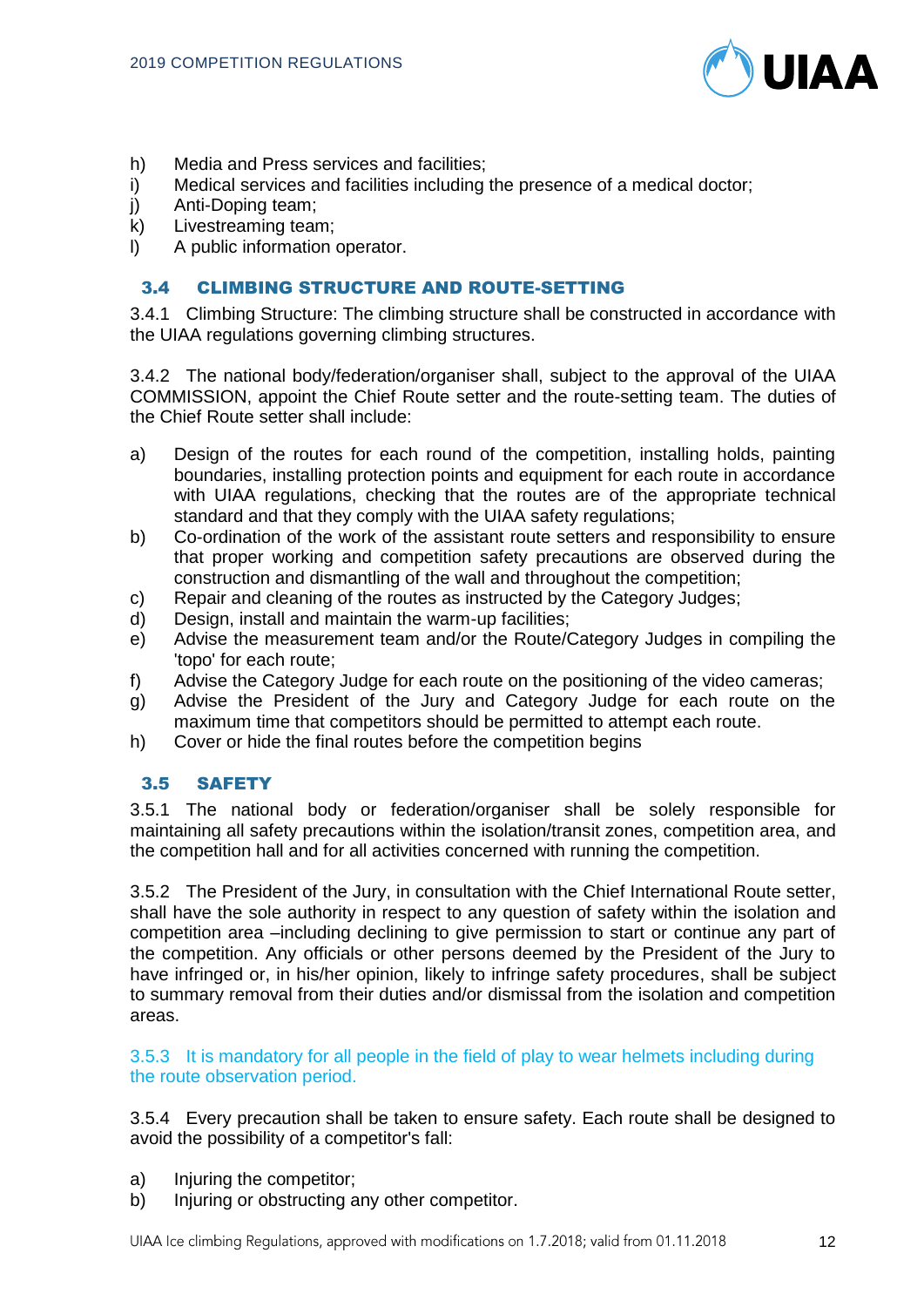

3.5.5 The President of the Jury, the Category Judge and the Chief International Route setter shall inspect each route prior to the start of each round of a competition in order to ensure the maintenance of safety standards. In particular, the Category Judge and the International Route setter shall:

- a) Ensure that all safety equipment and procedures comply with UIAA standards and UIAA regulations - more information can be found her [http://theuiaa.org/safety](http://theuiaa.org/safety-standards/certified-equipment/)[standards/certified-equipment/;](http://theuiaa.org/safety-standards/certified-equipment/)
- b) Ensure the competence of all belayers. The Category Judge shall have the authority to demand the immediate replacement of any belayer (if necessary stopping the competition and declaring a technical incident) and any other person he/she feels jeopardizes safety standards;
- c) In the interest of safety, and in consultation with the International Route setter and with the approval of the President of the Jury, the Category Judge shall decide whether or not to have the climbing rope pre-fixed to the first (and, where deemed appropriate, other) protection points. Wherever possible, the design of the route should be such as to make such precautions unnecessary.

3.5.6 Before the start of each round of a competition, the Category Judge shall ensure that appropriately qualified medical personnel are in attendance in order to ensure a rapid response to any accident or injury to a competitor or official working inside the competition/isolation zone area.

3.5.7 All safety equipment used in a competition shall comply with UIAA standards unless otherwise specified by the UIAA COMMISSION or, under exceptional circumstances, by the President of the Jury through the authority delegated to her/him by the UIAA COMMISSION. Within these general requirements:

- i. Competitors shall use a single rope provided by the organisers.
- ii. The frequency with which the rope is changed shall be decided by the Category Judge. Under specific circumstances, the UIAA COMMISSION Delegate may be instructed by the UIAA COMMISSION to carry with him some technical equipment, providing the organiser with that gear (maillon rapide, ropes, etc.) which is not available in their countries, due to different market offers.
- iii. The UIAA COMMISSION will charge the cost of this gear to the competition organiser.
- 3.5.8 Equipping of routes: The following safety precautions shall be observed:
- a) Maillon Rapides and quick draw slings: Each protection point to be used during a round of a competition shall be equipped with a 'quick-draw' sling and karabiner through which a competitor shall connect the rope. The connection link between the 'quick draw' sling (with no intermediate karabiner) and the protection point shall be made by means of a UIAA approved Maillon Rapide.

**NOTE:** the sleeve of the Maillon Rapide must be closed and tightened in accordance with the manufacturer's approved specification.

b) Where an extension of a normal quick draw sling is required, a continuous (machine sewn) tape sling of the same strength (or greater) shall be used in place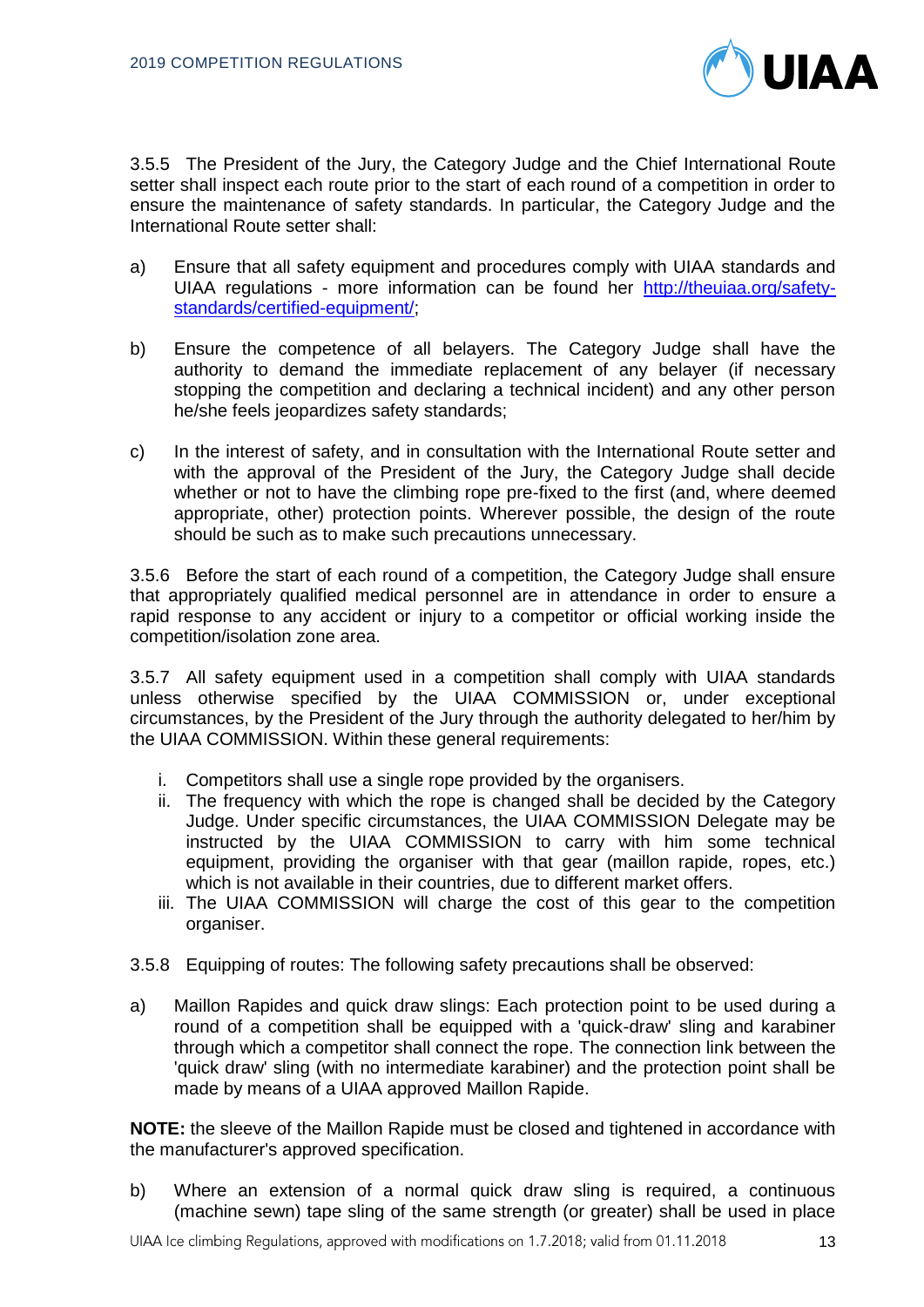

of the normal, shorter quick draw. Adhesive tape may be used to hold the loops of the sling together; under no circumstances such slings be shortened or adjusted by means of knots. Under no circumstances shall a chain of normal length quick draws (connected to each other by either Maillon Rapides, or locking or non-locking karabiners) be used. Knotted rope or tape slings shall not be permitted.

- c) The first quickdraw must be pre-clipped in all rounds
- 3.5.9 Belaying: At the start of each attempt on a competition route:
- a) Each competitor shall be equipped in accordance with the UIAA regulations governing equipment;
- b) The climbing rope shall be tied to each competitor's climbing harness using a figure of 8 knot which itself is secured with a safety knot;
- c) Before the competitor begins his/her attempt on a route, the belayer shall check (preferably in the transit zone) that the rope is secured to the competitor's harness in accordance with 3.5.8(a) and 3.5.8(b) above, and that the harness is properly fastened up;
- d) Before accompanying the competitor to the start of the route, the belayer shall ensure that the rope is coiled in such a manner that it is ready for immediate use;
- e) Difficulty Competitions: Each Category Judge shall, in consultation with the Chief International Route setter, decide whether a belayer should have an assistant at the beginning of the route to provide additional security (i.e. to 'spot') for a competitor during the lower part of his/her attempt on a route;
- f) Speed Competitions: The belayer should have an assistant to provide additional security in taking in a top-roped competitor.

3.5.10 The belayer must at all times during a competitor's attempt on a route pay careful attention to the progress of the competitor to ensure:

- a) That the competitor's movements are not hindered in any way by the rope being too tight;
- b) That when the competitor attempts to connect the rope to any protection point he/she is not hindered in doing so or, if failing to make the connection of the rope to the protection point, any excessive slack in the rope is immediately taken in;
- c) That all falls are stopped in a dynamic and safe manner;
- d) That no excessive falls shall be experienced by the competitor being belayed;
- e) That great care is taken to ensure that in stopping a fall a competitor shall not be exposed to injury caused by the edge of an overlapping section or any other feature of the climbing structure.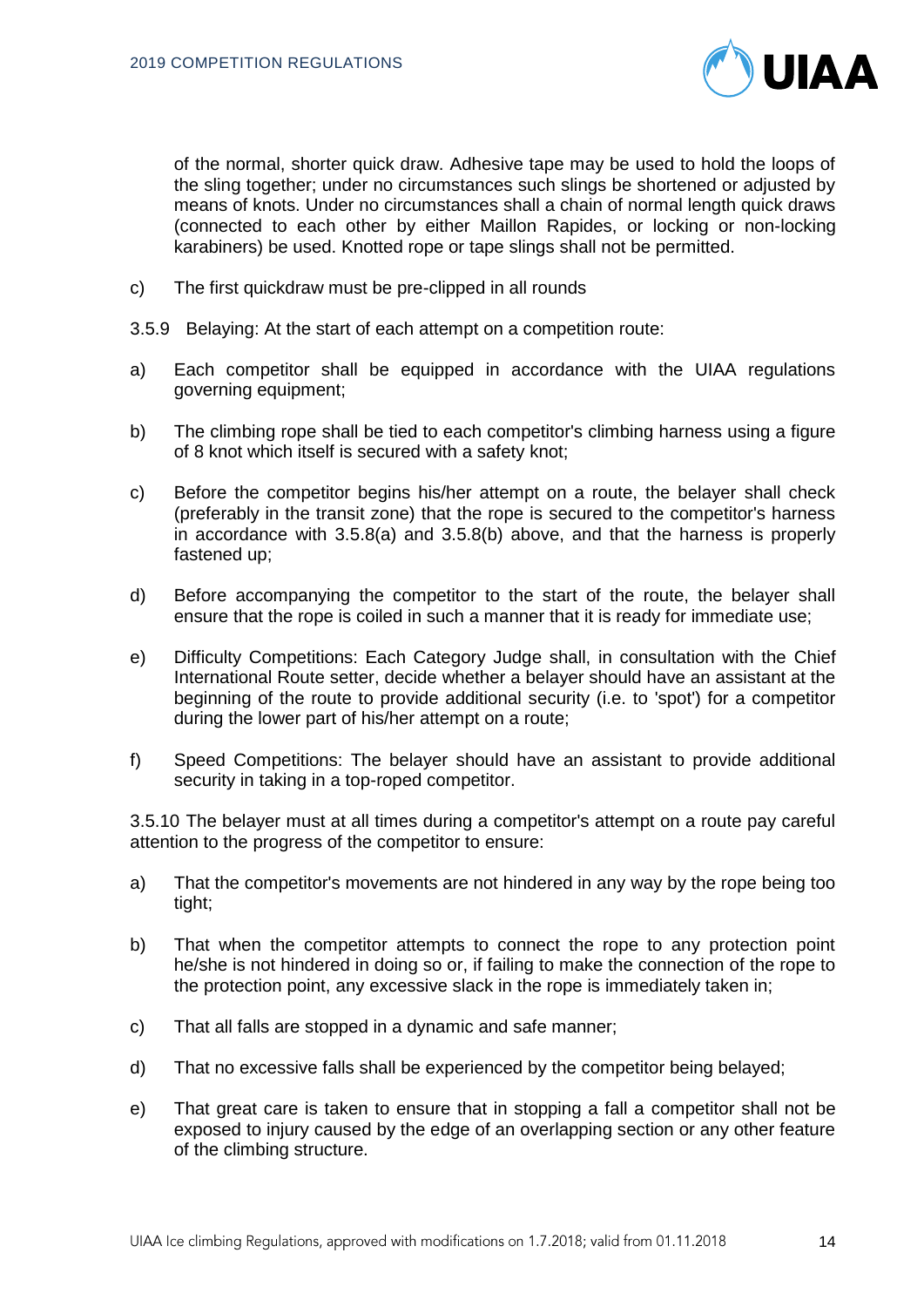

3.5.11 On connecting the rope to the final protection point (quick draw) or in having stopped a fall, the competitor shall be lowered to the ground. Care shall be taken to ensure that the competitor does not come into contact with any ground-based equipment.

3.5.12 While the competitor is untying the rope from his/her harness, the belayer shall pull the rope down in as fast a manner as is consistent with the quick-draws not being unduly disturbed. It is the responsibility of the belayer to ensure that the competitor leaves the climbing zone as quickly as possible.

3.5.13 The Category Judge shall be authorized to instruct the organiser to replace any belayer at any time during the round of a competition. If replaced, the belayer shall not be permitted to play any further part in the belaying of any competitor at that competition.

#### 3.6 HEIGHT MEASUREMENT AND TIME KEEPING

3.6.1 The national body or federation/organiser shall arrange for an experienced team specifically responsible for providing a height measurement, time keeping and results service for each round of the competition.

3.6.2 The height measurement team shall provide, in consultation with and the approval of the Chief International Route setter, a topographical outline ('Topo') of each route of the competition showing the position and height (in the case of traverse sections, distance along the axis of a route) of each boundary, hold and protection point on the route. These 'topos' shall only be made available to the President of the Jury and the relevant Category Judge of each round of the competition.

## 3.7 RESULTS SERVICE

3.7.1 The national body or federation/organiser shall ensure that a public information display system updating the progress of each competitor and the current ranking of the leading competitors is installed for the duration of the competition.

3.7.2 At the entry of each competitor, the public information display system shall provide information on the name of the competitor and her/his nationality.

3.7.3 At the end of each round of the competition, the Category Judge shall be immediately provided with a complete and fully ranked list of competitors. Only after this information has been checked (and, where necessary, amended) and officially approved in writing by the Category Judge and the President of the Jury shall this information be made available for publication.

3.7.4 Results Lists: Shall be produced by the height measurement and results service team. All results lists should be in printed form; hand-written lists or sections of lists shall not be permitted.

3.7.5 The results list of each round of the competition shall be printed on an UIAA approved results form and shall include the following information:

- a) The approved UIAA heading and logo;
- b) The title of the competition (e.g. World Cup);
- c) Place of the competition (e.g. Rome)
- d) The type of competition (e.g. Lead Difficulty Competition);
- e) Date of the competition;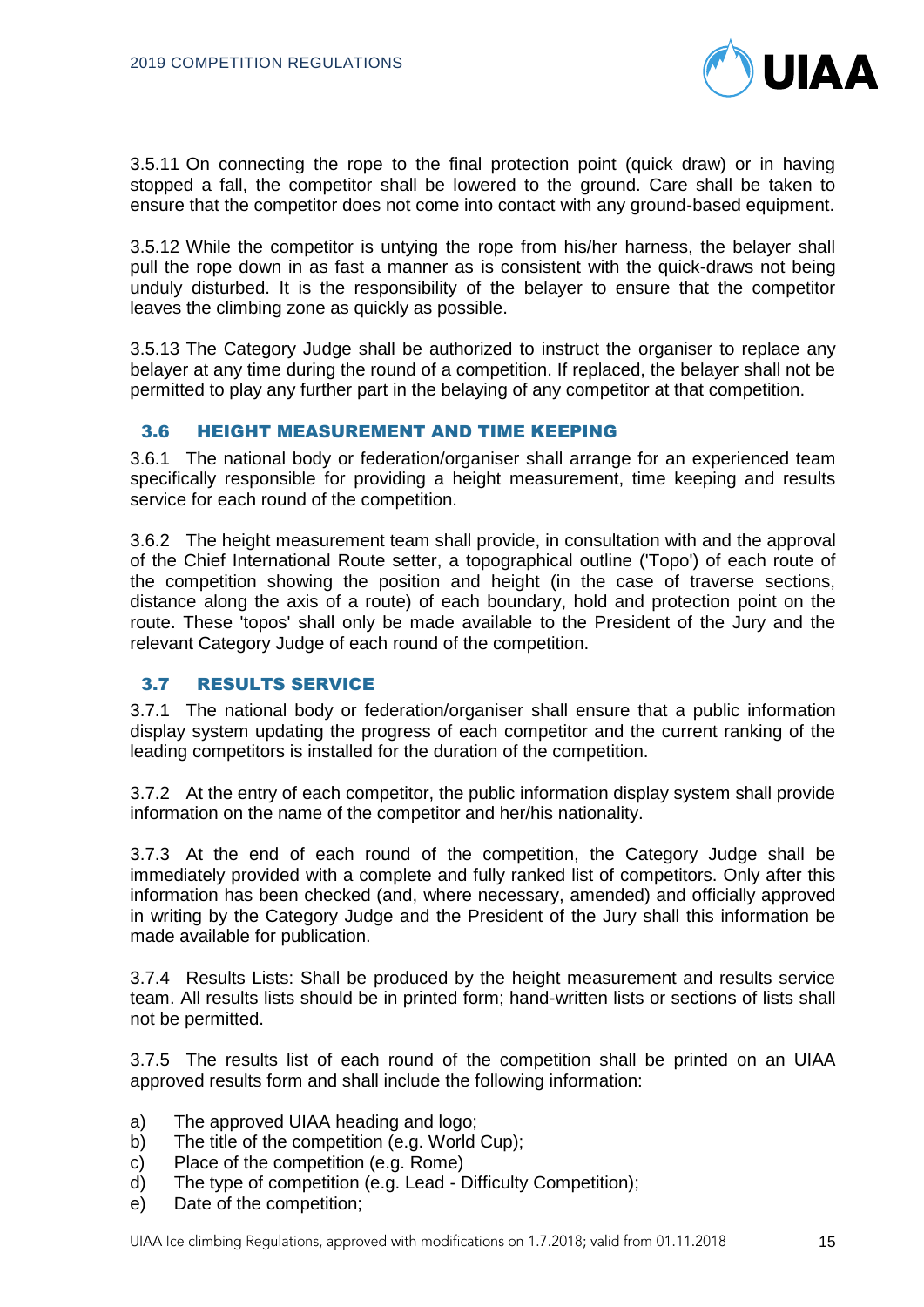

- f) The title of the round of the competition (e.g. Men's Final);
- g) When the round of the competition takes place on one or more parallel routes, the results for each route should be clearly identified (e.g. Route A).
- h) The names, official/functional status and signatures of the presiding officials; i.e. President of the Jury, Category Judge and Route Judge.
- i) Time when the ranking has been published
- 3.7.6 End-of-round list of the competitors' results shall include the following information:
- a) Rank position of each competitor in descending order;
- b) Family name (upper case letters) of each competitor;
- c) First name (except for the first letter lower case letters) of each competitor;
- d) Nationality of each competitor using the IOC-approved three-letter code for each nation;

3.7.7 The final (end-of competition) results list shall include all the items listed in 3.7.6 above and the following additional information:

- a) Against each competitor's name, the heights attained in each of the previous rounds of the competition in which he/she competed;
- b) Full time results of each round of the competition

3.7.8 No other information other than that specified above shall be included on any official results list except where specifically approved by the UIAA COMMISSION.

3.7.9 Following the approval of the results for each round of the competition (including the final or super-final round), a complete copy of the results shall be immediately issued to:

- a) President of the Jury;
- b) Category Judge;
- c) UIAA COMMISSION Delegate;
- d) Team Managers -or in the case of a team not having a team manager, a nominated team competitor;
- e) Press office;
- f) Public information operator.

## 3.8 COMPETITION STARTING LISTS

3.8.1 The starting list of the opening round shall be compiled and announced during the technical meeting on the day preceding the competition, in accordance with the regulations governing such lists and:

- a) Issued to those listed in 3.7.9 above;
- b) Published on the official notice board and on other notice boards (e.g. the principal hotels at which the team managers and competitors are staying).
- c) The starting list for each following round of the competition shall be compiled within 30 minutes of the completion of the previous round of a competition, in accordance with the same regulations as above.

3.8.2 Each starting list shall also contain information on the next round of the competition including: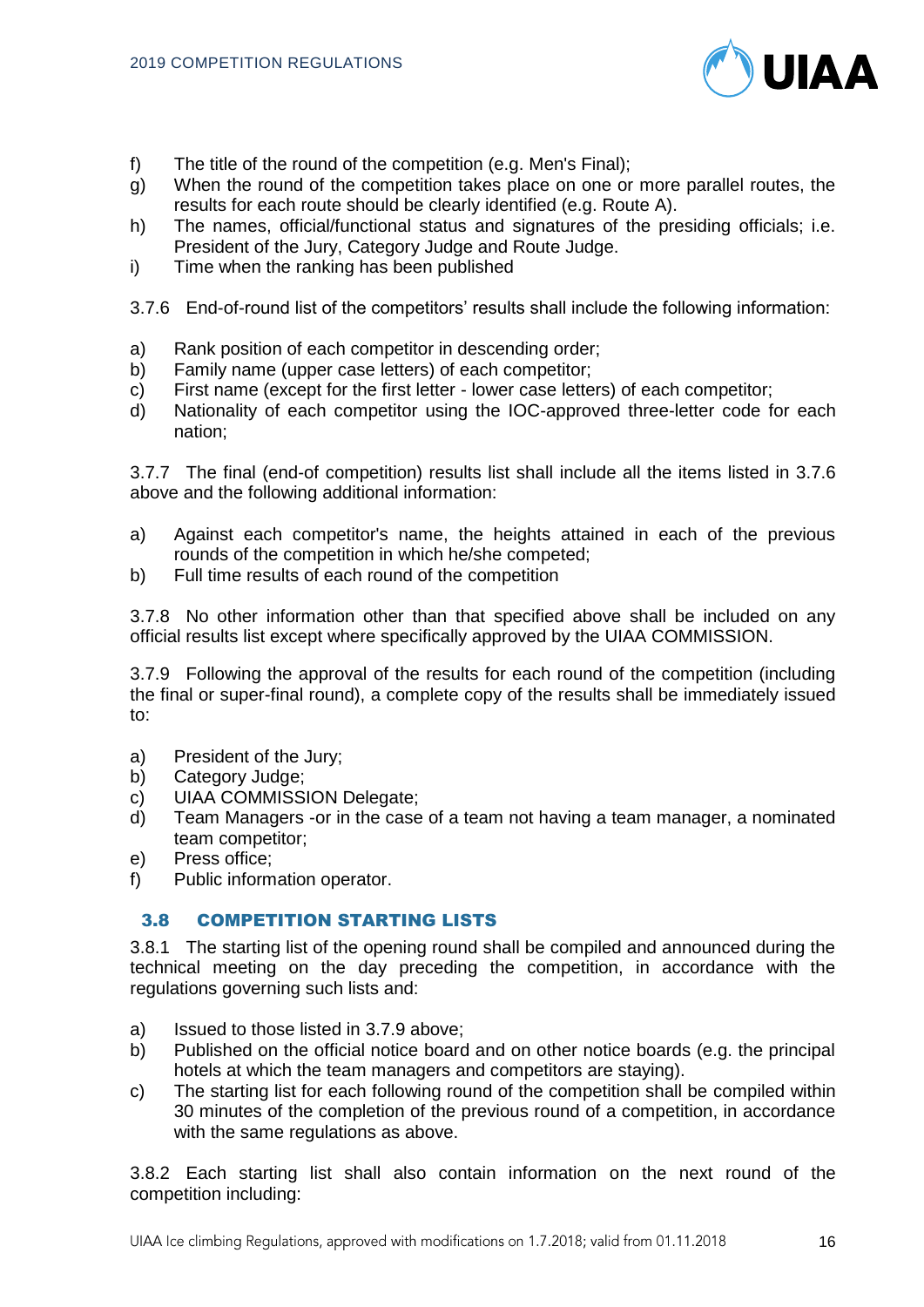

- a) Opening and closing time of the isolation zone for the next round of the competition;
- b) Starting time of the next round of the competition;
- c) Any other information approved by the UIAA COMMISSION and/or the President of the Jury.
- 3.8.3 Method of Compiling Starting Lists:
- a) Where the opening round of a competition takes place on a single route, the starting order for this round shall be determined by random selection;
- b) Where the opening round of a competition takes place on two or more parallel routes, the competitors shall be allocated to each route of this round in accordance with:

Firstly, their respective positions in the current World Cup Ranking (WCR); i.e. in sequence, the WCR ranked competitors shall be allocated successively between the routes. Not ranked competitors shall then be allocated to each route by means of random selection such that an equal (or approximately equal) number of competitors are allocated to each route. Following this allocation procedure, the starting order shall then be determined by the random selection of competitors allocated to a route.

- c) The competitors from country have to be allocated to different routes.
- d) Starting order for the rounds following the opening round: Except as specified below, the starting order shall be determined by the reverse order of the ranking of the previous round (i.e. the first shall start last). In the case of tied competitors from a previous round, the starting order between them shall be made through random selection. In the specific case of a super-final, the same starting order as the final shall be adopted.

## 3.9 TECHNICAL MEETING

3.9.1 A Technical Meeting shall be held prior to commencement of the competition, normally straight after registration. The purpose of the technical meeting is to:

- i. Confirm the event schedule (and any changes from the information on the UIAA website);
- ii. Hand out the Official Starting List for the qualification round;
- iii. Identify any specific information related to the application of these rules in the competition;
- iv. Communicate any logistics information not available from the UIAA website.

## 3.10 VIDEO RECORDING OF COMPETITION ROUTES

3.10.1 Each competitor's attempt on a competition route shall be video-recorded by an experienced camera operator. At least one (and preferably two) video camera per route shall be used. It's suitable that the camera operator is assisted by a national judge.

3.10.2 The position of the video camera(s) shall be determined by the President of the Jury in consultation with the Category Judge and Chief International Route setter. Particular care will be taken to ensure that the camera operator(s) are not disturbed in carrying out their duties and that no one is allowed to obscure the camera view of each route.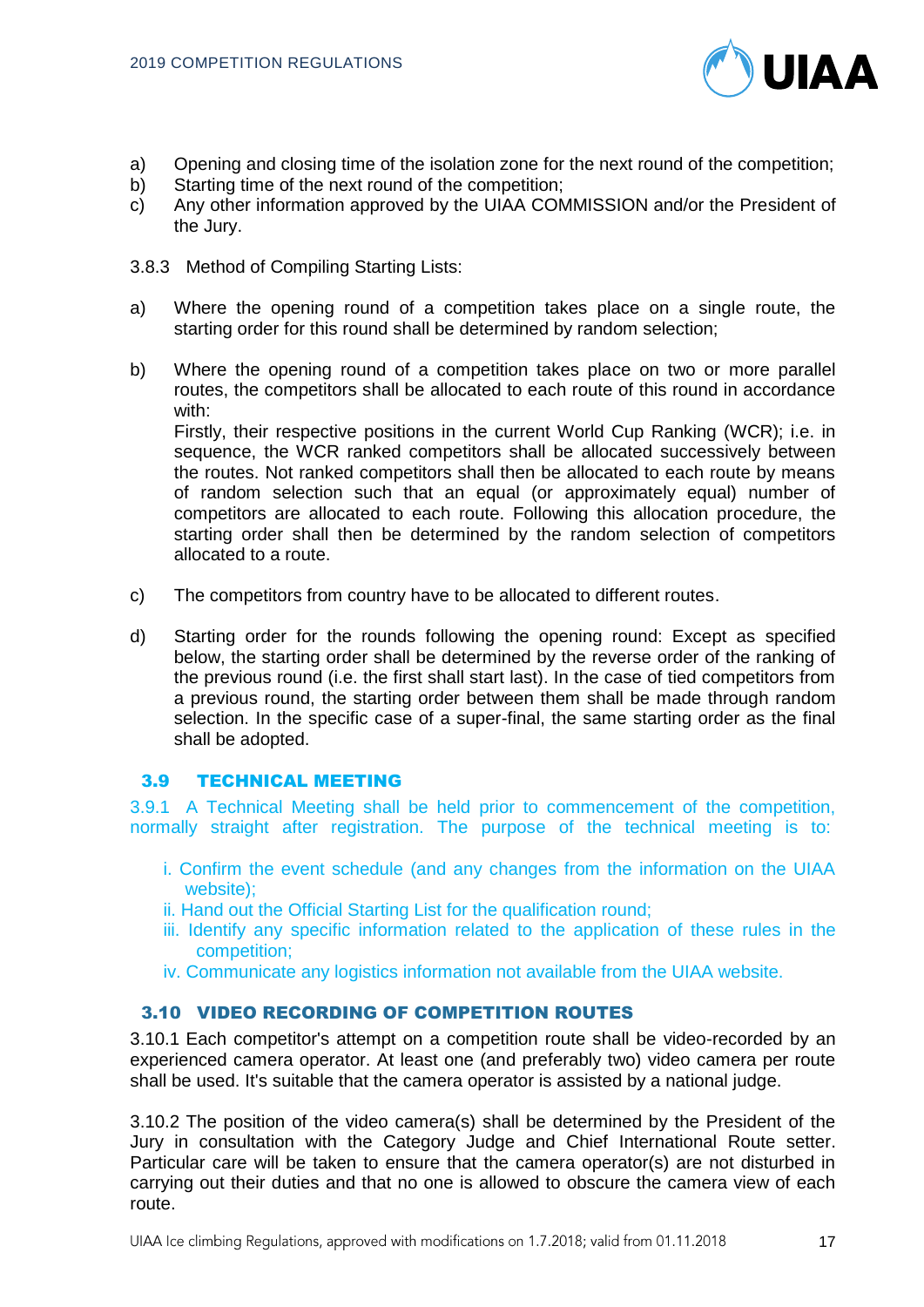

3.10.3 A television monitor connected to a video recording system shall be provided for playback of any incident for judging purposes. No one other than the President of the Jury and the Category Judge appointed to a route shall have access to the playback system. The playback monitor shall be placed such that the judges can observe playback material and discuss any incident without the video re-play being seen by anyone other than the judges and without the judges being overheard or interrupted during their discussions, but conveniently close to judges' table.

3.10.4 The UIAA COMMISSION office shall also be provided with a video playback machine and a television monitor to enable the judges to replay video recordings of incidents occurring or having occurred during the competition. No one other than the UIAA COMMISSION officials shall have access to the UIAA COMMISSION office and/or the video recording made during the competition.

3.10.5 No-one other than the UIAA COMMISSION officials shall have the right to observe any part of any video recording on the competition.

3.10.6 At the end of each round of the competition, the videotapes shall be given to the UIAA COMMISSION Delegate for return to the UIAA COMMISSION Secretariat.

3.10.7 No recording shall be made of these videotapes except on the specific authorization of the UIAA COMMISSION.

3.10.8 All competition videotapes are to be used solely for the purposes of judging the competition and for UIAA COMMISSION training courses. Under no circumstances shall they be made available to any non-UIAA COMMISSION personnel.

3.10.9 In case of a technical hazard (no recording) the decision of the category judge is valid.

## 3.11 MEDICAL FACILITIES

3.11.1 The national body or federation/organiser shall arrange for a skilled and experienced medical team to be available throughout the whole of the competition (starting when the isolation zone opens, until the last competitor has completed his/her attempt on the route). During every competitor's attempt on a route, at least two qualified, experienced and equipped members of the medical team should remain within, or in very close proximity to, the competition area in order to provide a rapid response following any injury or need for medical attention. Medical team should have access to isolation

3.11.2 Arrangements should be made and tested in practice to ensure that any serious accident to a competitor, official, member of the public and/or any other person will be dealt with in an efficient and professional manner.

#### 3.12 ANTI DOPING

3.12.1 The national body or federation/organiser shall arrange for drug testing to be carried out in compliance with the national regulations governing international sport in their country, the WADA Code, and the UIAA COMMISSION's regulations concerning drug testing.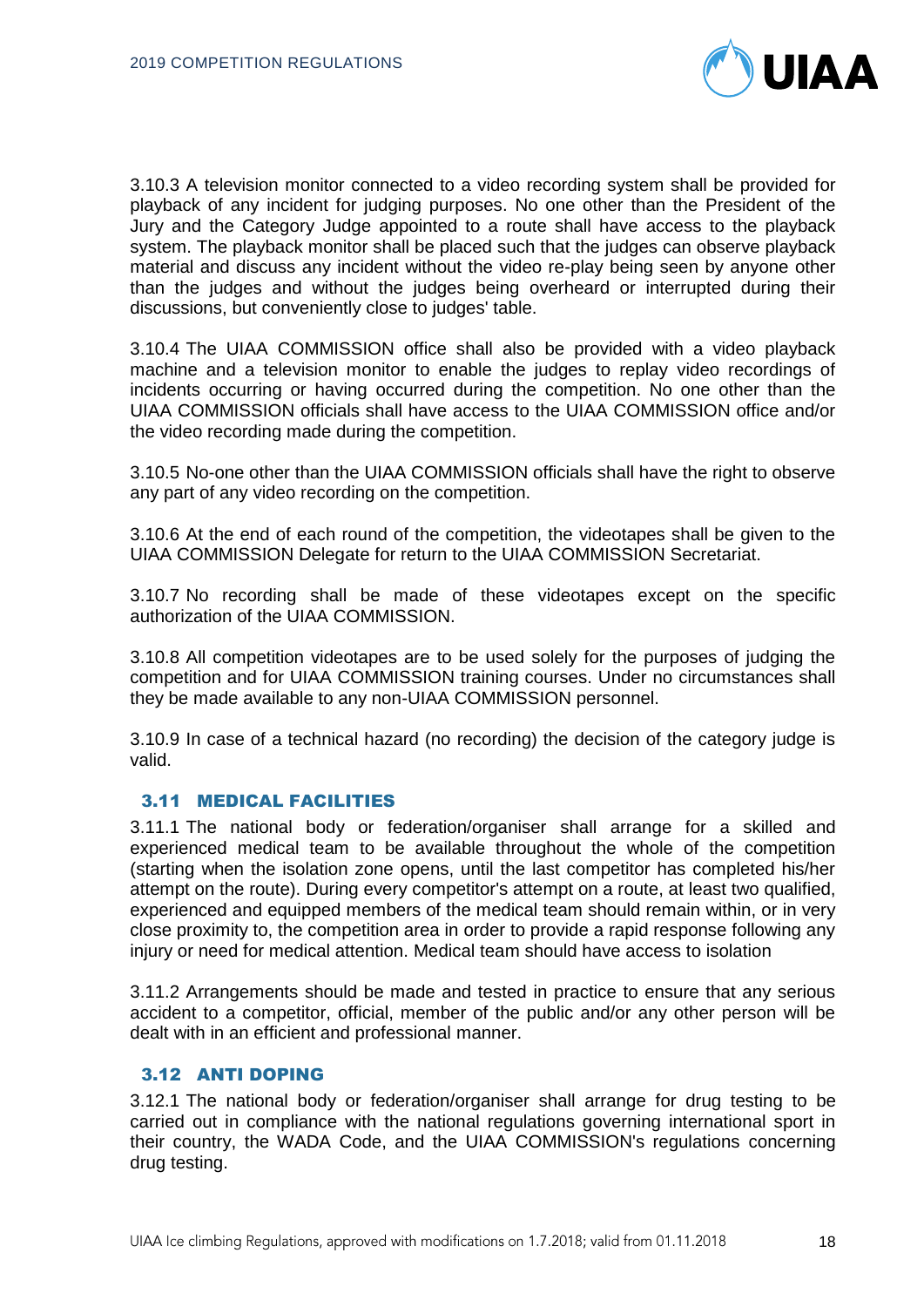

# 3.13 TELEVISION COVERAGE

3.13.1 The UIAA COMMISSION reserves the right to appoint an organization to provide television coverage of the competition. In which case:

- a) The UIAA COMMISSION shall be entirely responsible for all costs incurred in providing such coverage;
- b) The national body or federation/organiser shall provide free access to the UIAA COMMISSION's nominated television organization and shall provide all reasonable assistance in enabling that organization to provide professional coverage of all aspects of the competition. The conditions underlying this appointment shall be specified in the agreement between the UIAA COMMISSION and the national body/federation/organiser.

3.13.2 Where the UIAA COMMISSION elects not to exercise its right to appoint an organization to provide television coverage, the national body or federation/organiser shall comply with the relevant sections of the agreement between the UIAA COMMISSION and federation/organiser. The federation/organiser shall be required to keep the UIAA COMMISSION fully informed of all arrangements in respect to television coverage.

# 3.14 MEDIA FACILITIES

3.14.1 Press Office: The national body or federation/organiser shall provide a Press Officer, a separate press office and appropriate staffing to service the needs of the press personnel registered and having official status at the competition. The press office shall be equipped to provide journalists, other media personnel and the UIAA COMMISSION Officials with the needed facilities including starting lists and final results.

3.14.2 Photographers: Dedicated space shall be provided on each side of the competition area to accommodate photographers. Where possible, elevated areas shall be provided to enable photographers to obtain non-ground based pictures.

NOTE: Under no circumstances shall photographers (professional or amateur) or any other non-authorized personnel be permitted to enter the competition area except with the specific approval of the President of the Jury. Any flash or other photography that might be liable to distract or interfere with a competitor during their attempt on a route shall not be permitted.

3.14.3 Television Camera Crews: With the approval of the President of the Jury, television camera crews may be permitted to operate in the competition wall area. They shall be allowed to do so on the understanding that:

a) They do not distract or interfere with a competitor during their preparation for, or their attempt on, a route;

b) They do not distract or interfere with the belayer and her/his assistant;

c) That any mechanical equipment used to support camera crews and equipment does not interfere with the competitors and/or belayers. Special care shall be taken to ensure that any fall does not result in a competitor coming into contact with any television personnel, television cameras or associated equipment.

d) That all camera crew personnel obey immediately any instruction given to them by a Category Judge and/or the President of the Jury;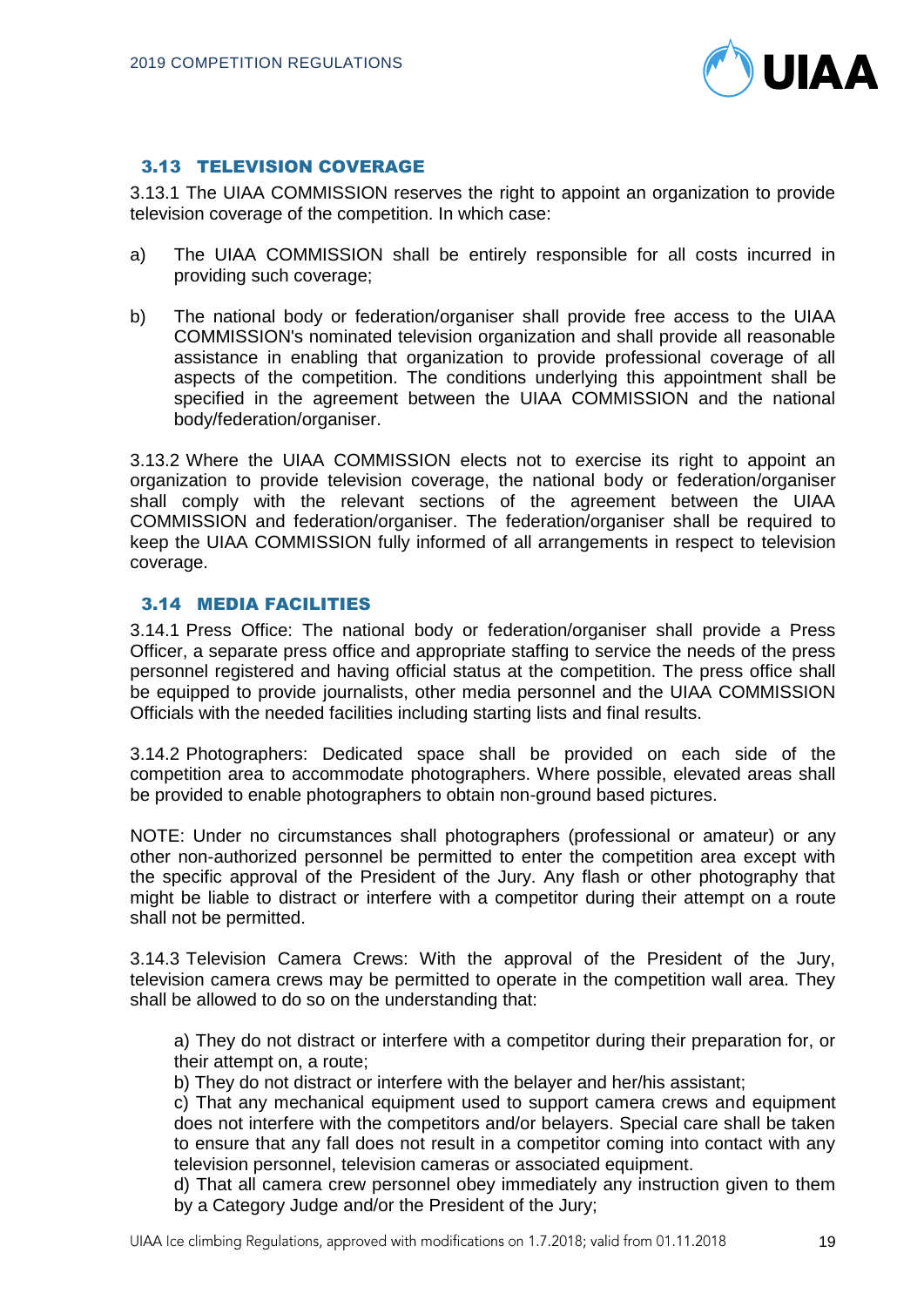

e) Television camera crews may operate from the top of the wall subject to the approval of the President of the Jury, no use of excessive or changing lighting patterns, or any activities which might interfere with a competitor during their attempt on a route, shall be permitted.

f) Interviews: Article 3.12.2 above shall be observed at all times.

3.14.4 Access to the Isolation Zone: Television camera crews and photographers may only be allowed into the isolation zone (but not the transit zone) with the specific permission of the President of the Jury. Whilst in the isolation zone, each camera crew and photographer must be accompanied and supervised by an official of the national body or federation/organiser to ensure that the security of the isolation zone is at all times maintained and that competitors do not suffer any unwanted interference or distraction.

3.14.5 Safety for Press people/Photographer/Television Camera Crews: For the safety of these people the wearing of a helmet around climbing structures is mandatory.

#### 3.15 INSURANCE

3.15.1 The national body or federation/organiser shall ensure, and provide evidence, that the insurance cover for the competition is in strict compliance with all international and national regulations regarding sporting events.

#### 3.16 AWARD CEREMONIES

3.16.1 The competitors' award ceremony at the end of the competition shall comply with the UIAA Medal Ceremony Guidelines.

3.16.2 Unless specifically authorized by the President of the Jury, all competitors shall attend the opening, award and closing ceremonies. Failure to observe this regulation shall make a competitor liable to a 'Yellow Card' sanction, or in case of the three best ranked competitors of each category, to a 'Red Card' sanction.

3.16.3 No pets or children are to be involved in the Award Ceremony

## 3.17 COMPETITION COST, PRIZE MONEY AND AWARDS

3.17.1 The federation/organiser shall be solely responsible for all costs associated with organizing and running the competition and the provision and award of prize money and trophies as specified in the agreement between the UIAA COMMISSION and the federation/organiser.

# 4 GENERAL COMPETITION REGULATIONS

# 4.1 CLIMBING STRUCTURE

4.1.1 The surface of the climbing structure shall be permitted to be used for climbing with the exception of explicitly marked zones. These zones and the continuous and clearly identifiable red coloured boundaries shall not be touched by any part of the competitor or his/her equipment. Red zone boundaries and the areas beyond them cannot be used for climbing.

4.1.2 Neither the side-edges, edges of panels (plate connections) or the top-edges of the wall shall be used for climbing.

UIAA Ice climbing Regulations, approved with modifications on 1.7.2018; valid from 01.11.2018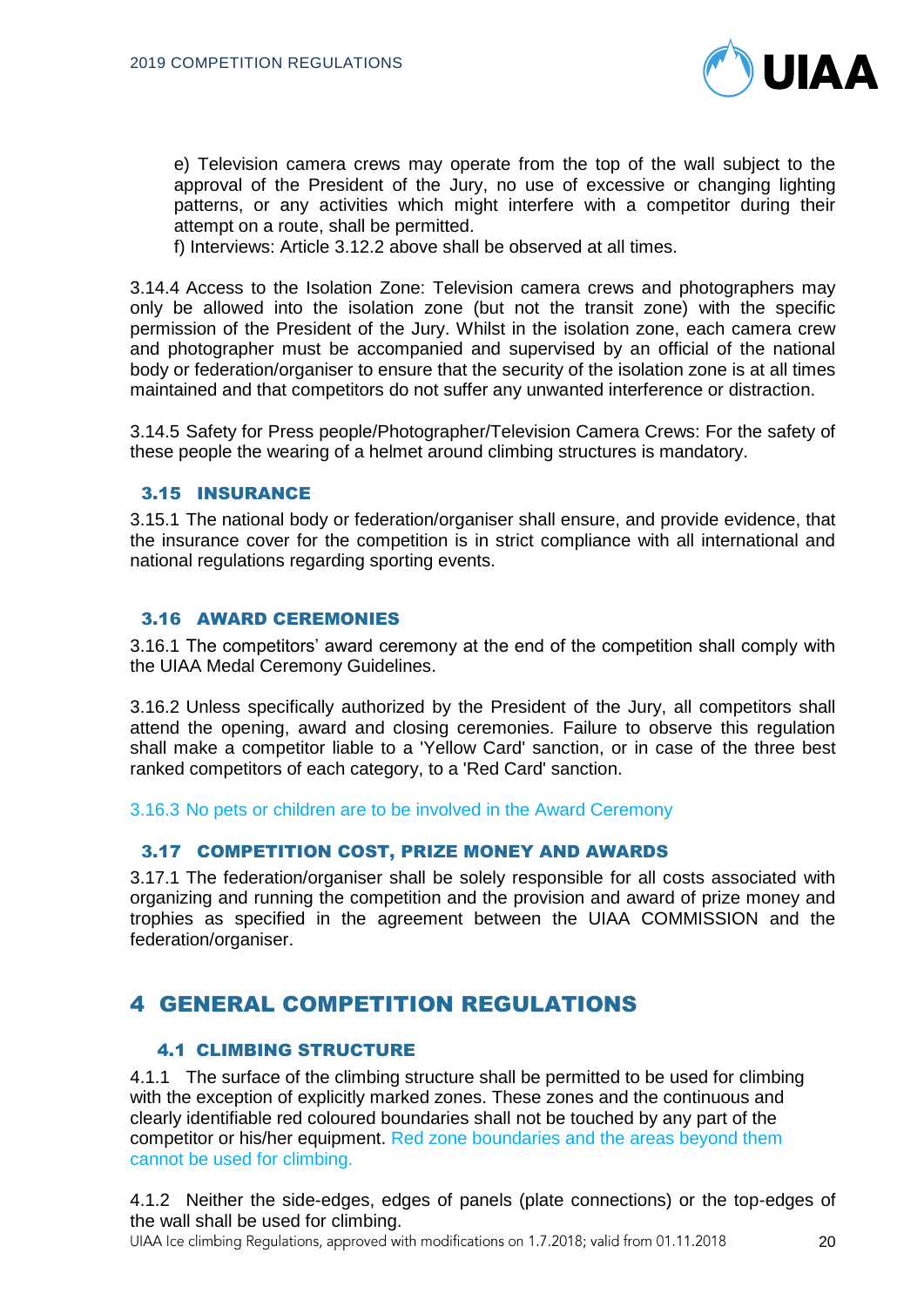

4.1.3 If there is a need to demarcate a route on the wall in order to clearly separate it from another, the demarcation shall be made using a continuous and clearly identifiable marking.

4.1.4 The starting point for beginning an attempt, the finish point and the zones on a route must be clearly marked with blue colours.

## 4.2 TYPES OF COMPETITION

- 4.2.1 Definitions:
- a) Lead Difficulty Competitions: Are defined as those competitions which are climbed on lead, with the competitor belayed from below, where each quick draw is clipped sequentially in accordance with the regulations, and where the height attained (or, in the case of traverse or roof sections, the greatest distance along the axis of the route) shall determine a competitor's position in a round of the competition;
- b) Speed Competitions: Are defined as those competitions which are attempted by top-roped competitors, where the time achieved by the competitor in completing a route determines a competitor's position in a round of the competition;
- c) Bouldering Difficulty Competitions: Are defined as those competitions consisting of a number of individual technical climbing problems. The competitor has several attempts on each problem. Every attempt has to be started from the ground. Subject to the question of safety, each problem shall be attempted either with belayed protection (from above or below) or shall be attempted without belayed protection. The aggregate number of points achieved by a competitor shall determine a competitor's position in a round of the competition.
- 4.2.2 Lead and Boulder competitions may include routes, which are attempted:
- a) On-sight: attempted after an authorised period of observation of the route;
- b) After demonstration of the route by an authorized Chief International Route setter;

4.2.3 Speed Competitions include routes, which are attempted after demonstration of the routes given by an authorized Chief International Route setter;

4.2.4 International competitions may consist of separate categories for Difficulty, Speed and Bouldering events. Not every category need be provided at all international competitions.

# 4.3 REGISTRATION AND ISOLATION ZONE

4.3.1 All competitors eligible to compete in a round of a competition shall register and enter the isolation zone no later than the time specified by the President of the Jury and published/announced by the Competition Organiser. It is the responsibility of each team manager to ensure that he/she is fully informed of all details appertaining to a competition.

- 4.3.2 Only those persons specified below shall be permitted to enter the isolation zone:
- a) UIAA COMMISSION Officials;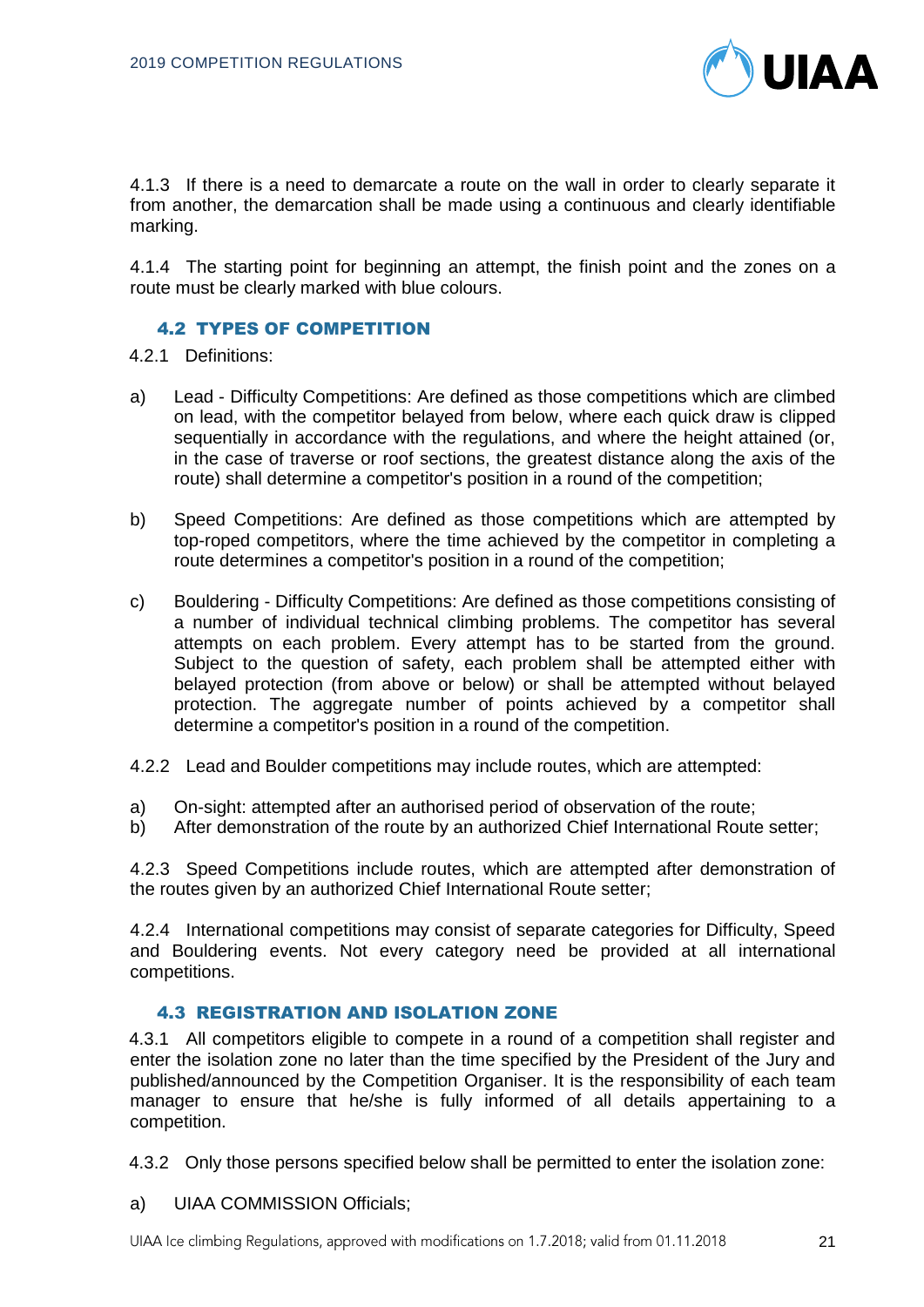

- b) National body or federation/organiser's officials;
- c) Competitors eligible to take part in the current round of the competition;
- d) Authorized team officials;
- e) Other persons specifically authorized by the President of the Jury. Such persons shall, throughout their stay in the isolation zone, be escorted and supervised by an approved official to ensure the maintenance of security of the isolation zone and prevent any undue distraction of, or interference with, any competitor;
- f) No children or pets in the isolation zone.

# 4.4 ROUTE DEMONSTRATION

4.4.1 Video recordings of all qualification routes should be continuously played back in the warm-up area, using one screen for each route, starting from the opening of the warm-up area for the round and in any event not less than 60 minutes before the scheduled start of the round.

4.4.2 If video recordings are not possible, a live demonstration of each qualification route shall be made not less than 30 minutes before the attempt of the first competitor.

#### 4.5 ROUTE OBSERVATION AND PRACTICE

4.5.1 Observation Period: Except where otherwise specified in the regulations governing Lead, Speed and Bouldering competitions, competitors who are registered to take part in a particular round of the competition heat shall be permitted an observation period before the start of a competition during which they shall be allowed to study the route. Team officials shall not be permitted to accompany the competitors during the observation period. While in the observation area, all competitors shall consider themselves as being under the regulations governing the isolation zone.

4.5.2 The observation period shall be determined by the President of the Jury in consultation with the Chief International Route setter.

4.5.3 Competitors must remain within the designated observation zone during the observation period. They are not permitted to climb on the climbing structure or stand on any equipment or furniture. Competitors shall not communicate in any way with any person outside the observation area. They may only seek clarification from either the President of the Jury, Chief International Route setter or from a Category Judge.

4.5.4 During the observation period, competitors may use binoculars to observe the route and make hand-drawn sketches and notes. No other observation or recording equipment shall be permitted. Competitors are allowed to touch the first holds, without leaving the ground with their feet. It is the sole responsibility of each competitor to fully inform him/herself (within the regulations) in respect to all instructions regarding the route that are required to undertake.

4.5.5 Competitors shall have no knowledge of any route other than that obtained during the official observation period.

4.5.6 At the end of the observation period competitors shall immediately return to the isolation zone. Any undue delay to do so may result in the immediate award of a 'Yellow Card'; any further delay shall result in immediate disqualification in accordance with the Section 5 Disciplinary Procedures during Competitions.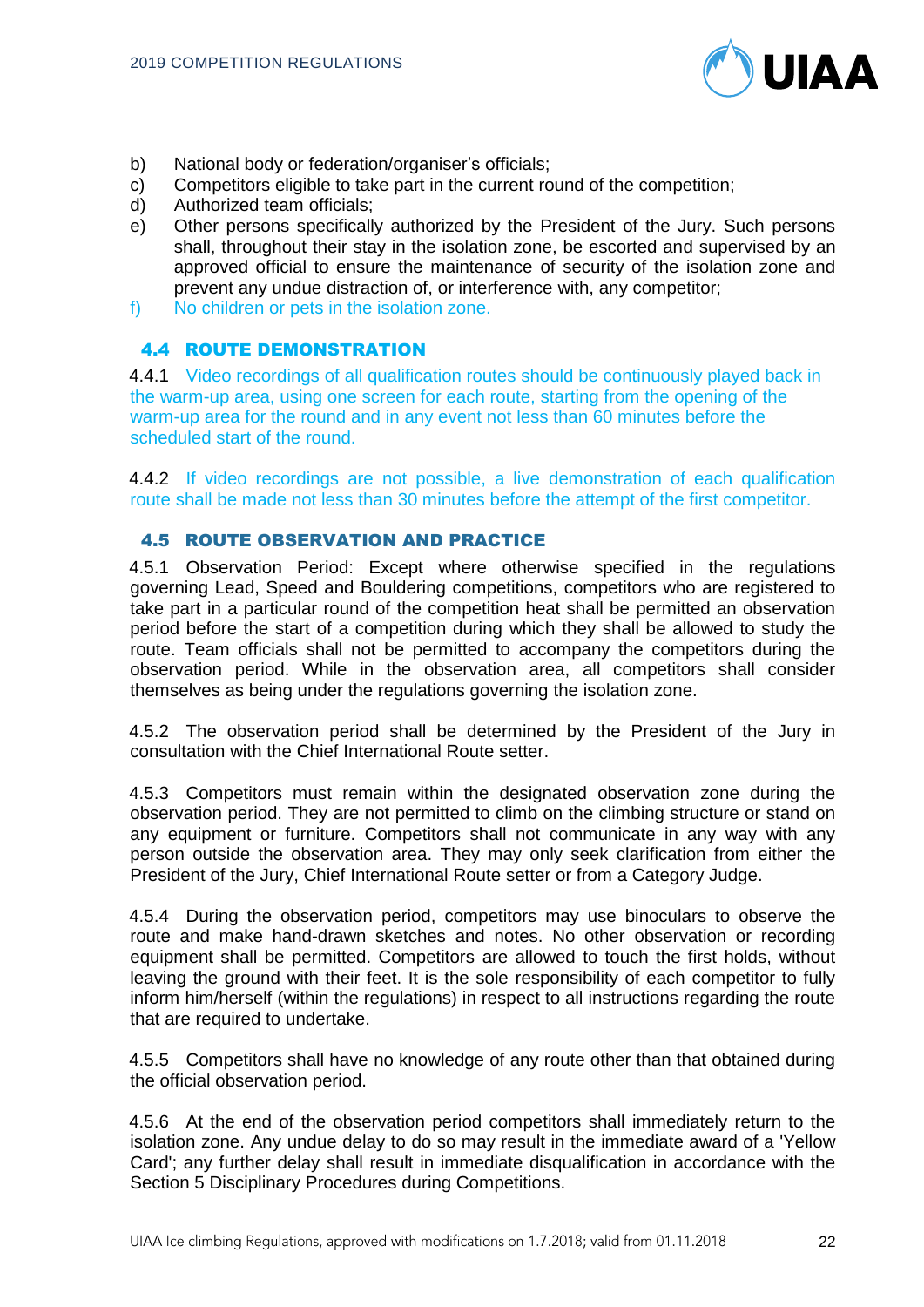

4.5.7 Practiced (worked) routes: Where pre-practiced (worked) routes form part of the competition, the President of the Jury - in consultation with the Chief International Route setter - shall determine the timetable, procedure and duration of the competitors practice periods.

# 4.6 PREPARATION PRIOR TO CLIMBING

4.6.1 On receiving an official instruction to leave the isolation zone to proceed to the transit zone, competitors shall not be accompanied by any person other than an authorized official.

4.6.2 On arrival in the transit zone, each competitor shall put on their crampons, tie on to the rope with the approved knot, and make all final preparations for their attempt on a route.

4.6.3 All climbing equipment and the knot used shall be inspected and approved by an authorized official both for safety and compliance with other UIAA Regulations before the competitor shall be permitted to proceed to his/her attempt on the route. The approved knot is the "figure of eight" knot plus a stopper knot. Each competitor shall be regarded as entirely and solely responsible for the equipment and clothing that he/she intends to wear during their attempt on a route. Use of non-approved equipment, knots and/or clothing, or any non-approved modification of the climbing vest, or any non-compliance of the advertising regulations, or any infringement of any part of the UIAA Regulations shall make the competitor liable for immediate disqualification. Under no circumstances shall competitors be permitted to return to the isolation zone after leaving for the transit area.

4.6.4 Each competitor shall be ready to leave the transit zone and enter the arena when instructed to do so. Any undue delay to do so may result in the immediate award of a 'Yellow Card'; any further delay shall result in immediate disqualification in accordance with Section 5 Disciplinary Procedures during Competitions.

4.6.5 Athletes have a 40 seconds time limit from the time facing the climbing wall to start climbing. All preparation including tying into the climbing rope shall be done beforehand. If the competitor has not started their attempt at the end of this final observation period they shall be instructed to start immediately. Any further delay shall make the competitor liable to disciplinary action.

# 4.7 WALL MAINTENANCE

4.7.1 The Chief Route setter shall ensure that an experienced and practiced maintenance team is available throughout each round of the competition in order to perform any maintenance and repairs ordered by the Category Judge in an efficient and safe manner. Safety procedures shall be strictly enforced. The President of the Jury shall be authorized to order the dismissal from the competition area of any person who fails to observe safety procedures.

4.7.2 Repair of holds: On the instruction of the Category Judge, the Chief Route setter shall immediately arrange for any repair work. On completion of a repair, it shall be inspected by the Chief International Route setter who shall advise the President of the Jury whether the repair results in any unfair advantage or disadvantage to the following competitors. The decision of the President of the Jury to continue, or to stop and re-start, that round of the competition shall be final and no appeal shall be accepted in respect to this decision.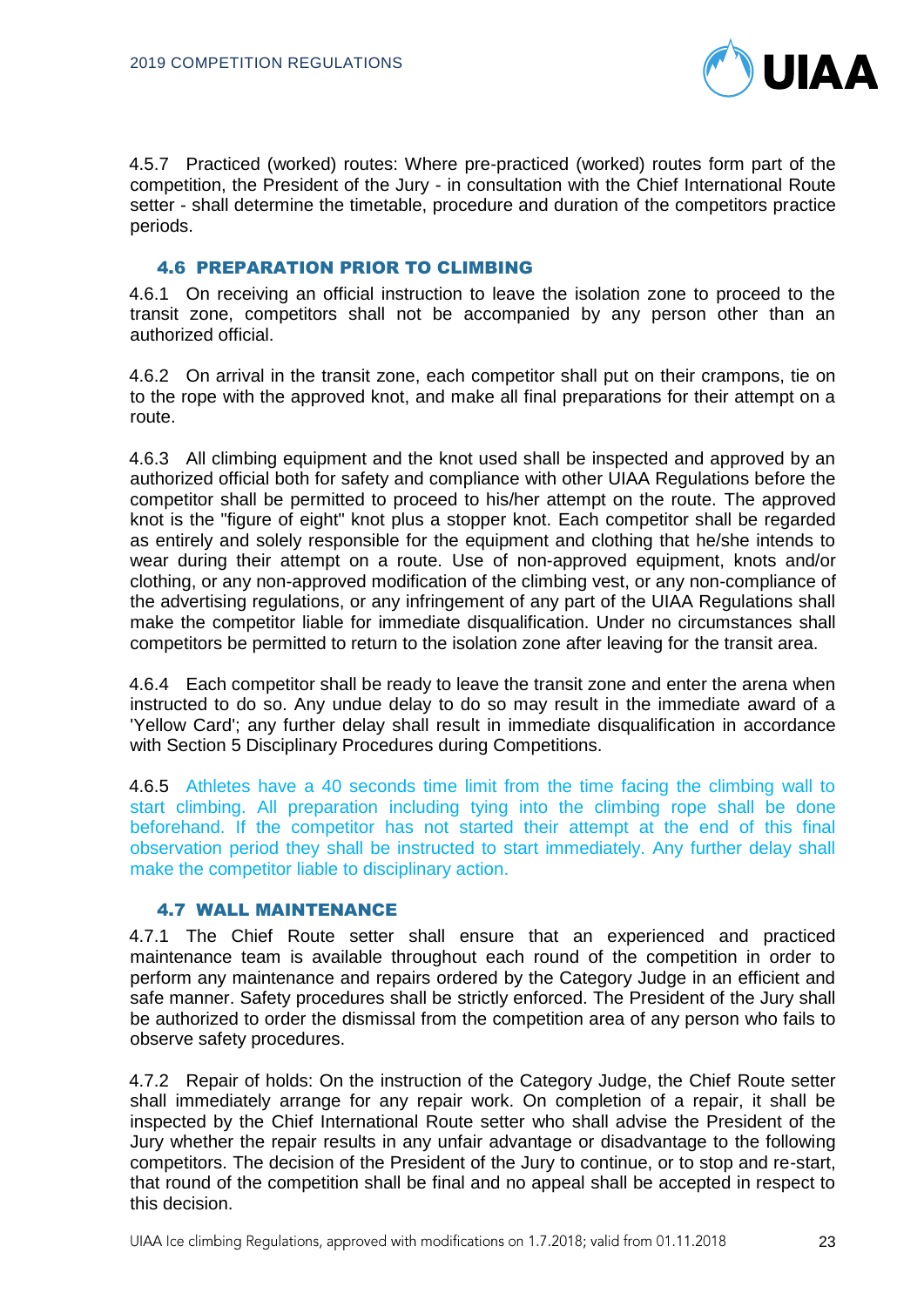

4.7.3 Cleaning of climbing structure (ice/rock): Breaking ice is no technical incident. The president of the jury can order the cleaning of broken ice or rock, if he considers this to be dangerous!

# 4.8 TECHNICAL INCIDENTS

4.8.1 A technical incident is defined as:

- a) A tight rope, which either assists or hinders a competitor;
- b) A broken or loose hold;
- c) An improperly positioned quickdraw or karabiner;
- d) Breaking ice is no technical incident
- e) Any other occurrence that results in a disadvantage or unfair advantage to a competitor which is not the result of an action on the part of the competitor

4.8.2 The belayer must leave an appropriate amount of slack in the rope at all times. Any tension on the rope may be deemed as an artificial aid or hindrance to a competitor and a technical incident shall be declared by the Category Judge.

- 4.8.3 A technical incident shall be dealt with as follows:
- a) If a technical incident is indicated by the Category Judge:
	- If the competitor wishes, and is still in a legitimate position, he/she may choose to continue to climb or accept the technical incident. If the competitor chooses to continue to attempt the route, no further appeal connected with that technical incident shall be accepted;
	- If the competitor is in a non-legitimate position due to the technical incident, the Category Judge shall make an immediate decision on whether to declare a technical incident and thereby terminate the competitor's attempt on the route (and in accordance with the rules governing technical incidents, permit the competitor a subsequent attempt) or offer the competitor the opportunity to continue their attempt on the route. If a competitor is offered and accepts the opportunity to continue, no further appeal shall be accepted in respect to that technical incident.
- b) If a technical incident is indicated by a competitor:
	- While the competitor is climbing the competitor must specify the nature of the technical incident and, with the agreement of the Category Judge, may continue or cease climbing. If the competitor is in a non-legitimate position due to the incident the Category Judge shall make an immediate decision and that decision shall be final. If the competitor elects to continue to climb, no subsequent appeal shall be accepted in respect to that technical incident.
	- If a competitor falls and claims that a technical incident precipitated the fall, the competitor shall be immediately escorted to the special isolation zone to await the outcome of the investigation of the claimed technical incident. The Chief Route setter shall immediately check (and where appropriate correct) the claimed technical incident and report to the Chief International Route setter, Category Judge and the President of the Jury. The decision of the President of the Jury (having taken into account the technical incident and any misuse of a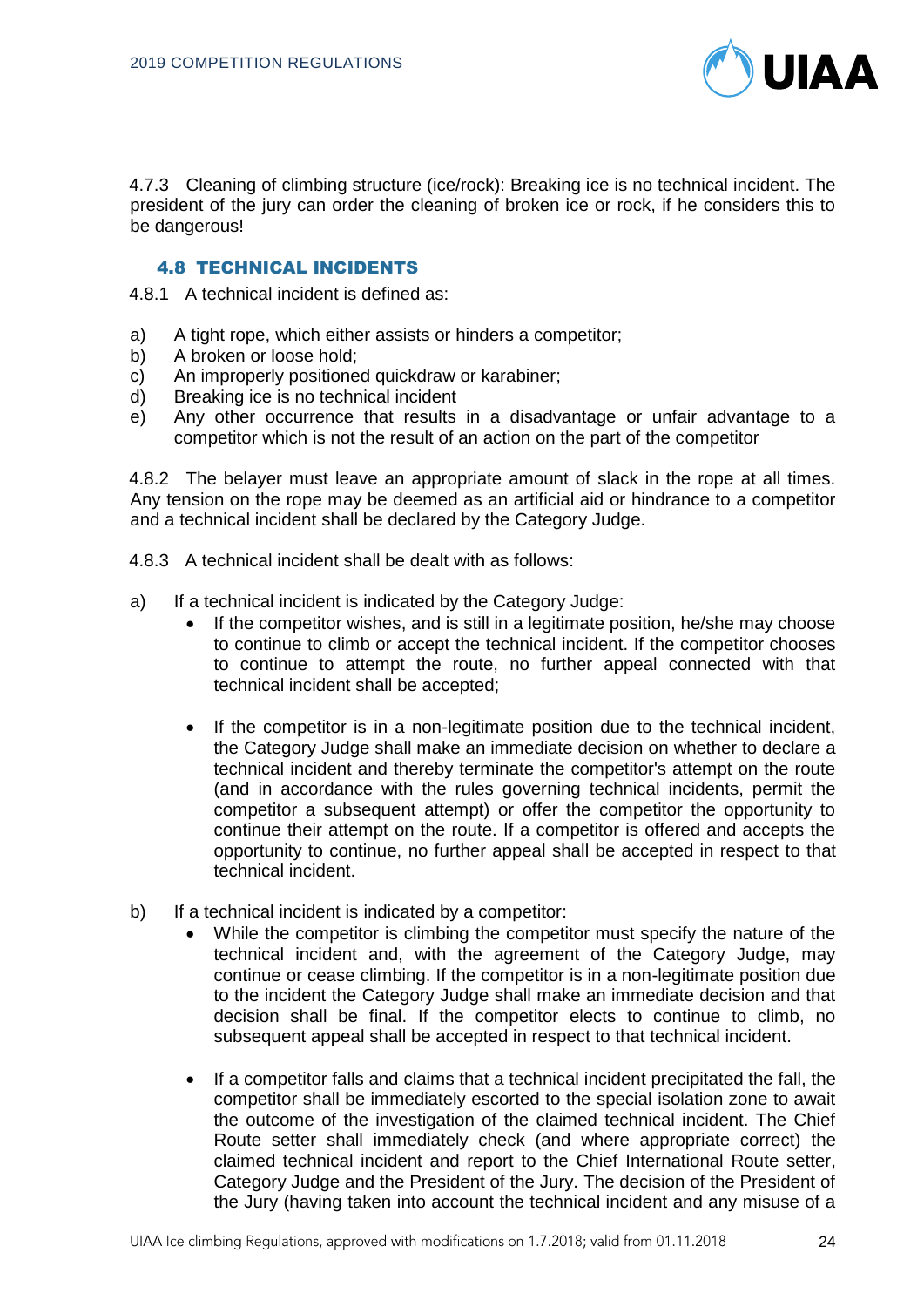

hold by a competitor) shall be final and no appeal shall be accepted in respect to this decision.

- c) Throughout the technical incident, the competitor subject to a confirmed technical incident shall stay in a separate isolation zone and must not be permitted to come into contact with any other person other than UIAA COMMISSION or Organiser's officials. Prior to entering the separate isolation zone the competitor must decide whether he/she wishes to start his/her next attempt on the route immediately after the incident or prefers resting time. The competitor shall be allowed a minimum of 20 minutes between attempts on the route, while the President of the Jury has the decisive power over the exact allotted time;
- d) On completion of a legitimate attempt on a route, a competitor shall be recorded as having achieved the best result of his/her permitted attempts on the route.

#### 4.9 RANKING AFTER EACH ROUND

4.9.1 The ranking after each round of a Lead, Speed or Bouldering competition shall be determined in accordance with the relevant regulations governing that form of competition.

# 4.10 TERMINATION OF AN ATTEMPT ON A ROUTE

4.10.1 A competitor's attempt on a route shall be terminated in accordance with the relevant regulations governing that form of competition.

4.10.2 A competitor shall be permitted to down-climb at any time during his/her attempt on a route as long as he/she is not in violation of regulations governing the termination of an attempt on a route.

# 5 DISCIPLINARY PROCEDURES DURING COMPETITIONS

## 5.1 INTRODUCTION

5.1.1 The President of the Jury shall have overall authority for all activities and decisions affecting the competition within the competition zone; i.e. the competition registration area, the isolation and transit zones, the competition area immediately in front of and on the climbing structure.

5.1.2 These Disciplinary Regulations should be read in conjunction with the regulations governing the sport of international competition ice climbing.

#### 5.2 COMPETITORS

5.2.1 The President of the Jury and the Category Judges shall be authorized to take the following actions, as specified below, in respect to infringements of the competition regulations and in regard to matters of indiscipline by any competitor whilst in the competition area:

- a) Informal, verbal warning;
- b) An official warning accompanied by the showing of a 'Yellow Card';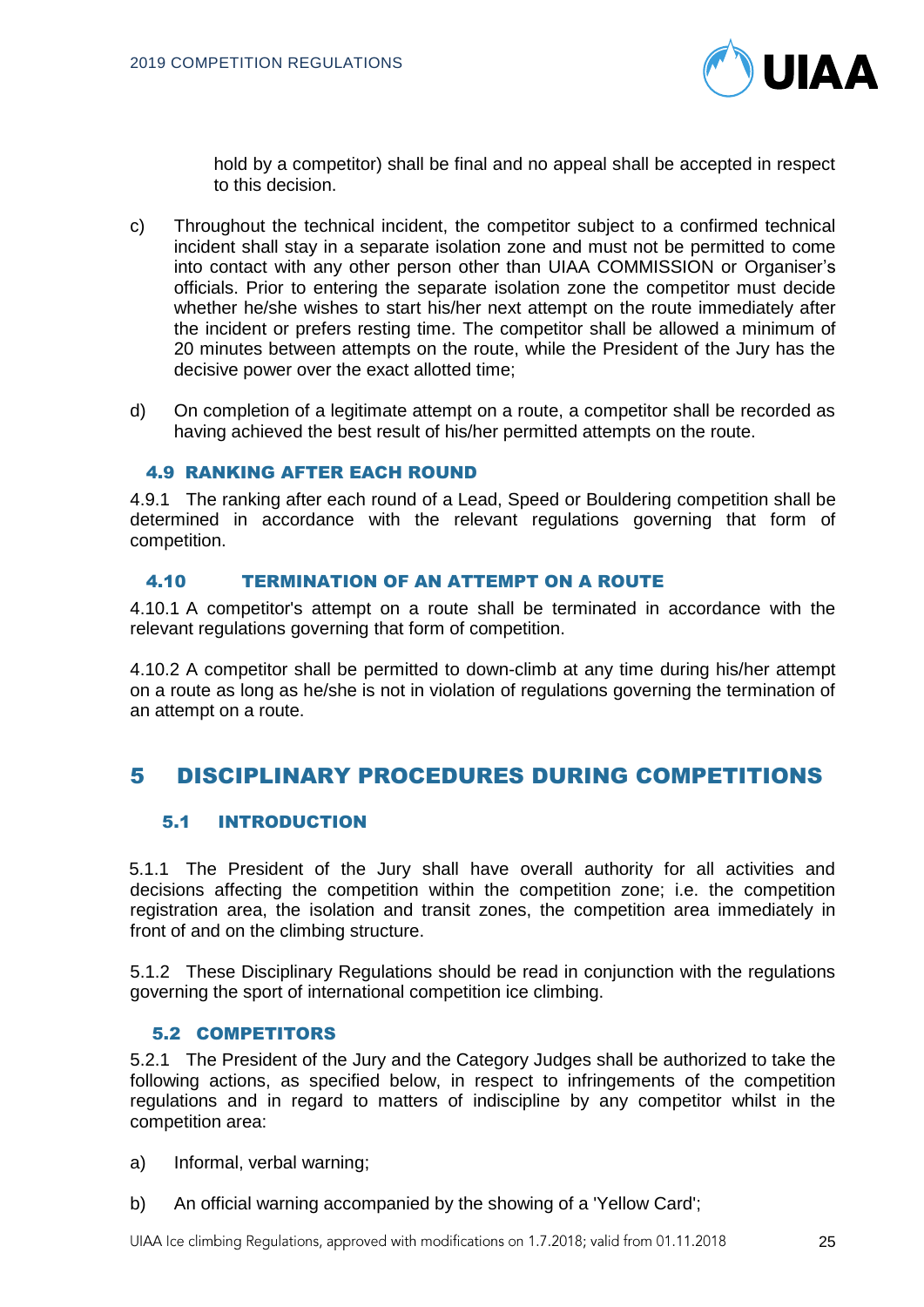

The President of the Jury only shall be authorized to take the following sanction:

c) Disqualification from the competition - accompanied by the showing of a 'Red Card'.

5.2.2 A Yellow Card warning (Article 5.2.1.(b)) may be issued for any of the following infringements of the regulations:

- a) Undue delay in returning to the isolation zone following the instruction of a Category Judge or the President of the Jury;
- b) Failure to start in accordance with a Category Judge's instruction;
- c) Failure to obey the instruction of a Category Judge and/or the President of the Jury;
- d) Use of obscene or abusive language or behaviour of a relatively mild nature;
- e) Unsporting behaviour of relatively minor nature.

Appeals against such decisions shall follow the procedure specified in article 6.1.below. The issue of a second yellow card in one season shall determine the disqualification of the competitor for the following UIAA COMMISSION approved competition.

5.2.3 Disqualification without Further Sanction: The following infringements of the regulations shall result in issuing of a Red Card and the immediate disqualification of the competitor from the competition without further sanction:

- a) Observing the routes from outside the permitted observation zone;
- b) Failure to report properly equipped at the start of a route;
- c) The use of non-approved equipment;
- d) Unapproved modification of, and/or failure to wear, the competition vest and/or competitor's number as provided by the competition organiser;
- e) Unauthorized use of any means of communication while in the isolation zone or in other restricted area.

Appeals against such decisions shall follow the procedure specified in article 6.1.below.

5.2.4 Disqualification with Immediate referral to the Discipline Commission: The following Infringements of the regulations shall result in the issuing of a Red Card and the immediate disqualification of the competitor from the competition with referral to the Discipline Commission, following the related procedure for the further sanction of suspension from one successive World Cup competition or, in the case of an infraction of the regulations in non-World Cup competitions, one successive UIAA approved competition:

- a) Infringements of the regulations committed in the competition area, isolation and transit zones:
	- i. Gathering information regarding a route, which the competitor is to attempt beyond that which is permitted by the regulations;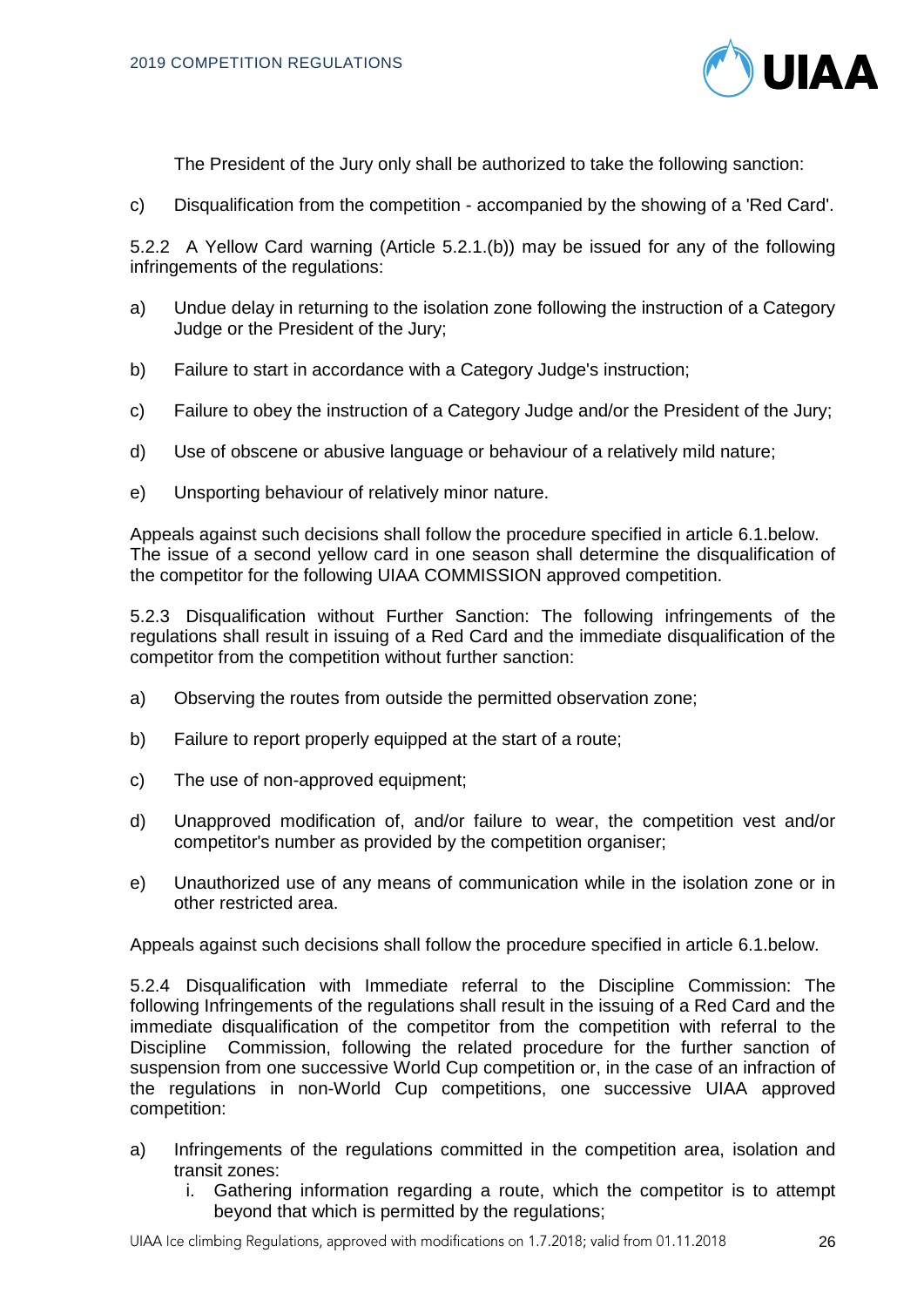

- ii. Gathering and communicating information to other competitors beyond that which is permitted by the regulations;
- iii. Distracting or interfering with any competitor who is preparing for or in process of attempting a route;
- iv. Failure to comply with the instructions of the official judges and/or organiser's officials;
- v. Non-participation in any official ceremony or any other designated official event;
- vi. Refusal to conform to the advertising regulations governing competitor's clothing.
- b) Infringements committed outside the competition area but in the public arena:
	- i. Unsporting behaviour or other serious disturbance to the competition;
	- ii. Unsporting behaviour or other serious disturbance, and/or abusive, insulting and/or violent words and/or behaviour to UIAA officials, Organiser's officials and/or team officials and/or other competitors and/or members of the public.

5.2.5 At the earliest convenient time after issuing a 'Yellow' or 'Red Card', the President of the Jury shall:

- a) Submit a written statement on the UIAA Disciplinary Action Form to the competitor's team manager (or in the absence of a team manager, to the competitor concerned) regarding the offence and whether the President of the Jury proposes to refer the matter for consideration in respect to further disciplinary action in accordance with the regulations.
- b) The President of the Jury shall submit a copy of this written statement on the UIAA Disciplinary Action Form detailing the offence against the regulations, any evidence, and any recommendations regarding consideration of additional sanction to the UIAA COMMISSION for referral to the UIAA disciplinary body.

# 5.3 TEAM OFFICIALS

5.3.1 Team officials shall be regarded in the same manner as competitors.

#### 5.4 OTHER PERSONS

5.4.1 The President of the Jury shall be authorized to demand the immediate dismissal from the competition area (including the isolation and transit zones) of any person in contravention of the regulations and, if necessary, suspend all competition activities until this demand has been complied with.

# 6 COMPETITION APPEALS PROCEDURE

## 6.1 GENERAL

6.1.1 All verbal and written appeals and official responses to appeals shall be made in English.

An appeal shall only be accepted if accompanied by the official appeal fee and the UIAA official appeal form.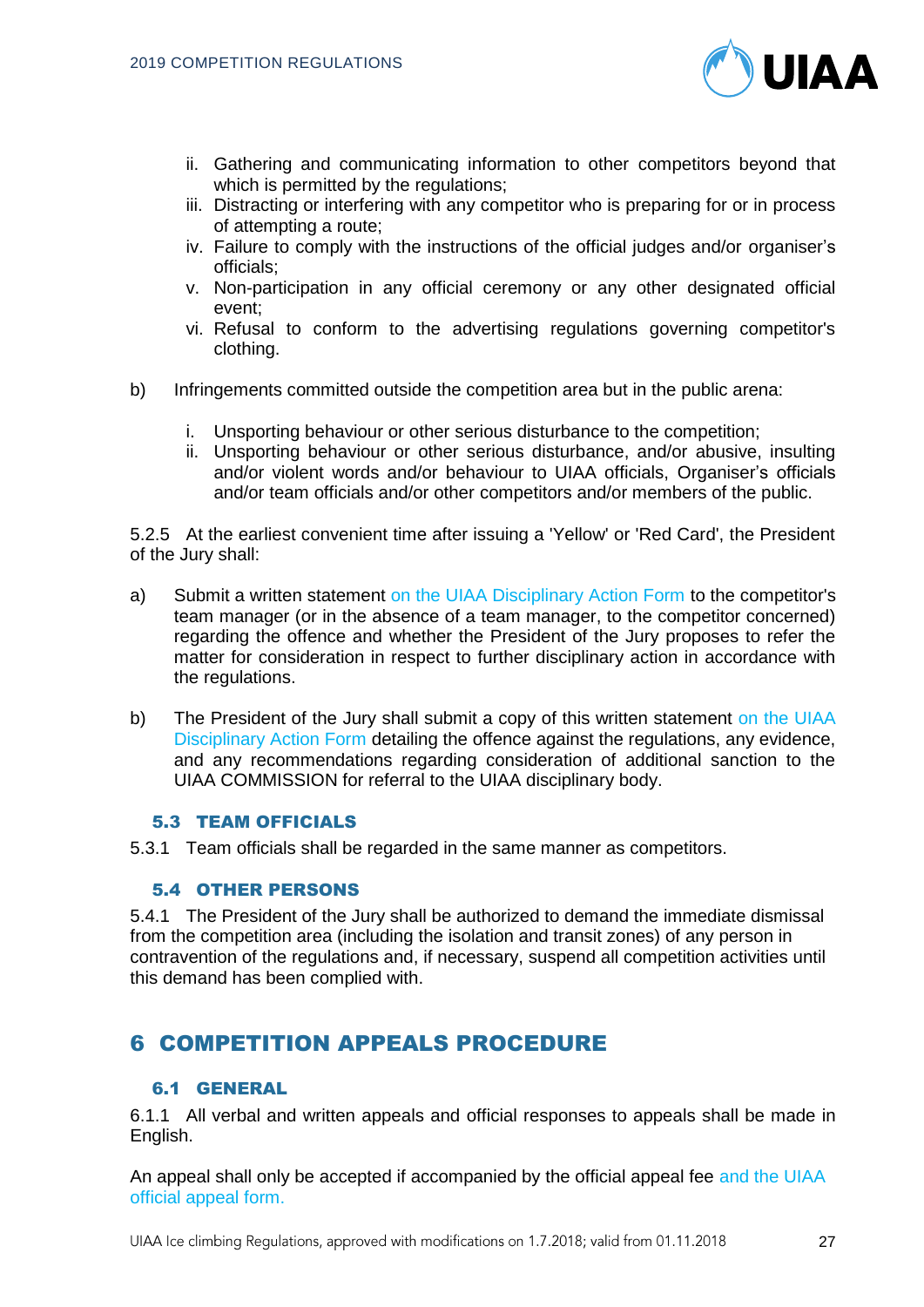

6.1.2 A competitor's coach (or if no coach is available a competitor himself/herself) may file a protest concerning the final result. The protest must be filed with the President of the Jury within 10 minutes after publishing of the final result and must be accompanied by a deposit of 100 EUR which will be refunded if the protest is accepted.

## 6.2 COMPETITION APPEALS JURY

6.2.1 In the event of a written appeal, or in the case of a verbal appeal, the President of the Jury shall convene a Competitions Appeals Jury comprising the President of the Jury, the Category Judges not involved in the case. A decision shall be made as rapidly as circumstances allow. In the case of written appeals, the decision of the Competition Appeal Jury shall be made in writing on the appeal form and handed by the President of the Jury to the person who officially lodged the appeal or, in the case of an appeal under 6.4.2(b) below, the team manager and/or competitor shall be informed.

6.2.2 The decision of the Appeal Jury in respect to 6.4 below shall be final and not subject to further appeal.

# 6.3 APPEALS AGAINST A JUDGES DECISION CONCERNING A COMPETITOR'S ATTEMPT ON A ROUTE

6.3.1 In respect to an appeal made regarding Section 4, General Regulations of these regulations:

- a) In the case where a Category Judge deems it appropriate to examine the video recording of the attempt on a route by a competitor before making a decision, the Category Judge shall permit the competitor to complete their attempt in accordance with the rules of the competition. On completion of their attempt, the competitor shall be immediately informed by the Category Judge that their ranking in that round of the competition shall be subject to confirmation following an examination, at the end of the round, of the video recording.
- b) Following an examination of the video recording, the President of the Jury's decision shall be final. No appeal shall be permitted.

6.3.2 Difficulty Competitions - Height Measurement: The official video recordings may be used by the Category Judge to confirm the 'hold/touch' rules in respect to height measurement and the ranking of competitors at the end of each round.

6.3.3 Video recordings for judging purposes:

- a) Only the official video recordings (and no other recordings) shall be used by the Category Judges and the President of the Jury for judging purposes;
- b) Video recordings shall only be used in respect to matters arising from Article 6.3.1 and 6.3.2 above;
- c) The viewing of the official video recording shall be restricted to the President of the Jury, the Category Judges, the Chief International Route setter, and the UIAA COMMISSION Delegate.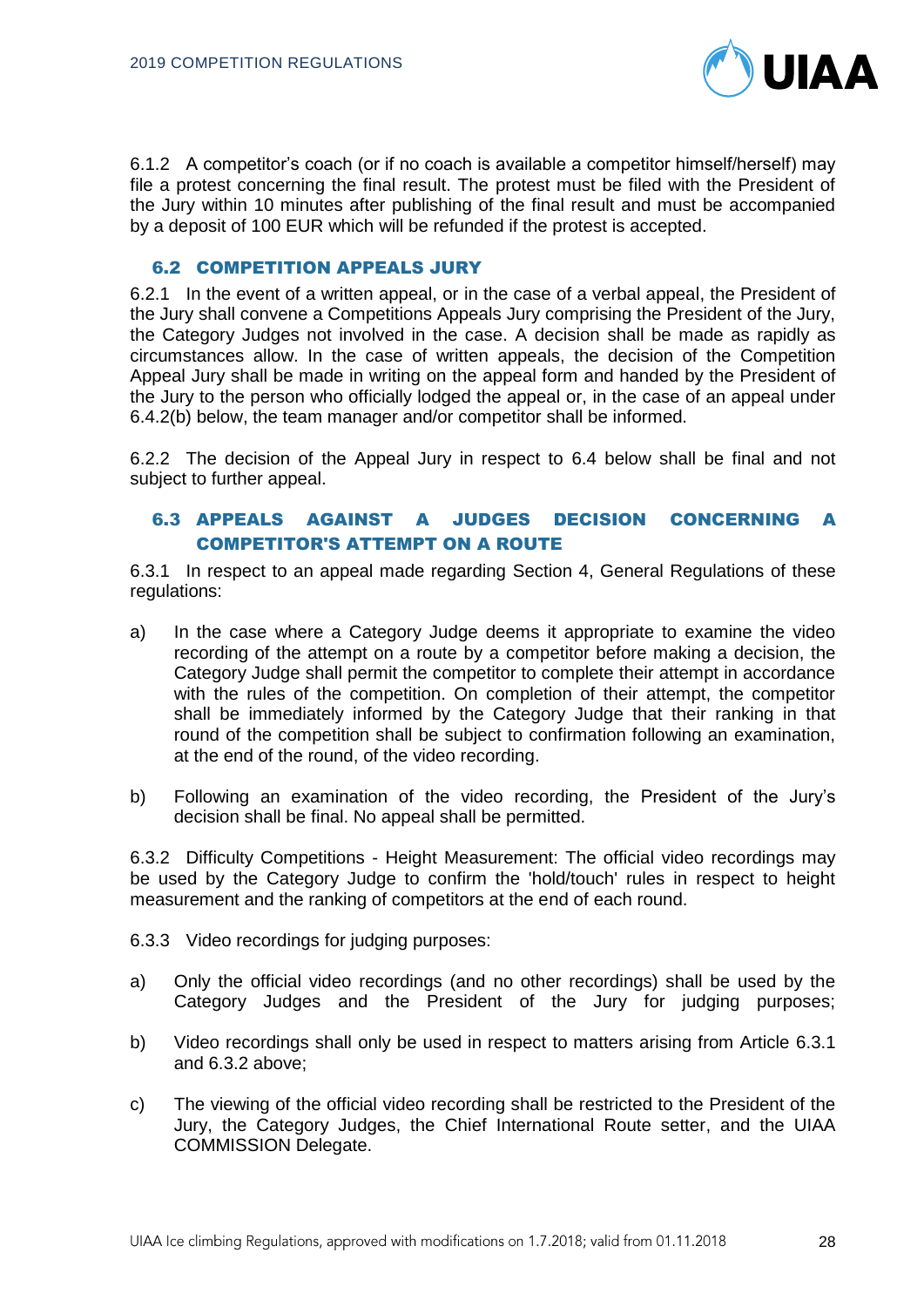

# 6.4 APPEALS FOLLOWING THE PUBLICATION OF THE RESULTS OF EACH ROUND

6.4.1 An appeal against the ranking of a competitor after the completion of a round of the competition and after the official results have been published, must be made no later than 10 minutes after the publication of the results. The appeal must be made following the publication of the results at the end of each round of a competition. The appeal may be made in writing (in English) to the President of the Jury by the team manager or (where an official team manager is not present) by the competitor. The appeal must be accompanied by the relevant UIAA COMMISSION-approved appeal fee.

6.4.2 Speed Competitions:

- a) In the case of a round based on a competitor's time (i.e. the qualification round), an appeal must be made in accordance with 6.4.1 above.
- b) In the case of the final ('knock-out' elimination) round of the competition, an appeal must be made immediately after the announcement of the result of the completion of the heat of the competitor concerned. The Category Judge shall immediately refer the matter to the President of the Jury. The next round of the Speed final shall not commence until the President of the Jury has announced his/her decision. No fee shall be payable in respect to such appeals.

# 6.5 APPEALS TO THE DISCIPLINARY BODY

6.5.1 In those cases where the President of the Jury assesses that an infringement of the regulations merits consideration by the UIAA COMMISSION's disciplinary body, the matter shall be referred to the disciplinary body together with the President of the Jury's report, copies of written communications between the President of the Jury and the team manager/competitor concerned, and all relevant evidence.

# 6.6 APPEAL FEES

6.6.1 The appeal fees payable shall be in accordance with the list of fees published annually by the UIAA COMMISSION.

6.6.2 If an appeal is upheld, the appeal fee shall be returned. If an appeal is rejected, the appeal fee shall not be returned.

# 7 UIAA ANTI-DOPING REGULATIONS

## 7.1 ADOPTION

7.1.1 The UIAA is an International federation recognized by the IOC with a constant commitment in anti-doping fight in sport.

- 7.1.2 The fundamental aims of UIAA's doping controls are:
	- i. To uphold and preserve the ethics of sport;
	- ii. To safeguard the physical health and mental integrity of Ice climbers;
	- iii. To ensure that all competitors have an equal chance.

7.1.3 Doping controls were introduced to ensure that the results of UIAA's competitions are a fair reflection of the strength of the competitors.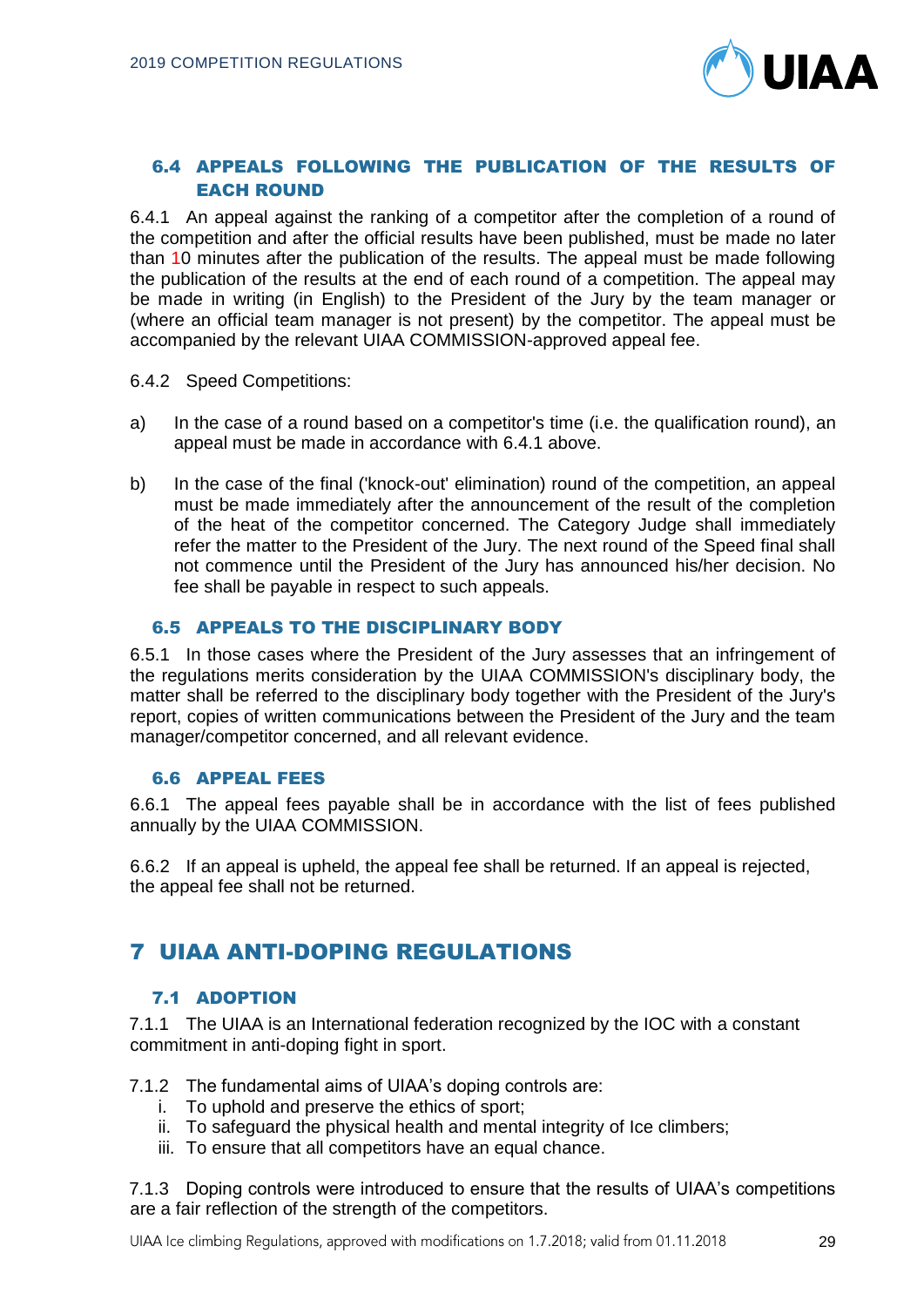

# 7.2 APPLICATION

7.2.1 The World Anti-doping Code applies to all competitions that are organized under the authority of the UIAA. Any person who enters, prepares for or participates in any manner - as athlete, coach, trainer, official, medical or para-medical personnel - in such competitions, is presumed to have agreed to comply with UIAA Doping Policy & Procedure who are fully in compliant with World Anti-doping Code.

#### 7.3 COMPETENT ORGAN WITHIN UIAA

7.3.1 The UIAA ANTI-DOPING COMMISSION is the competent organ responsible for the application of the UIAA Doping Policy & Procedure and the World Anti-doping Code.

# 7.4 PROHIBITED CLASSES OF SUBSTANCES AND PROHIBITED METHODS

7.4.1 The updated and valid List of prohibited substances and prohibited method shall come into effect on 1 January of the current year as published by WADA.

## 7.5 PENALTIES FOR INFRACTIONS

7.5.1 In cases of anti-doping rule violations, UIAA instigates disciplinary proceedings against the parties concerned in accordance with the UIAA Doping Policy & Procedure.

# 7.6 COMPETENT ORGANS TO IMPOSE SANCTIONS AND RIGHT OF APPEAL

7.6.1 UIAA Doping Hearing Panel is the exclusive organ competent to impose actions for violations of the UIAA Doping Policy & Procedure and the World Anti-doping Code. Decisions of the UIAA Doping Hearing Panel may be appealed to Court of Arbitration for Sport (CAS). Anti-Doping Policy & Procedure which the participant acknowledges the exclusive competence of CAS and undertakes to refrain from appealing to any other Court.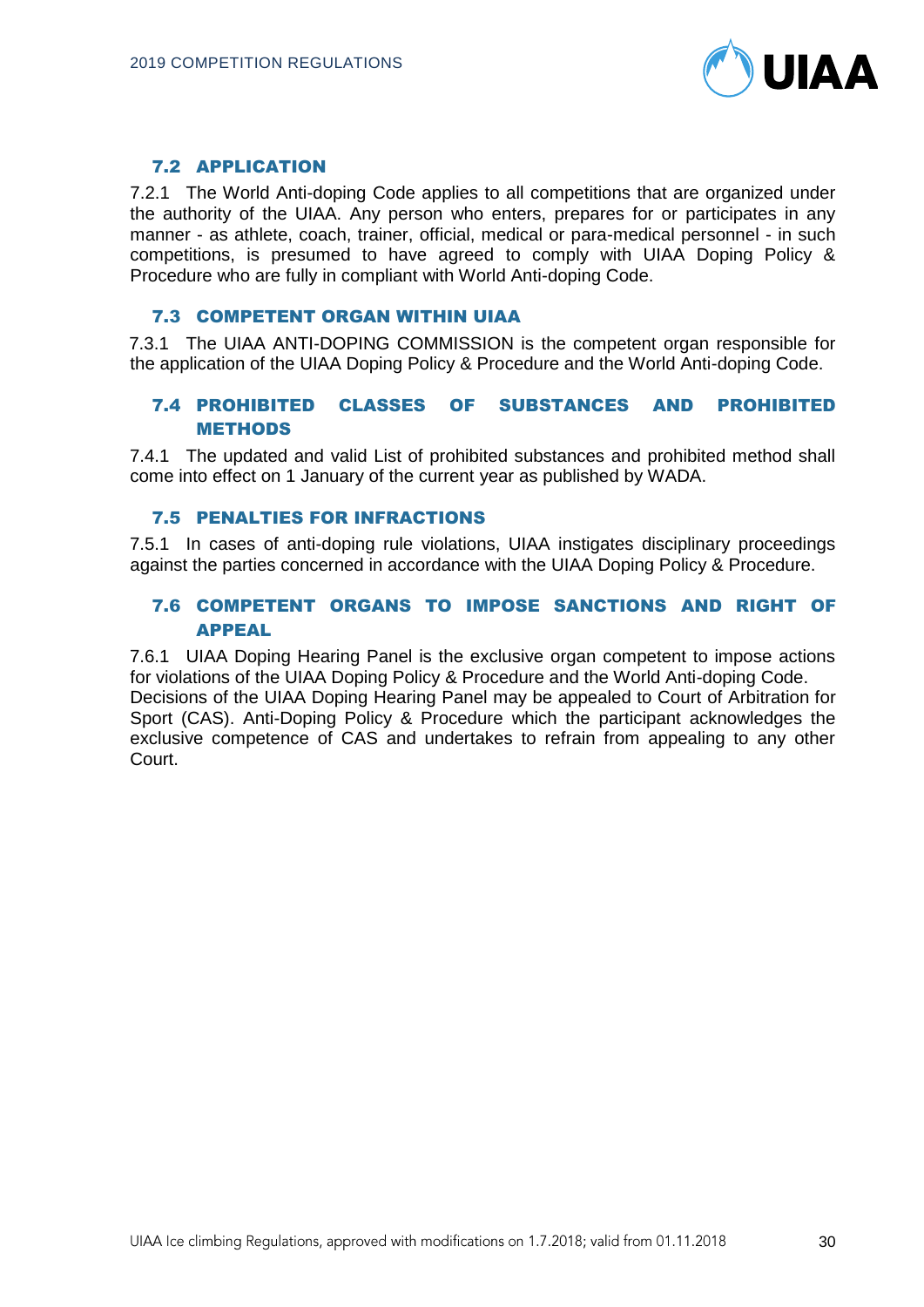

# PART 2 - TECHNICAL RULES

# 8. LEAD - DIFFICULTY COMPETITIONS REGULATIONS

# 8.1 INTRODUCTION

8.1.1 These regulations shall be read in conjunction with the UIAA COMMISSION's General Regulations governing international ice climbing competitions. All Lead-Difficulty competition routes shall be climbed on lead with the competitor belayed from below.

8.1.1 A route shall be considered successfully completed if it is climbed in accordance with the regulations and rules governing Lead-Difficulty competitions, if the rope is safely clipped into the karabiner on the final quick draw by the competitor as well as all the other quickdraws in the correct order and he/she has put both ice-axes on the finish point.

8.1.2 In exceptional circumstances, the President of the Jury may decide to cancel a round of the competition, in which case the results of the remaining rounds shall determine the ranking of competitors for the competition.

# 8.2 NUMBER OF COMPETITORS AND THE STARTING ORDER

8.2.1 A qualification round shall be held of two (2) non-identical routes for each starting group and category. Both routes shall have a similar grade and character. In special circumstances the President of the Jury can decrease the number of qualification routes to just one (1).

8.2.2 Qualification rounds which are held on two separate routes: The competitors shall be allocated between the routes as follows:

- a) If the first round of a competition is held on one route or two routes of similar difficulty, the competitors shall be allocated to these routes by random selection if all the competitors climb the same routes;
- b) If the first round of a competition is held on one route or two routes of similar difficulty, and due to the number of climbers in a given category it is decided by the Chief International Route setter and the President of the Jury that the start list will be split into 2 groups and competitors will climb separate routes to allow the competition to remain on schedule, then the competitors shall be allocated to these routes as follows;
	- i. Competitors are allocated to one of the 2 starting groups by random selection and will remain in this random selection order.
	- ii. The top 10 in the UIAA IWC Tour ranking from the previous season are then distributed equally between the 2 groups – i.e. Rank 1 in group 1, Rank 2 in group 2, Rank 3 in group 1, Rank 4 in group 2 and so on as far as rank 10.
	- iii. Then the athletes representing a given federation are then split up equally – e.g. if one federation has 6 athletes these are split equally between the groups = 3 in each, but taking into account those that have already been allocated to a group in point 2. This is done for each federation competing.
	- iv. For federations that have just one competitor these are allocated evenly between the 2 groups.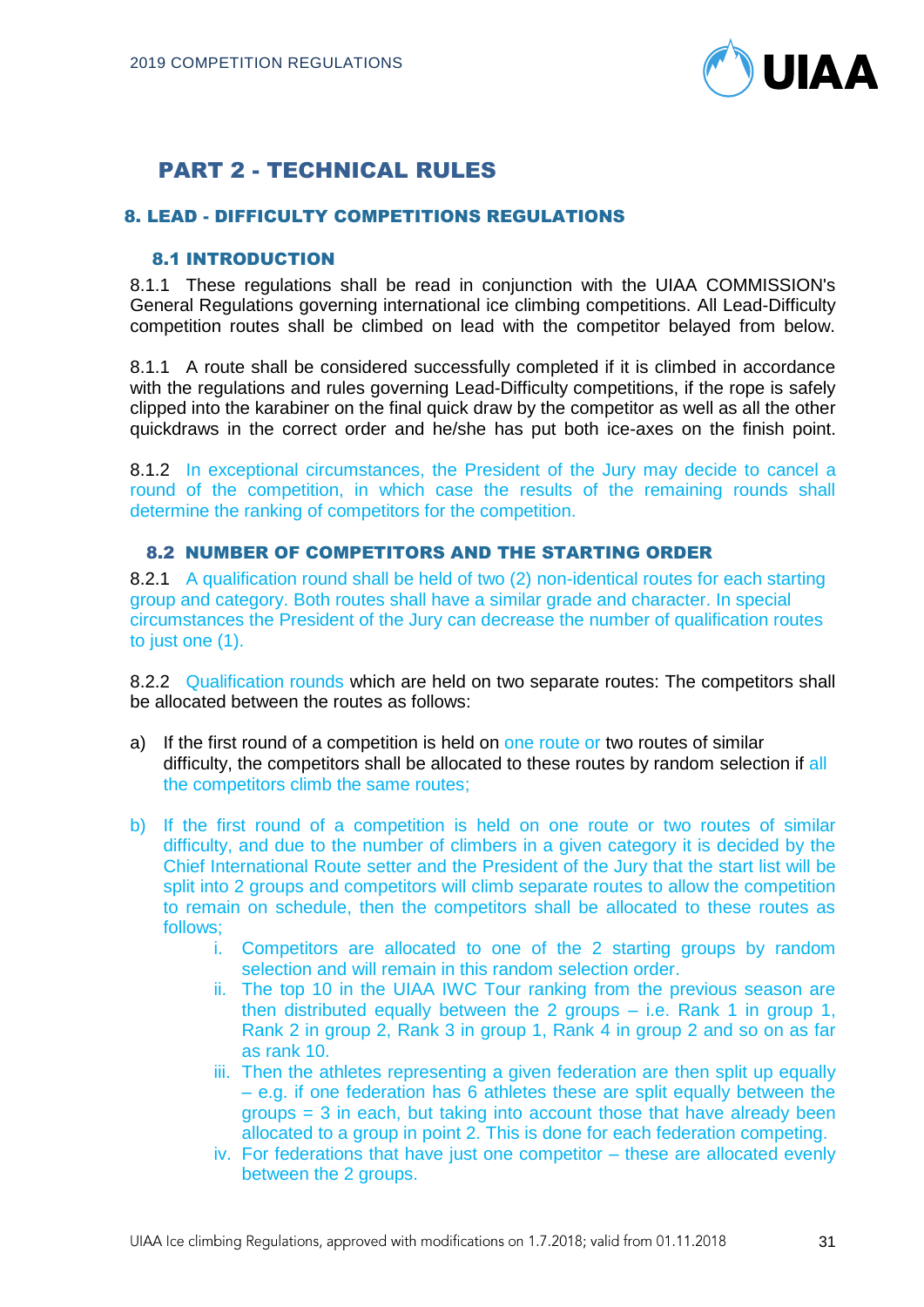

c) The starting order for the second Qualification route shall be in the same order of the first route but with a stagger of 50%. Example: When 21 competitors are in a category then the one who is scheduled to start 1<sup>st</sup> on Qualification 1 will start 11<sup>th</sup> on Qualification 2 so the same person does not have to start first twice.

8.2.3 Semi-final and Final rounds which are held on single routes: The competitors shall be allocated between the routes as follows:

- a) Semi-final Round: The starting order shall be in the reverse order of the ranking of the qualification round. If after the application of the count back procedure there are competitors who are tied and share places from a previous round, the starting order between them shall be:
	- i. Where the tied competitors each have a Current World Ranking, in descending order of their Current World Ranking (i.e. highest ranked starts last);
	- ii. Where the tied competitors are each unranked or have the same Current World Ranking, randomised; and
	- iii. Where competitors(s) having a Current World Ranking and unranked competitor(s) are tied, the unranked competitor shall start first.
- b) Final Round: The starting order shall be in the reverse order of the ranking of the semi-final round. If after the application of the count back procedure there are competitors who are tied and share places from a previous round, the starting order between them shall be:
	- i. Where the tied competitors each have a Current World Ranking, in descending order of their Current World Ranking (i.e. highest ranked starts last);
	- ii. Where the tied competitors are each unranked or have the same Current World Ranking, randomised; and
	- iii. Where competitors(s) having a Current World Ranking and unranked competitor(s) are tied, the unranked competitor shall start first.
- c) Super final: The starting order shall be the same as for the final round of the competition.

## 8.3 OBSERVATION PERIOD

8.3.1 In accordance with the General Regulations, competitors (as a group) shall be permitted to observe the on-sight route they are required to attempt.

8.3.2 In the case of the super final, the President of the Jury may decide not to permit an observation period.

#### 8.4 CLIMBING PROCEDURE

8.4.1 Each route shall be allocated a pre-determined period in which a competitor may attempt the route.

8.4.2 Each competitor's attempt shall be deemed to have started when every part of the competitor's body has left the ground and one ice-axe has left the starting point.

8.4.3 If it is required for athletes to start the route in a way that every part of the competitor's body shall leave the ground, the starting position shall have a clearly marked red line.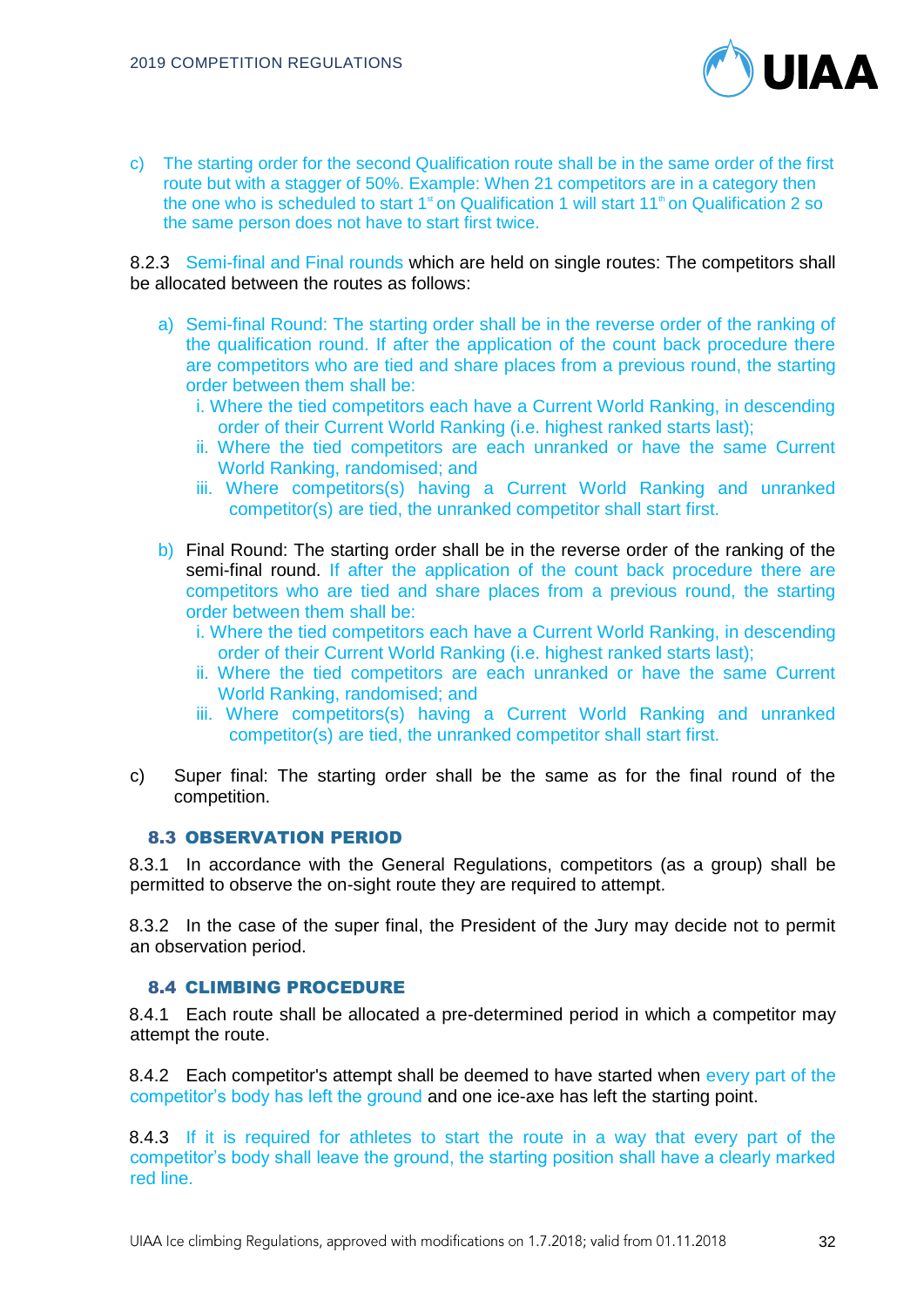

8.4.4 A competitor may ask the Category Judge at any time during his/her attempt on the route how much of the allotted route-time remains, and the Category Judge shall immediately inform the competitor of the remaining time. When the route-time has ended, the Category Judge shall stop the competitor and instruct the measurement procedure to take place. A competitor who fails to obey the Category Judge's instruction to stop climbing shall be liable to the disciplinary procedures specified in Section 5, Disciplinary Procedures during Competitions.

8.4.5 During the attempt on a route:

a) Each competitor shall snap link each karabiner/quick draw in sequence. The last legitimate position to clip is the last hold or zone from which the competitor can clip without climbing back (without moving both ice axes). Any violation of this rule shall result in the competitor's attempt on the route being terminated and a measurement taken in accordance with Article 8.5.

The refusal by a competitor to obey the instruction of a Category Judge to terminate his/her attempt on a route shall make the competitor liable to the disciplinary procedures specified in Section 5, Disciplinary Procedures during Competitions.

- b) A competitor may down climb at any point during his/her attempt on a route as long as he/she is not in violation of Article 8.4.5 (a) or returns to the ground.
- c) Where a competitor clips the rope into a karabiner in accordance with Article 8.4.5 (a)above, but where some technical error has occurred, the competitor shall be permitted to clip the next karabiner in sequence and then unclip and re-clip (if necessary, by down climbing) the previous karabiner. At the end, all the protection points must be clipped in.

The Category Judge may order that the attempt be terminated and the greatest height (or greatest distance) measured if he/she decides that to proceed further would contravene the safety regulations.

## 8.5 HEIGHT MEASUREMENT

8.5.1 In accordance with Article 8.8 below, in the event of a fall the furthest point reached with the ice axe in the line of and in the climbing sequence of the route as determined by the Chief International Route setter, shall be measured.

8.5.2 Criteria for measurement:

- a) In ice: is the last clipped quick draw and the number of the zone marked by blue boundaries (e.g. Seventh zone from the bottom between quick draw No.4 and No.5 gives 4,07 height result)
- b) in dry-tooling: is the last clipped quick draw and the number of the hold (e.g. fifteenth hold from the bottom between quick draw No.5 and No.6 gives 5,15 height result). Each ice axe placement or hold (only handholds shall be considered) shall be deemed as such by the Chief International Route setter before the start of a round of the competition or following positive use by a competitor during that round of the competition.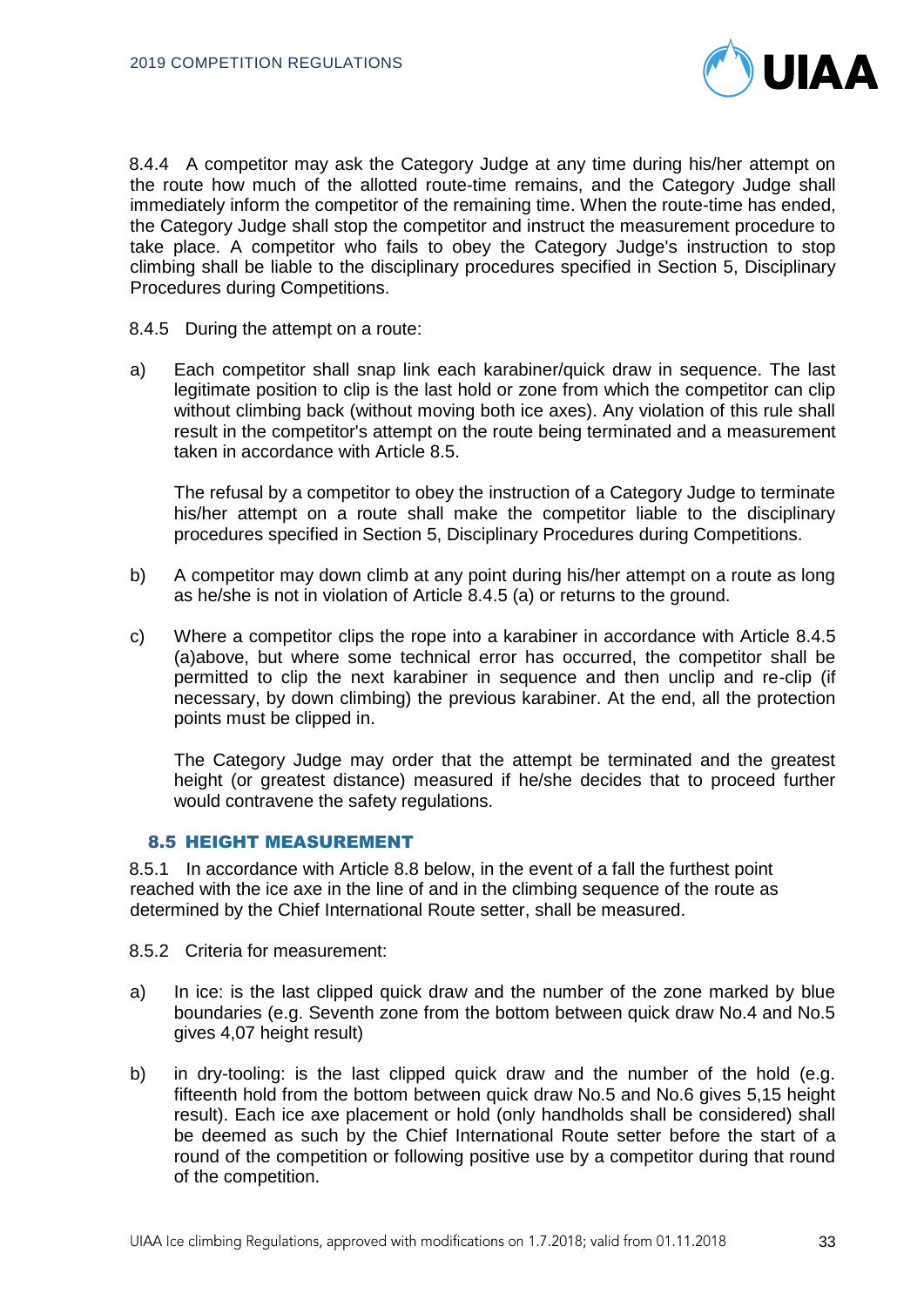

- c) The zone or hold is valid, if 2 axes are in the zone or hold, or one axe is in the zone or hold and the other no more in the previous zone or hold.
- d) If the competitor ends his performance with two axes fixed in two different zones or holds, the judge will consider as reached the lower zone, but giving a "plus 0,002 point" to the result. If the competitor jumps to hold a new zone, but the ice axe only touches the zone or hold without being fixed, a "plus 0,001 point" will be added to the result.
- e) If a competitor let's go the lower axe just before falling, the score of upper axe shall count.
- f) Priority for ranking competitors in case of tied competitors who all topped the same route in lead:
	- a. Qualification:
		- i. Attempts competitors reaching a certain height at first attempt are placed better than the ones reaching the same height at second attempt.
		- ii. Time if the qualification round included isolation
	- b. Semi-final, final or super final:
		- ii. Time

8.5.3 The maximum time for the climb is set by the President of the Jury.

8.5.4 The picks of the Ice axe may touch or cross if they are being used on the same hold or position, but the Ice axes may not be connected to each other or to the Crampons. The Ice axes may only be used by the hands. NO ARMS.

8.5.5 The Ice Tools may only be used by the hands.

8.5.6 The UIAA Judge can stop a Competitor at any time for safety reasons.

8.5.7 The ground fall of any part of mandatory equipment should result in immediate termination of the competitor's attempt

8.5.8 If a competitor takes hold of the final quick draw before the rope is safely clipped into the final karabiner, this shall be considered as an artificial aid and the competitor's attempt on the route shall be terminated and measured in accordance with Article 8.5.1.

# 8.6 RANKING AFTER EACH ROUND OF THE COMPETITION

8.6.1 After each round of the competition, the competitors shall be ranked according to Art. 8.5.2.

8.6.2 Except for the case specified in Art. 8.6.3, in the case of tied places, a count back procedure shall be used such that the results of the previous round shall be taken into account in separating tied competitors. If ties remain, successively earlier rounds shall be taken into account in the count back procedure. The count back procedure shall not be used beyond the point where competitors have competed in a round on two or more nonidentical routes. If ties still remain, the athletes are considered equal.

8.6.3 If isolation was used for the given round of the competition and if two or more athletes reach top in any round, the climber's time of that round is decisive for his/her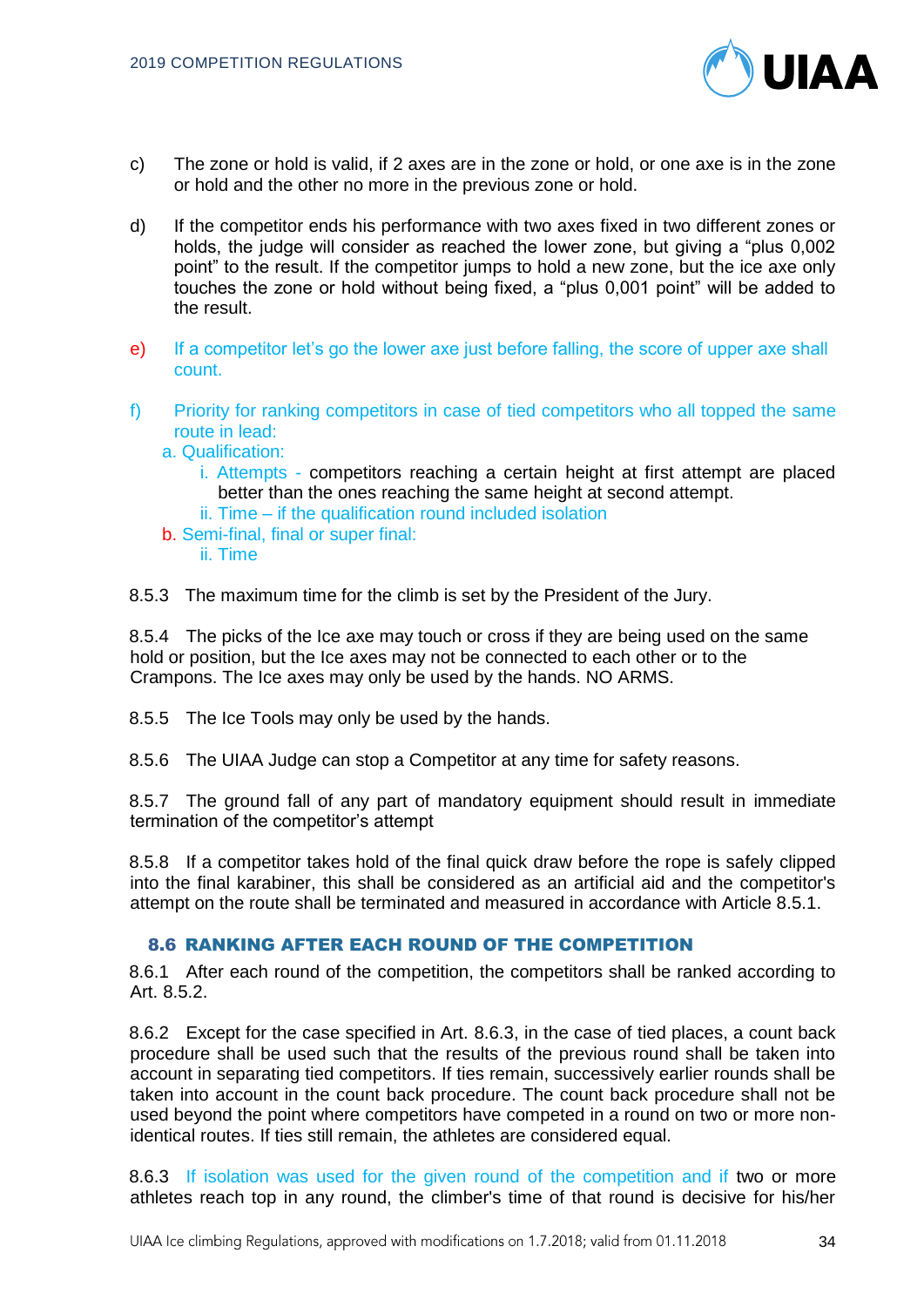

ranking: the faster competitor is being ranked ahead of the slower. If there is no isolation for that round, the climbers will remain tied.

8.6.4 When not otherwise specified in the competition format, if a qualifying round of a competition requires that the competitors be allocated between two or more non-identical routes having the same technical grade, for those competitors who do not qualify for the following round, the final ranking shall be determined by the aggregate place achieved on the ranking of the combined routes.

8.6.5 Superfinal: If, after applying the count back procedure at the end of the final round of the competition, there is a tie for the first place, a super final shall be held. If a tie exists at the end of a super final, the competitors that remain tied shall be deemed equal and the competition will be terminated.

#### 8.7 QUOTAS FOR EACH ROUND

8.7.1 Article 8.7.1 must be read in conjunction with Article 8.6.1 above; i.e. the ranking procedure must first be completed before Article 8.7.1 is applied.

8.7.2 Where there are insufficient competitors who have successfully completed the route in the preceding round of the competition, the remaining places of the fixed quota shall be filled by the next best-ranked competitors.

8.7.3 The fixed quota of competitors qualifying for the semi-final and final shall be, respectively, 18 and 8 competitors

8.7.4 Semi-Final and Final Rounds - Floating Quotas: If the fixed quotas for the semifinal and final rounds of the competition are exceeded as a result of tied places following the application of the count back procedure, the number of competitors nearest to the fixed quota (when calculated from above and below) shall qualify for the next round of the competition subject to the condition that the semi-final and final rounds shall consist of, respectively, not less than 16 and 6 competitors;

8.7.5 When the number of competitors qualifying for the final round exceeds the fixed quota as a result of tied places following the application of the count back procedure is the same when calculated from above and below, the number of competitors corresponding to the greater quota qualify for the final round.

8.7.6 Under special circumstances, the smaller quota may be taken: this decision shall be announced by the President of the Jury after consulting the organiser, in the technical meeting prior to the competition.

#### 8.8 TERMINATION OF AN ATTEMPT ON A ROUTE

8.8.1 Successful Attempt on a Route: A competitor shall be deemed to have successfully completed an attempt on a route if that attempt is in accordance with Article 8.4.5 above.

8.8.2 Unsuccessful Attempt on a Route: A competitor shall be deemed to have unsuccessfully completed an attempt in a route if he/she:

- a) Falls;
- b) Exceeds the permitted time for the route;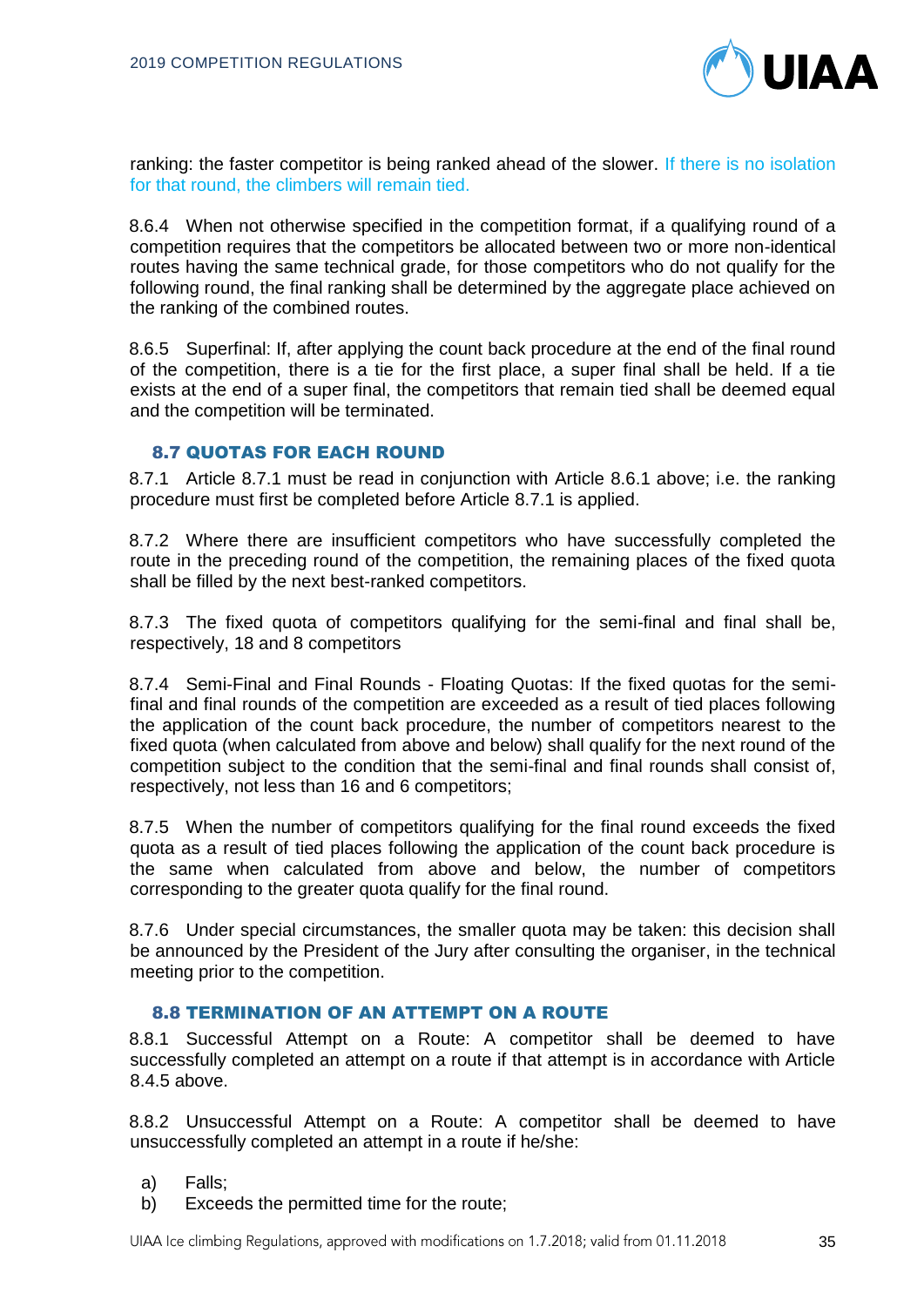

- c) Uses any part of the wall surface beyond the marked boundaries of the route;
- d) Uses the side-edges or top-edges of the wall or panels;
- e) Fails to snap link a quick draw in accordance with regulations governing the competition;
- f) Once having started, touches the ground with any part of the body or gear;
- g) Uses any artificial aid.

8.8.3 The competitor is allowed to have a second attempt during qualification (open) round of a competition, if the first attempt was terminated, and he/she didn`t clip (unclip) the first quickdraw after the pre-clipped one. The time will be running without stop, so the climber has to make both attempts in time limit set for the route.

# 8.9 RANKING IN THE CASE OF ONE ROUND BEING ORGANISED ON TWO ROUTES (ATTEMPTED BY EVERY COMPETITOR)

- 8.9.1 In case of one round is organised on two routes attempted by every competitor, the ranking should be made this way :
- a) Key points:
- Pt: total points

R1: route 1 ranking

R2: route 2 ranking

- b) Points calculation to made the ranking:
- $R1xR2x...=Pt$

Lower is the total point, better is the ranking.

a) Corrective in case of ex æquo:

Previous calculation comes with a corrective factor in case of climbers are ranked at the same rank in one route. Each competitor will have an average ranking of ex æquo competitors in one route.

b) Examples:

Example 1: 5 climbers ranked at first place in route 1:  $(1+2+3+4+5)/5=15/5=3$ . Those 5 climbers have a ranking R1 equal to 3 in place of 1.

Example 2: 3 climbers ranking at the 4th place in route 2:  $(4+5+6)/3=15/3=5$ . Those 3 climbers have a ranking R2 equal to 5 in place of 4.

# 9. SPEED COMPETITIONS REGULATIONS

# 9.1 INTRODUCTION

9.1.1 These regulations shall be read in conjunction with the UIAA Regulations governing international ice climbing competitions.

9.1.2 All Speed competition routes shall be climbed on top rope.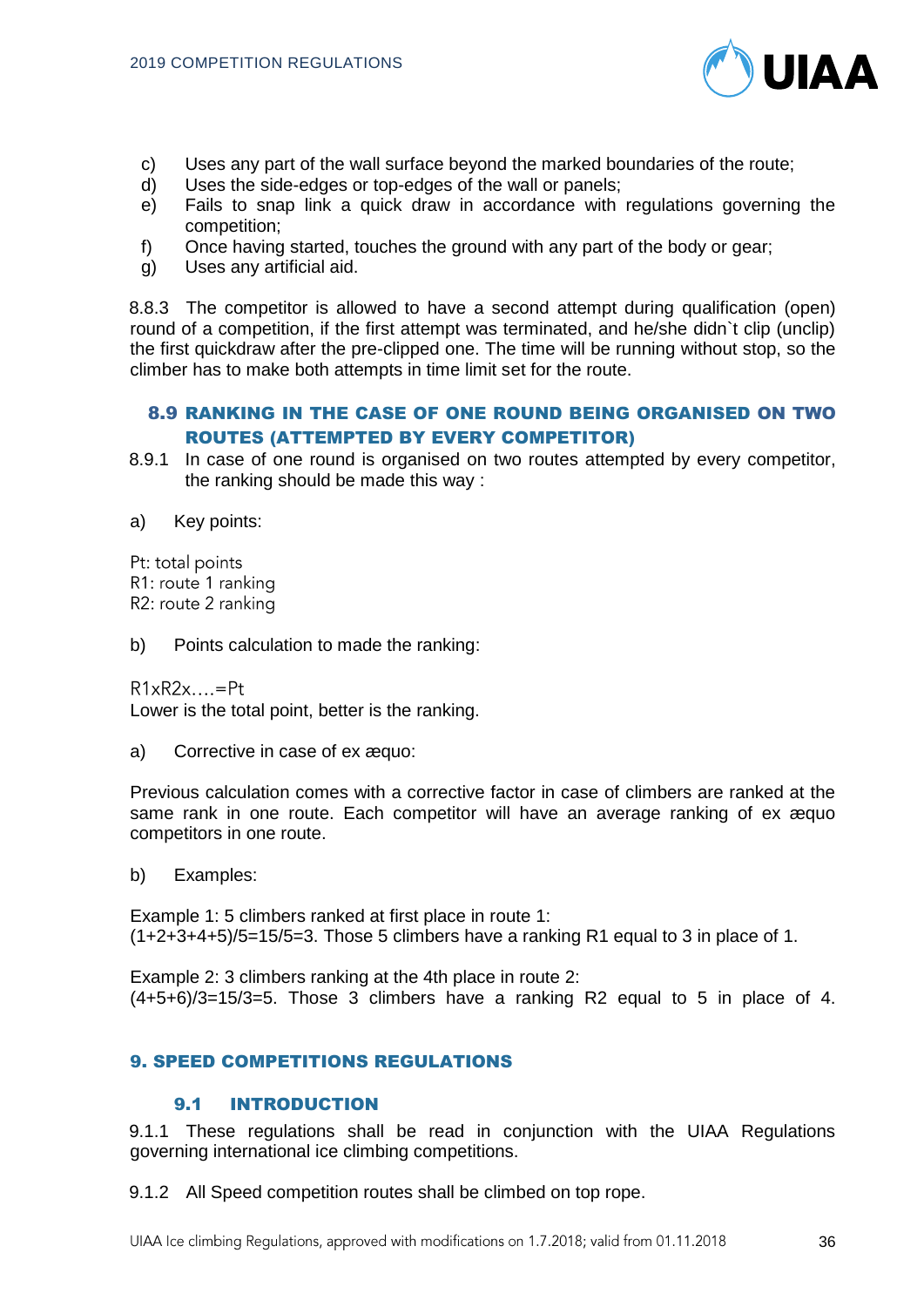

9.1.3 A route shall be considered successfully completed if it is climbed in accordance with the regulations and rules governing Speed competitions and the competitor has stopped the timing device.

9.1.4 A practice period before the qualification process begins is mandatory and should allow for at least one climb per competitor. The practice maybe conducted on the competition routes or on routes of similar quality and difficulty – this will be the decision of the President of the Jury. The President of the Jury shall announce the timing and duration of any practice period at the technical meeting.

9.1.5 During the final stages of the competition, each round of the competition should follow on immediately from the last, with men and women alternating i.e. when the men have completed one round, the women will start their next round and the men will rest and so on. In the single route format each category will complete all their attempts on the route before moving onto the next category.

9.1.6 In exceptional circumstances, the President of the Jury may decide to cancel a round of the competition, in which case the results of the remaining rounds shall determine the ranking of competitors for the competition.

#### 9.2 SAFETY

9.2.1 The top rope shall pass through two separate protection points, each consisting of one locking karabiner secured to the protection point by a quick draw sling and a 10mm Maillon Rapide closed in accordance with the manufacturer's specification.

9.2.2 The position of the final protection points must be above the switch controlling the timing device or finishing signal for the route.

9.2.3 The climbing rope shall be connected to the competitor's harness by two screwgate or self-locking karabiners arranged in opposition (i.e. with the gates in opposition) and the climbing rope must also be attached to the Karabiners using a "figure of eight" knot, secured with a "stopper" knot or tape.

9.2.4 The position of the protection points shall be such as to neither assist, hinder nor endanger a competitor during his/her attempt on a route.

- 9.2.5 Belaying
	- a) Each rope shall be controlled by two belayers.
	- b) The belayers shall be situated in a position at the bottom of the wall such as to prevent accidents due to falling equipment that may occur during climbing.
- 9.2.6 All excess equipment (karabiners, quickdraws, bolts, etc.) shall be removed from the routes.
- 9.2.7 The routes should be designed such that the competitors cannot interfere with or unduly distract each other.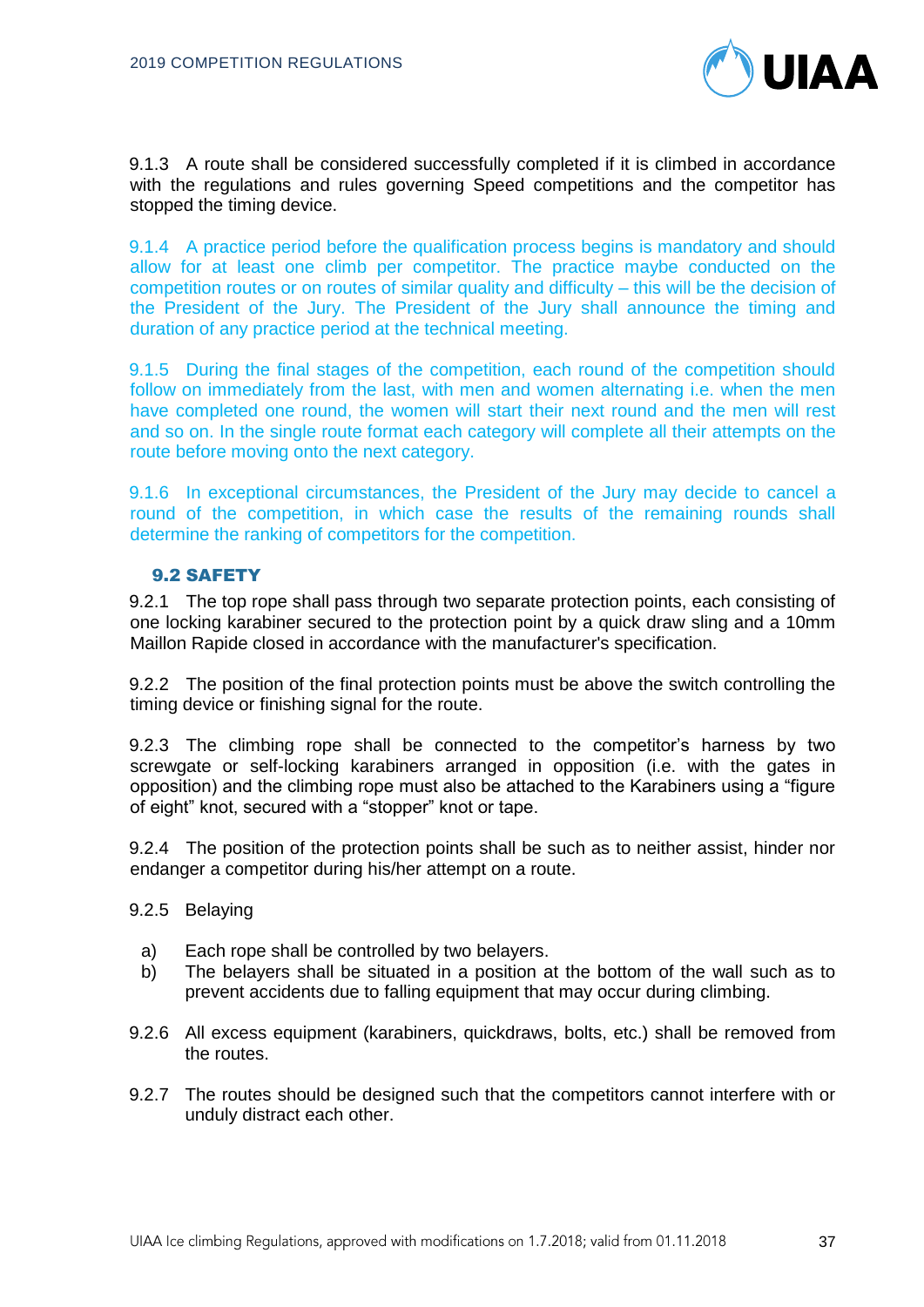

# 9.3 COMPETITION ROUTES

- 9.3.1 If Qualification and Final rounds are held:
	- a) On the same day: the route for both rounds shall be the same.
	- b) On different days: the route for each round may be slightly different. Competitors shall be informed about that in advance.

9.3.2 The height of a single-route is should be within 18-25 meters, for duel-routes 12- 18 meters.

## 9.4 ROUTE TIMING

9.4.1 The time of the route shall be determined by:

- a) A mechanical-electrical switch controlling the route timing system with an accuracy of 0.01 of a second. Should this timing system suffer a failure during any attempt, a technical incident shall be called for both competitors (in case of duel). Hand-timing (manual stop-watches – usually accurate to 0.1 second) shall not be used to determine the result of the attempt.
- b) Manual timing: Each route shall be timed by a Category Judge and two assistants, operating a stopwatch each. The competitor's time (completing his/her attempt) shall be recorded by the Category Judge taking into account the average of the stopwatches, eliminating obvious spurious timing errors.
- c) Both hand timing and mechanical-electrical timing system shall be used at the same time. Because, if the mechanical-electrical system fails, there is no need to rerun the competition and the times recorded by hand timing shall be used for the entire round and the mechanical-electrical results will be discounted i.e. a mix of times is not allowed.

#### 9.5 TERMINATION OF AN ATTEMPT ON A ROUTE

9.5.1 Successful Attempt on a Route: A competitor shall be deemed to have successfully completed an attempt on a route if that attempt is in accordance with Article 9.1.3 above.

9.5.2 Unsuccessful Attempt on a Route: A competitor shall be deemed to have unsuccessfully completed an attempt on a route if he/she:

- a) Falls; "Fall" means losing the contact with the climbing wall (hanging in the air) for more than 1 second. It is at the Judge's discretion to judge fall
- b) Once having started, touches the ground with any part of the body or gear;
- c) Uses any artificial aid;
- d) Commits a second false start per event;
- e) Exceeds the maximum allowed climbing time of 60 seconds.

# 9.6 SINGLE-ROUTE SPEED COMPETITION

9.6.1 NUMBER OF COMPETITORS AND STARTING ORDER

a) If there are more than 16 competitors, the competition is held in two rounds.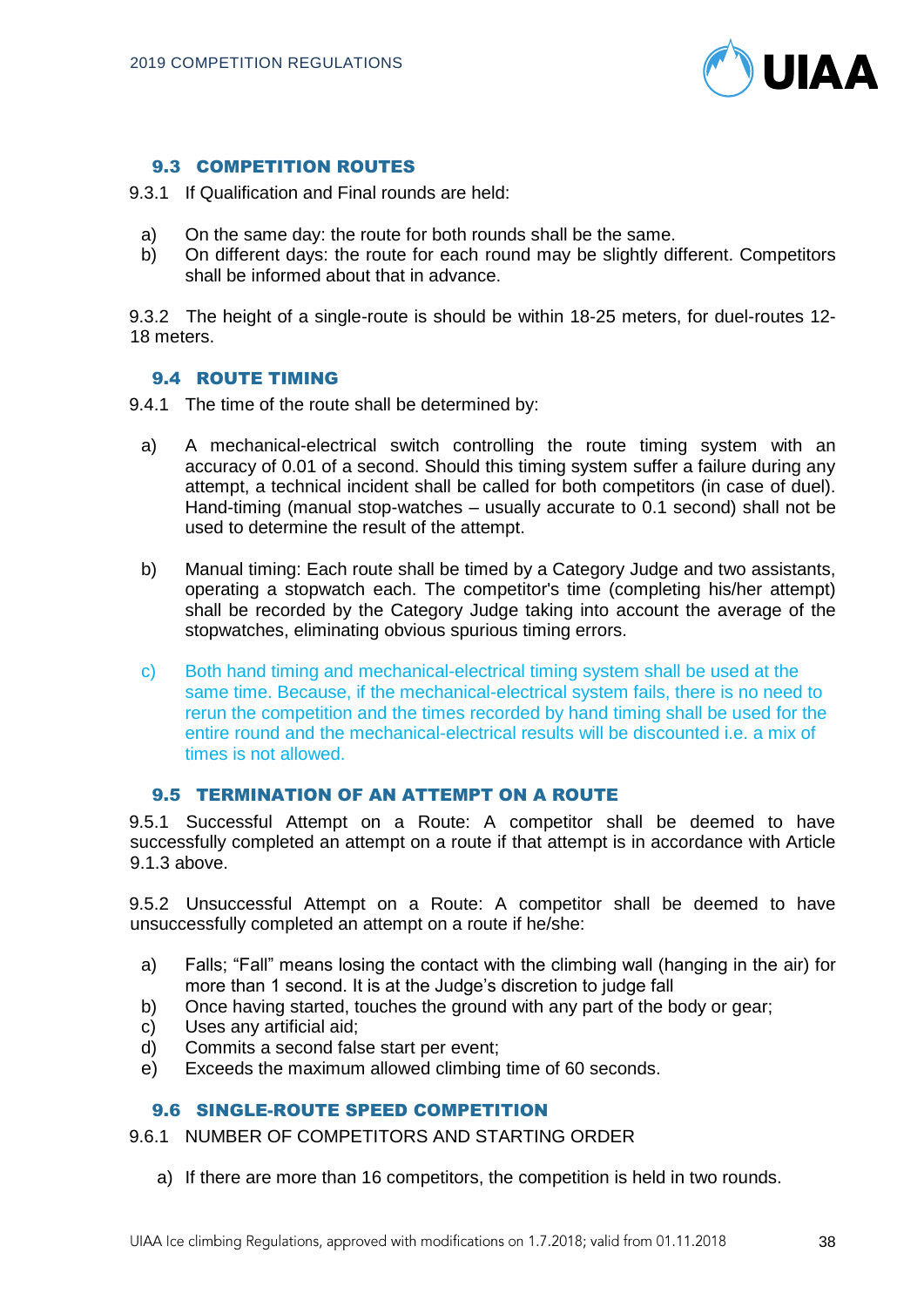

- b) The starting order for the first round (qualifier) will be determined by random selection of the competitors.
- c) Final Round: 16 competitors are qualified for the final round. The starting order shall be in the reverse order of the ranking of the qualifier round.
- 9.6.2 DEMONSTRATION AND OBSERVATION PERIOD
	- i. The route shall be demonstrated by the Chief International Route setter or Route setter, followed by an observation period.
- 9.6.3 CLIMBING PROCEDURE
	- i. On being called to the start of a route by the Category Judge, each competitor shall take up a starting position consisting of minimum one foot on the floor and at least one foot and one hand shall be touching the ice.
	- ii. When competitor is in position, the Category Judge shall ask: "Ready?" After getting confirmation from competitor, the Category Judge shall call "Attention" and after a short pause(1- 2 second) the Category Judge shall give a short (0.1-0.2 sec) and loud (clearly) audible starting signal, or call "Go!" where manual timing is used.
	- iii. On being given the instruction or signal to start, each competitor shall commence his/her attempt on the route. No appeal against the starting instruction shall be allowed unless the competitor clearly calls that he/she is not ready when the Category Judge asks: "Ready?"
- 9.6.4 RANKING AFTER EACH ROUND OF THE COMPETITION
	- i. After each round of the competition, the competitors shall be ranked according to their time. The faster competitor is ranked ahead of the slower.
	- ii. Only competitors who finish the route in qualification run are ranked.
	- iii. Super final: If there is a tie for the first place, a super final shall be held. If a tie exists at the end of a super final, the competitors that remain tied shall be deemed equal and the competition will be terminated.
	- iv. In the first round of competitions (qualification) the competitors have two attempts by the order, which was determined by random selection. The starting order of the second attempt will be the same, as in the first one. The best result will be taken in account to qualify for the final round.
	- v. In the final round of competitions the competitors have three attempts. The starting order of the second and the third attempt will be the same, as in the first one.
	- vi. Only the best result of final round will be taken into account to determine the rank of finalists. For those, who was not qualified for the final, the best result of qualification will determine the rank of competitors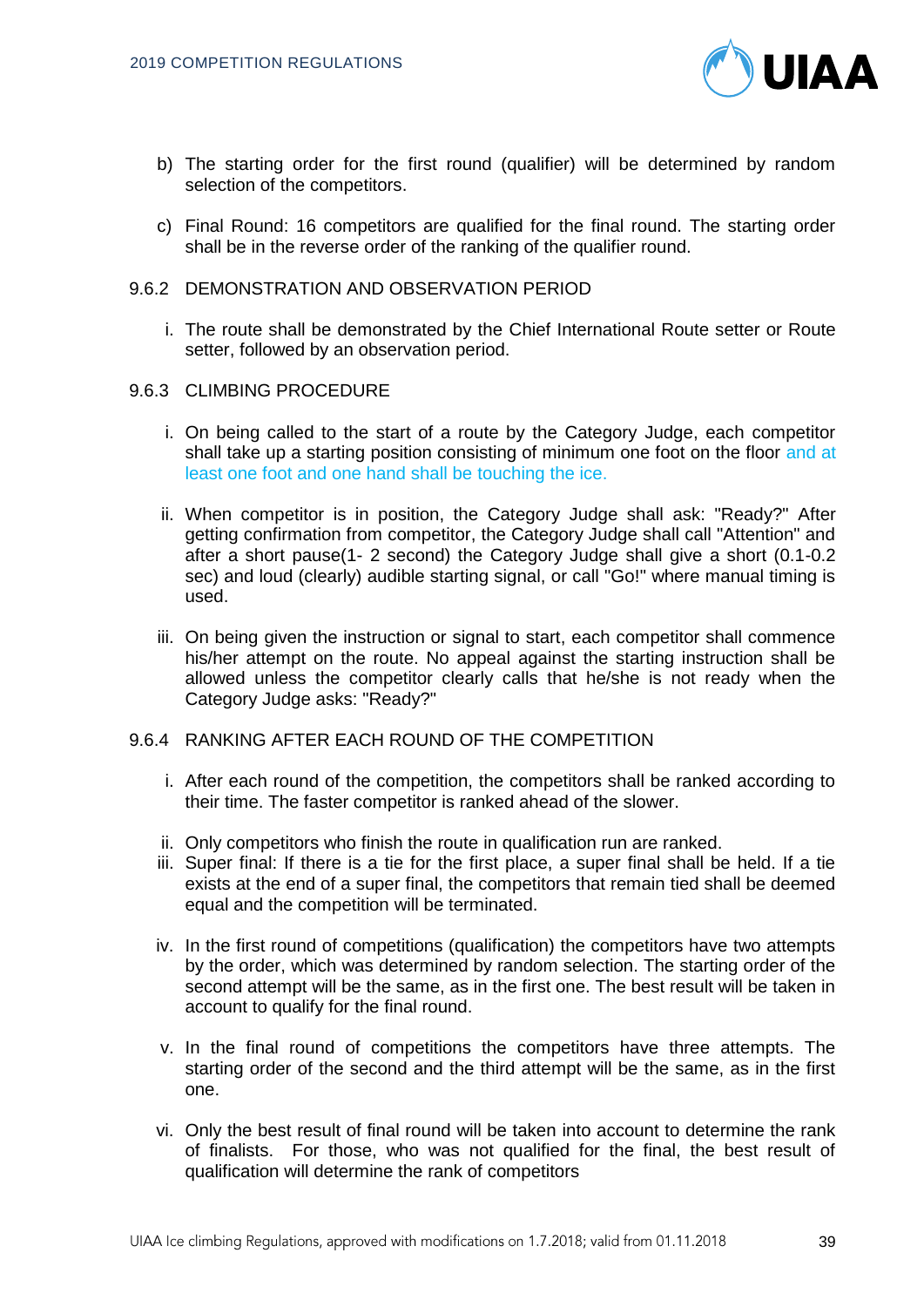

# 9.7 SPEED-DUEL COMPETITION

9.7.1 Speed competitions shall consist of two rounds – although if the qualification round produces more than 16 climbers with valid times a semi-final round maybe required.

- a) The qualification round of the competition;
- b) The final round of the competition which may consist of a quarter final, semi-final and final.

9.7.2 Speed-duel competitions shall always consist of two routes that shall be of the same length and of similar profile and difficulty. After climbing their first route competitors shall switch route as soon as possible, competitors are not allowed to walk a longer way to reach the second route in order to have more time for recovering. If this occurs the athlete may incur a disciplinary sanction.

## 9.7.3 NUMBER OF COMPETITORS, RANKING AND STARTING ORDER

- i. Each competitor shall be ranked in accordance with the aggregate time achieved on both routes.
- ii. Qualification Round: The starting order of the qualification round shall be set by random selection. Each competitor shall proceed by first climbing Route A (or 1). Following the successful completion of this he/she shall proceed to climb Route B (or 2).
- iii. Qualification Round Ranking: If a competitor fails to complete the first route, he/she shall be eliminated and ranked in last position (no result).
- iv. Qualification Round Ranking: If a competitor fails to complete the second route, he/she shall be eliminated and ranked in last position after the ones that finish both the routes. He/she has a result and is ranked.
- v. Final and Semi Final Round number of competitors:

a) When the number of competitors recording a valid time on both routes during the Qualification Round is 16 or more, then 16 competitors shall qualify for the Semi Final Round and 8 for the Final Round;

b) When the number of competitors recording a valid time on both routes during the Qualification Round is less than 16, then 8 competitors shall qualify for the Final Round.

- vi. Semi Final Round: Each competitor shall be ranked in accordance with the aggregate time achieved on both routes.
- vii. Semi Final Round: The starting order of the semi-final round is the same as starting order from Qualification Round.
- viii. Semi Final Round Ranking: If a competitor fails to complete one of the routes, he/she shall be eliminated and ranked in last position after the ones that finish the routes. He/she is ranked according to ranking from the Qualification Round after the ones that successfully climb both routes.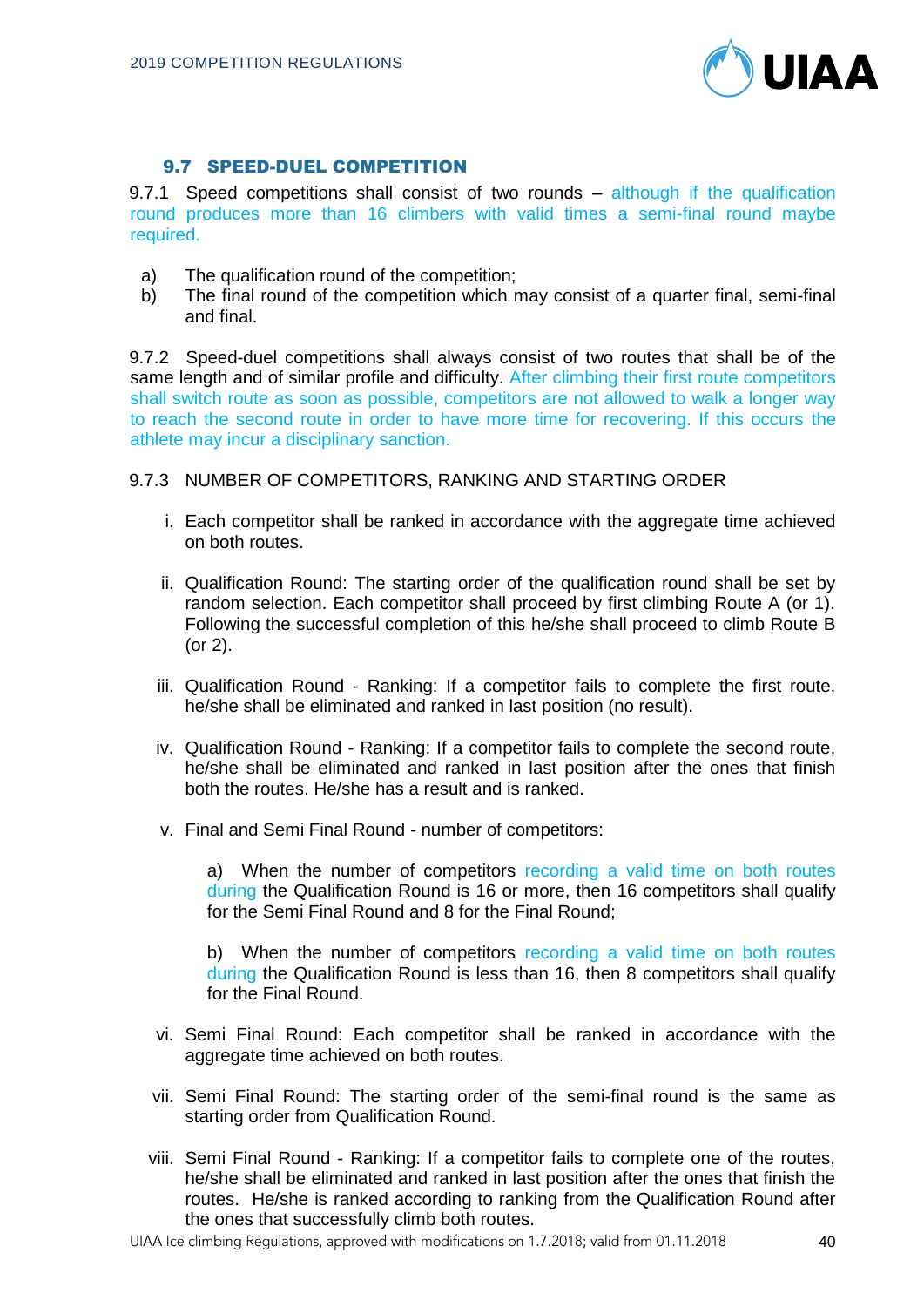

- ix. Final Round: The Final Rounds shall take place as a series of knock-out rounds, where the aggregate time achieved by each competitor on both routes shall be decisive. Overall results of the losers of the pairs in the quarter final (5-8 places) shall be decided in accordance with their times in the heat.
- x. The starting order for the first set of the Final Round (pairs) shall be set in accordance with the final ranking of the Semi Final Round, as follows:

Scheme: 8 competitors (quarterfinal knock out): Competitor Ranked Competitor Ranked Heat 1: 1 with 8 Heat  $2:$  4 with 5 Heat 3: 2 with 7 Heat 4: 3 with 6

Following pairs (semi-final knock outs) are formed by winners and paired by the time achieved:

Heat 1……...1 with 4 Heat 2 ……..2 with 3

Final knock out heats are formed from winners of semi-finals: Heat 1...........losers of semi-final heats fight for  $3^{rd}$  or  $4^{th}$  place Heat 2..........winners of semi-final heats fight for 1<sup>st</sup> or 2<sup>nd</sup> place

Final round schematic:

| ranked by time<br>achieved in semifinals |                                                     | heat for 1st place                |
|------------------------------------------|-----------------------------------------------------|-----------------------------------|
| 8                                        | ranked by time achieved<br>by winners of first heat | winner                            |
|                                          | best time<br>worst time<br>$\overline{4}$           | TON DO                            |
| 4<br>5                                   | (of winners in first heat)                          |                                   |
|                                          |                                                     | heat for 3rd place<br>Minney<br>3 |
|                                          | $\frac{2}{3}$<br>2nd time<br>3rd time               | <b>10ser</b>                      |
| 3<br>6                                   |                                                     |                                   |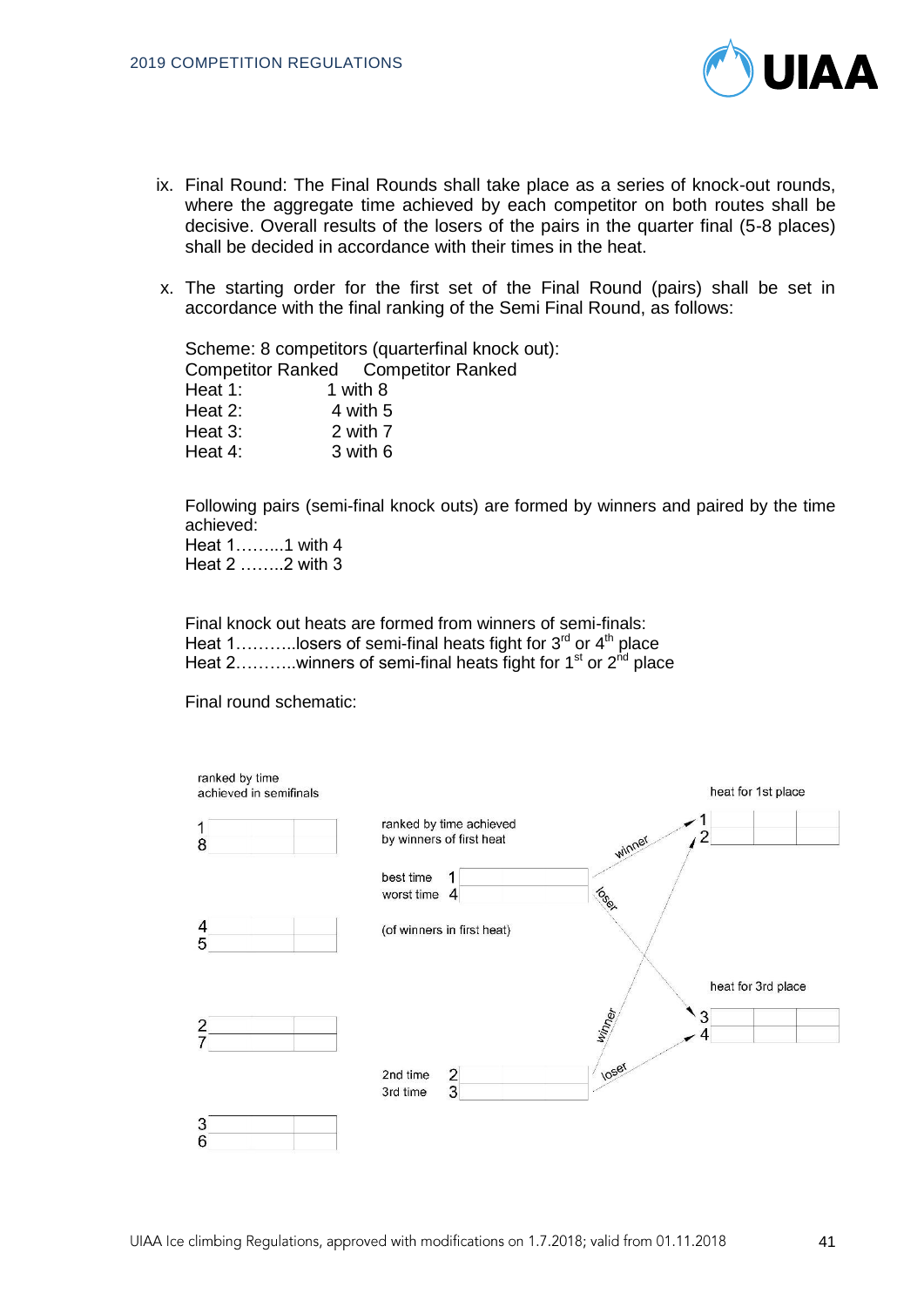

- xi. Failure to complete a route in the Final Round:
	- a) Semi-final and final heats: If one competitor fails to complete either route he is eliminated and the other competitor is declared the winner of that heat. If both competitors fail to complete both routes, then the heat must be re-run immediately.
	- b) The third and fourth place heat must always take place and must always produce a winner.
	- c) Final heat: If both competitors in the Final fail to complete both routes, then the Final shall be rerun until a winner is decided.
	- d) Quarter final heat: if both competitors fall they are placed according to their result in semi-final round and best loser (by time) from other pairs goes to semifinal heat as fourth.
- xii. Tied competitors:
	- a) Qualification Round if two or more competitors are tied for the last qualifying place in the Final Round, then none of them shall proceed into the Final Round. They shall be ranked equally.
	- b) Final Round when two competitors are tied in the semi-final and final heats, the winner shall be determined by an additional elimination heat(s) between the two competitors.
	- c) Final Round when two competitors are tied in any other heats, the winner shall be determined by their results of the preceding heat of the Final Round or by their results of the Semi Final Round (for the first heat of the Final Round).
- xiii. Preliminary information (ranking place and times of each competitor in each round of the competition) shall be provided to spectators and coaches directly after determining results:
	- a) On electronic display (board or screen) or;
	- b) By information posters or blackboard, if a) is not possible.
- xiv. Overall results shall report the competitors' achieved times on all routes and in all rounds.

## 9.7.4 DEMONSTRATION AND OBSERVATION PERIOD

- i. Route A shall be demonstrated by Chief International Route setter or Route setter followed by an observation period of maximum 6 minutes.
- ii. Immediately after 9.7.4.i. the same procedure will be repeated for route B.

# 9.7.5 CLIMBING PROCEDURE

i. On being called to the start of a route by the Category Judge, each competitor shall take up a starting position consisting of minimum one foot on the floor and at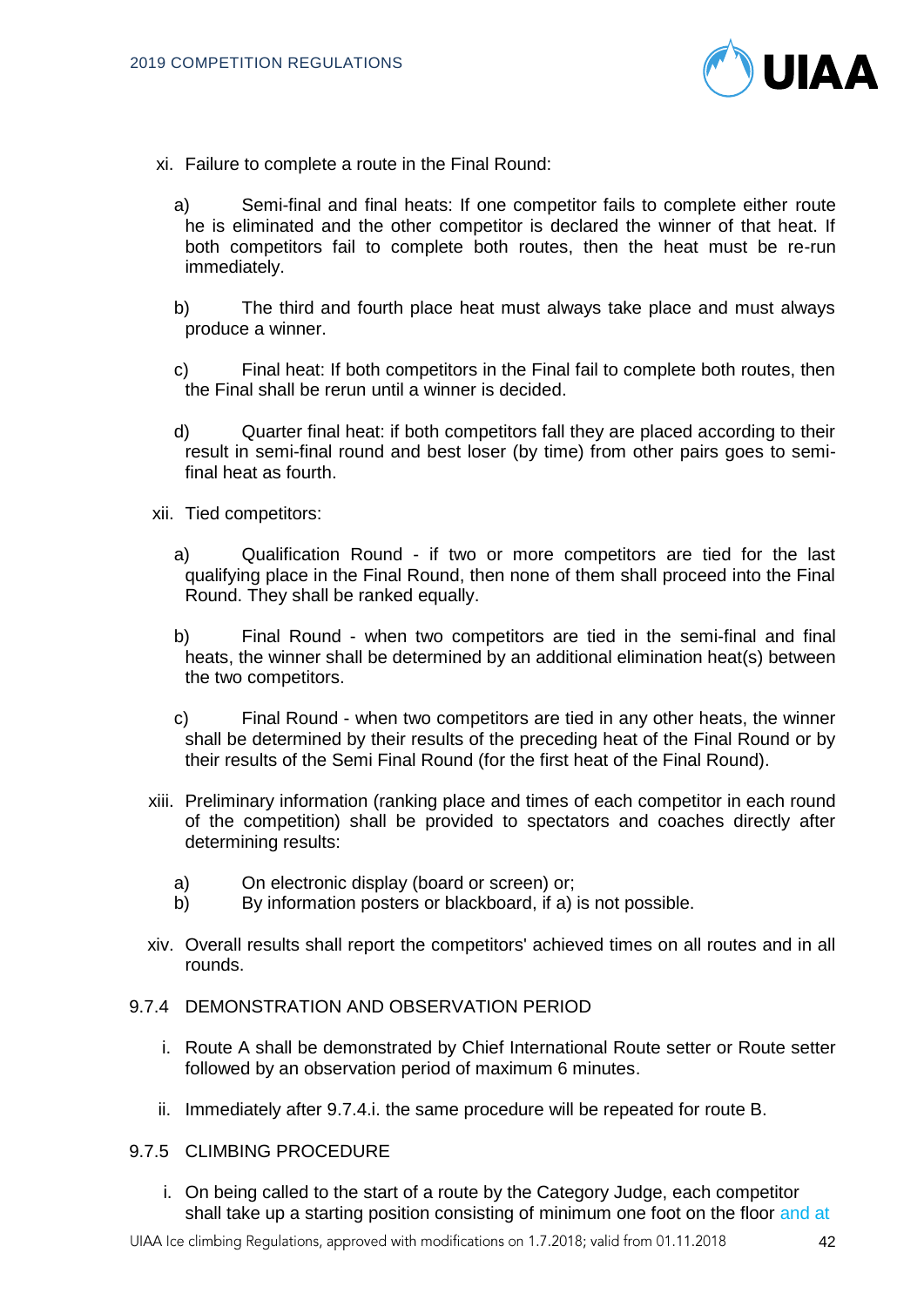

least one foot and one hand shall be touching the ice.

- ii. The competitor, which is ranked above, shall start from route A.
- iii. When both competitors are in position, the Category Judge shall ask: "Ready?" After getting confirmation from both competitors, the Category Judge shall call "Attention" and after a short pause (1 - 2 second) the Category Judge shall give a short (0.1-0.2 sec) and loud (clearly) audible starting signal or call "Go!" where manual timing is used.
- iv. The position of the starting signal should be equidistant from both competitors.
- v. On being given the instruction or signal to start, each competitor shall commence his/her attempt on the route. No appeal against the starting instruction shall be allowed unless the competitor clearly calls that he/she is not ready when the Category Judge asks: "Ready?"
- vi. Each competitor has to be belayed by two belayers and protected by dynamic device.

vii.Belaying service has to be connected to the belayer and not to a fixed point!

## 10. BOULDER – DIFFICULTY COMPETITIONS REGULATIONS

# 10.1 INTRODUCTION

10.1.1 These regulations shall be read in conjunction with the UIAA General Regulations governing international ice climbing competitions.

10.1.2 All Boulder competition routes shall be climbed on top rope or without rope.

10.1.3 A route shall be considered successfully completed if it is climbed in accordance with the regulations and rules governing Boulder competitions and the competitor puts both ice-axes on the finish point.

10.1.4 In exceptional circumstances, the President of the Jury may decide to cancel a round of the competition, in which case the results of the remaining rounds shall determine the ranking of competitors for the competition.

# 10.2 NUMBER OF COMPETITORS AND THE STARTING ORDER

10.2.1 Except where otherwise specifically defined (e.g. World Cup competitions), rounds of a competition (other than the final and super final) are to be held on one group of Boulders (minimum 2): The starting order for these rounds will be determined by random selection of the competitors.

10.2.2 Rounds of a competition (other than the final and super final), which are held on two or more groups of problems (minimum 2 per round): The competitors shall be allocated between the groups as follows:

a) The first round of a competition held on two or more routes of similar difficulty, the competitors shall be allocated to these routes by random selection;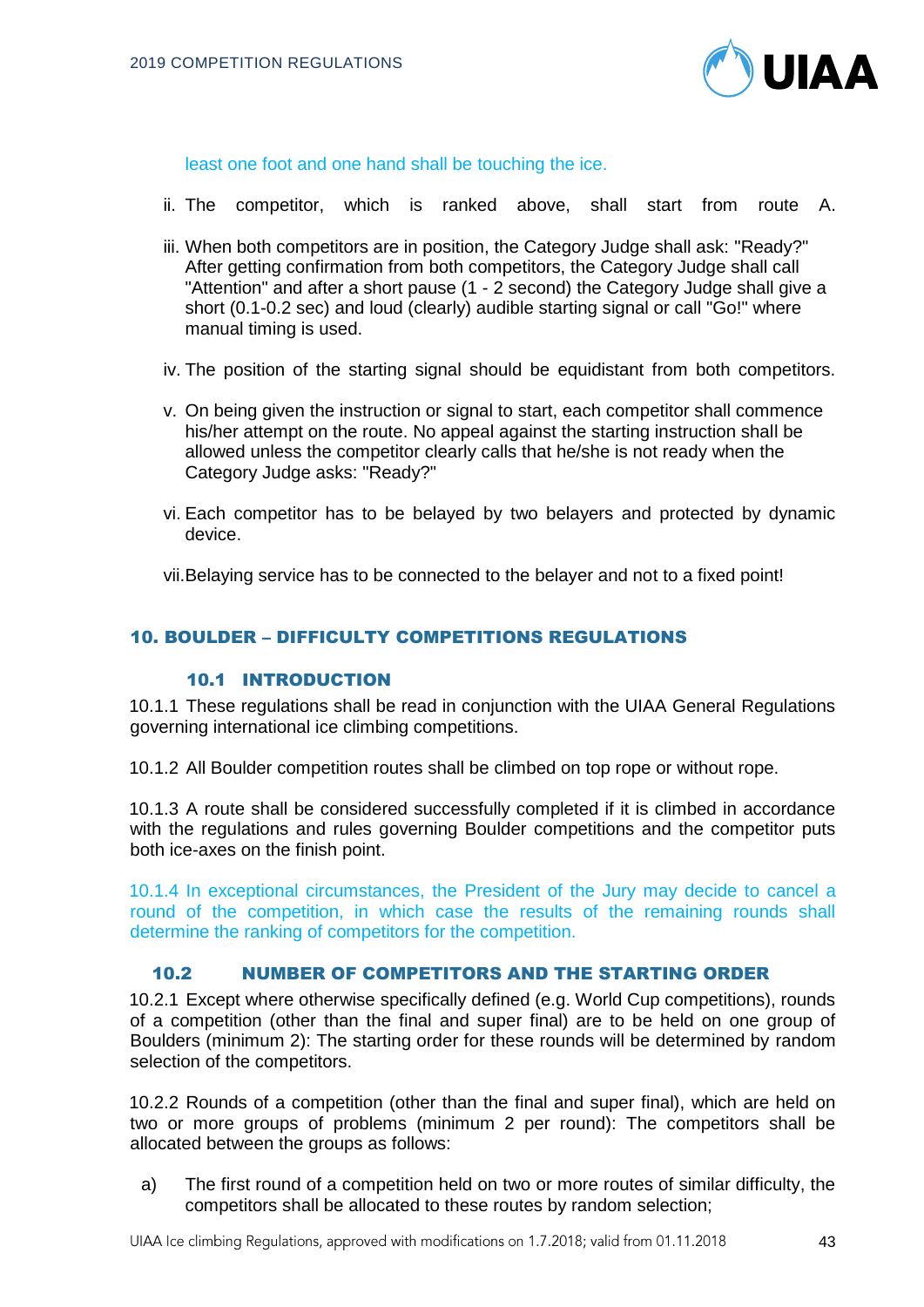

- b) Subsequent rounds held on two or more routes of similar difficulty, the competitors shall be allocated to these routes, alternatively, in the order in which they finished in the previous round; e.g. previous rank order 1, 2, 3, 4, etc., shall be allocated to routes A and B in the order - competitors 1 and 3 allocated to route A and competitors 2 and 4 to route B. On completion of this allocation the starting order shall be determined through random selection.
- c) Final Round: The starting order shall be in the reverse order of the ranking of the semi-final round. If after the application of the count back procedure there are competitors who are tied and share places, the starting order for these tied places shall be decided by random selection.
- d) Super final: The starting order shall be the same as for the final round of the competition.

#### 10.3 OBSERVATION PERIOD

10.3.1 In accordance with the General Regulations, competitors (as a group) shall be permitted to observe the on-sight route they are required to attempt.

10.3.2 In the case of the super final, the President of the Jury may decide not to permit an observation period.

#### 10.4 CLIMBING PROCEDURE

10.4.1 Each problem shall be allocated a pre-designed period in which a competitor may attempt the problem (time to get to and from isolation).

10.4.2 Climbing time: to be decided by the jury.

10.4.3 Times are indicated by a good audible tone. After the tone the climber puts the axes to the start point and starts climbing.

# 10.5 HEIGHT MEASUREMENT

10.5.1 In accordance with Article 10.8 below, in the event of a fall or the Category Judge instructing a competitor to stop climbing, the highest point reached with the ice axe (or in the case of a traverse or roof section of a route, the furthest point reached with the ice axe), in the line and in the climbing sequence of the route as determined by the Chief International Route setter, shall be measured. The criterion for measurement is the marked zone/hold. The zone/hold is valid, if 2 axes are in the zone/hold, or one axe is in the zone/hold and the other no more in the previous zone/hold.

## 10.6 RANKING AFTER EACH ROUND OF THE COMPETITION

10.6.1 Each zone as well as the top point has an absolute value of 1000 points.

10.6.2 The effective value of each zone is the absolute value divided by the number of climbers who reached that zone.

10.6.3 The result for each climber on each problem is the sum of the effective values of each zone.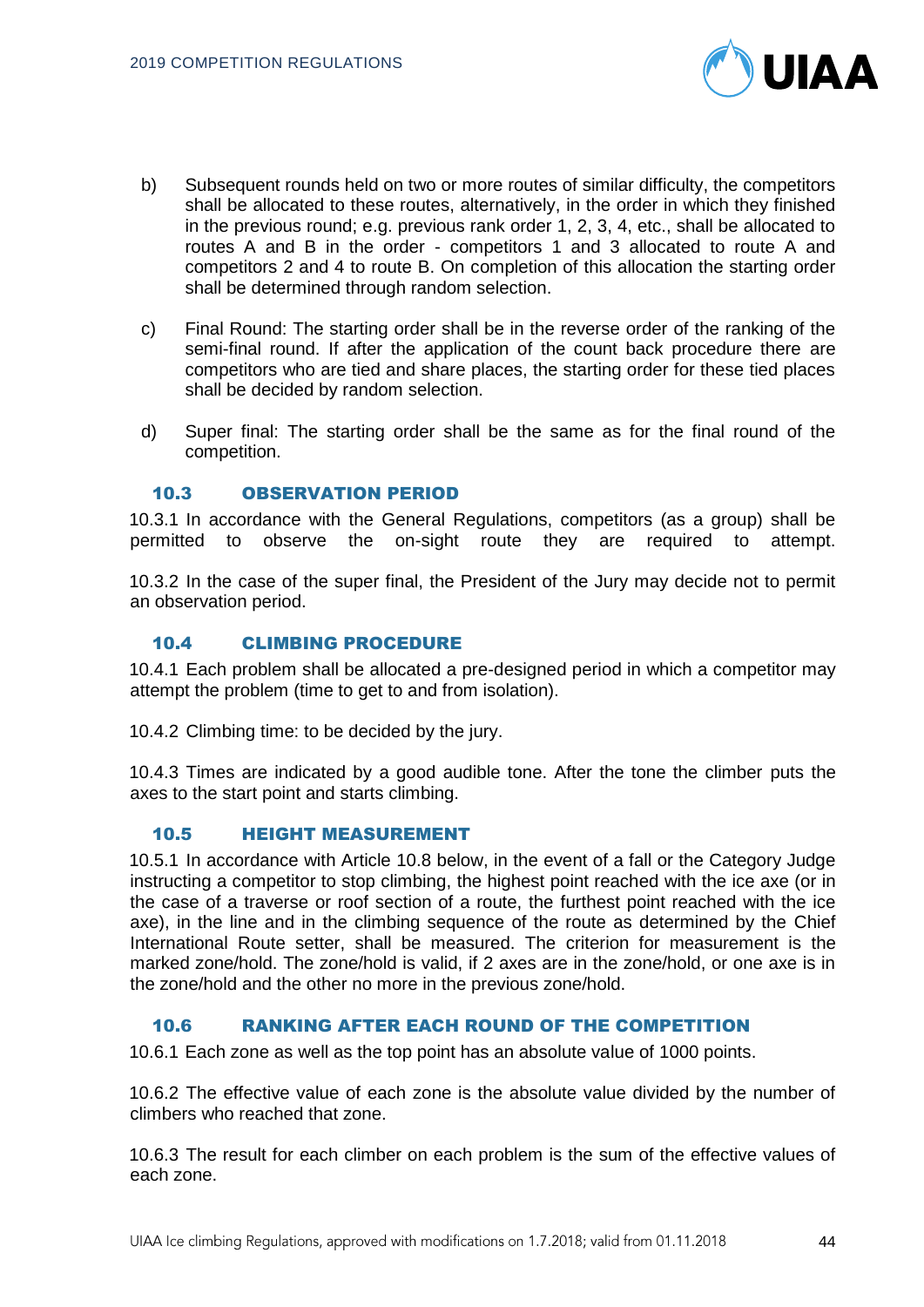

10.6.4 If two or more athletes have the same amount of points, the number of attempts to reach the highest point (the attempts after reaching the maximum height are not taken into account) is decisive for his/her ranking: the competitor with less attempts is being ranked ahead.

# 10.7 QUOTAS FOR EACH ROUND

10.7.1 Article 10.7 must be read in conjunction with Article 10.6 above; i.e. the ranking procedure must first be completed before Article 10.7 is applied.

10.7.2 Where there are insufficient competitors who have successfully completed the route in the preceding round of the competition, the remaining places of the fixed quota shall be filled by the next best ranked competitors.

10.7.3 The fixed quota of competitors qualifying for the semi-final and final shall be, respectively, 18 and 8 competitors

10.7.4 Semi-Final and Final Rounds - Floating Quotas: If the fixed quotas for the semifinal and final rounds of the competition are exceeded as a result of tied places following the application of the count back procedure, the number of competitors nearest to the fixed quota (when calculated from above and below) shall qualify for the next round of the competition subject to the condition that the semi-final and final rounds shall consist of, respectively, not less than 16 and 6 competitors;

10.7.5 When the number of competitors qualifying for the final round exceeds the fixed quota as a result of tied places following the application of the count back procedure is the same when calculated from above and below, the number of competitors corresponding to the greater quota qualify for the final round.

10.7.6 Under special circumstances, the smaller quota maybe taken: this decision shall be announced by the President of the Jury after consulting the organiser, in the technical meeting prior to the competition.

# 10.8 TERMINATION OF AN ATTEMPT ON A ROUTE

10.8.1 Successful Attempt on a Route: A competitor shall be deemed to have successfully completed an attempt on a route if he reaches the top point with 2 ice axes.

10.8.2 Unsuccessful Attempt on a Route: A competitor shall be deemed to have unsuccessfully completed an attempt in a route if he/she:

- a) Falls;
- b) Exceeds the permitted time for the route;
- c) Uses any part of the wall surface beyond the marked boundaries of the route;
- d) Uses the side-edges, edges of the plates or top-edges of the wall;
- e) Uses any artificial aid (for example: screw hole of the hold).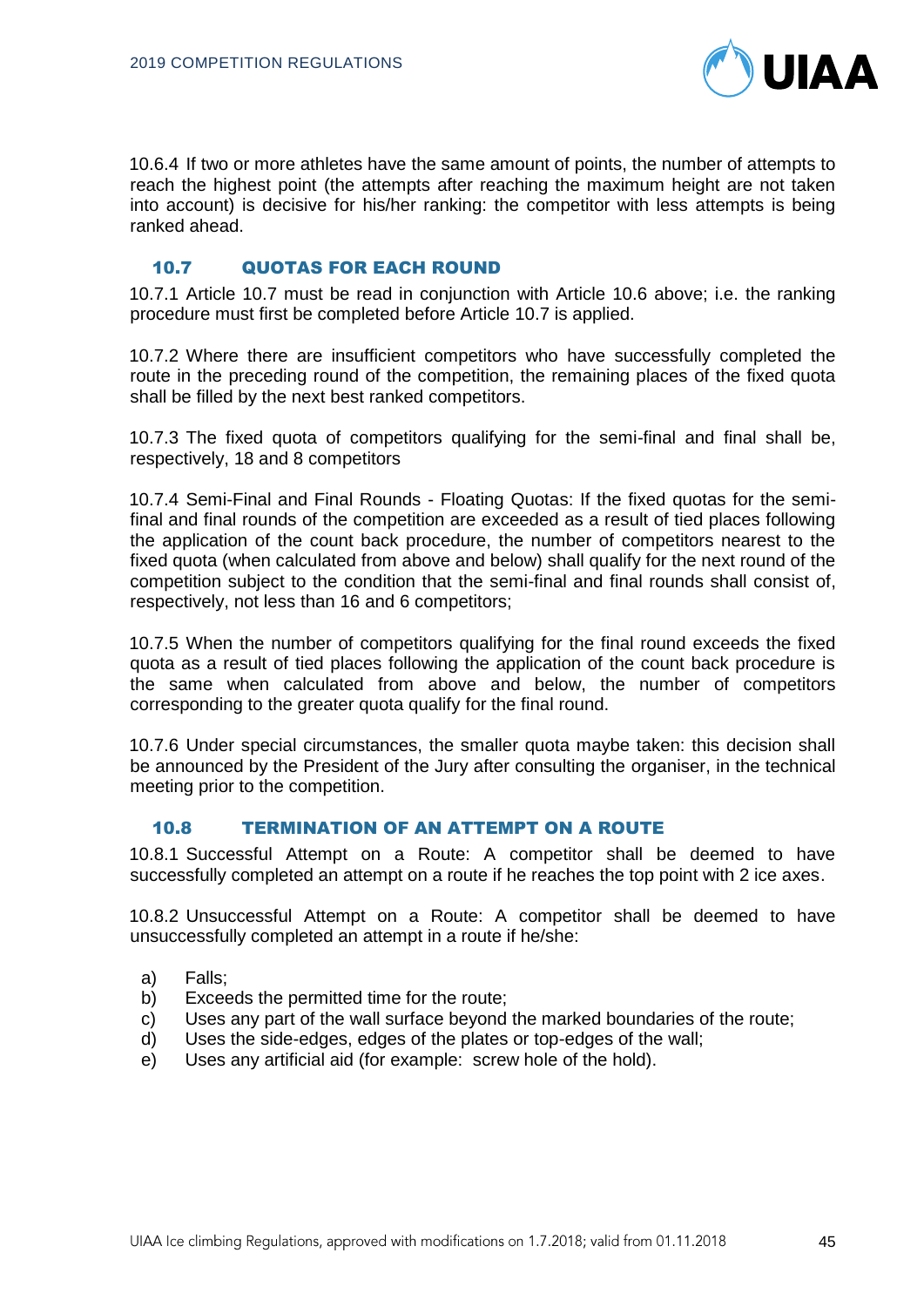

# PART THREE - EVENT RULES

# 11 WORLD CUP SERIES OF COMPETITIONS REGULATIONS

# 11.1 INTRODUCTION

11.1.1 In accordance with the Statutes of the UIAA COMMISSION, a World Cup Championship series of international competitions shall be organized each year.

11.1.2 The UIAA COMMISSION may approve up to a maximum of ten (10) World Cup competitions each year.

11.1.3 Each World Cup competition approved by the UIAA COMMISSION shall include categories for men and women. No competitor under the age of 16 years shall be permitted to compete in a World Cup competition.

11.1.4 Each World Cup competition shall include a Lead-difficulty or Boulder-difficulty competition and a Speed competition.

11.1.5 World Cup competitions shall normally take place during weekend periods, starting Friday. The maximum duration of a World Cup competition shall be three (3) days.

11.1.6 At the end of each World Cup competition, the winners of the men and women's competitions shall be awarded a trophy.

11.1.7 At the conclusion of the final competition of the annual series, the World Cup shall be awarded to the competitor(s) achieving the highest number of points in accordance with these regulations.

11.1.8 On completion of each World Cup series of competitions, the winner of both the men's and women's categories shall be awarded a World Cup trophy. In addition, the first three competitors in both the men's and women's categories shall be awarded.

11.1.9 Additionally the combination difficulty/speed winners may be awarded.

## 11.2 LEAD- DIFFICULTY, BOULDER- DIFFICULTY COMPETITIONS

11.2.1 Each World Cup lead-difficulty or boulder-difficulty competition shall include:

- a) Qualification round which shall take place on a single route (group of problems), two identical or non-identical routes (groups of problems). In the case of nonidentical routes, these shall be of the same technical grade and similar route character;
- b) Semi-final (1/2), Final and (where necessary) Super final rounds which shall take place on one route or group of problems.
- c) In case of 18 or less competitors, only Semi Finals and Finals are held.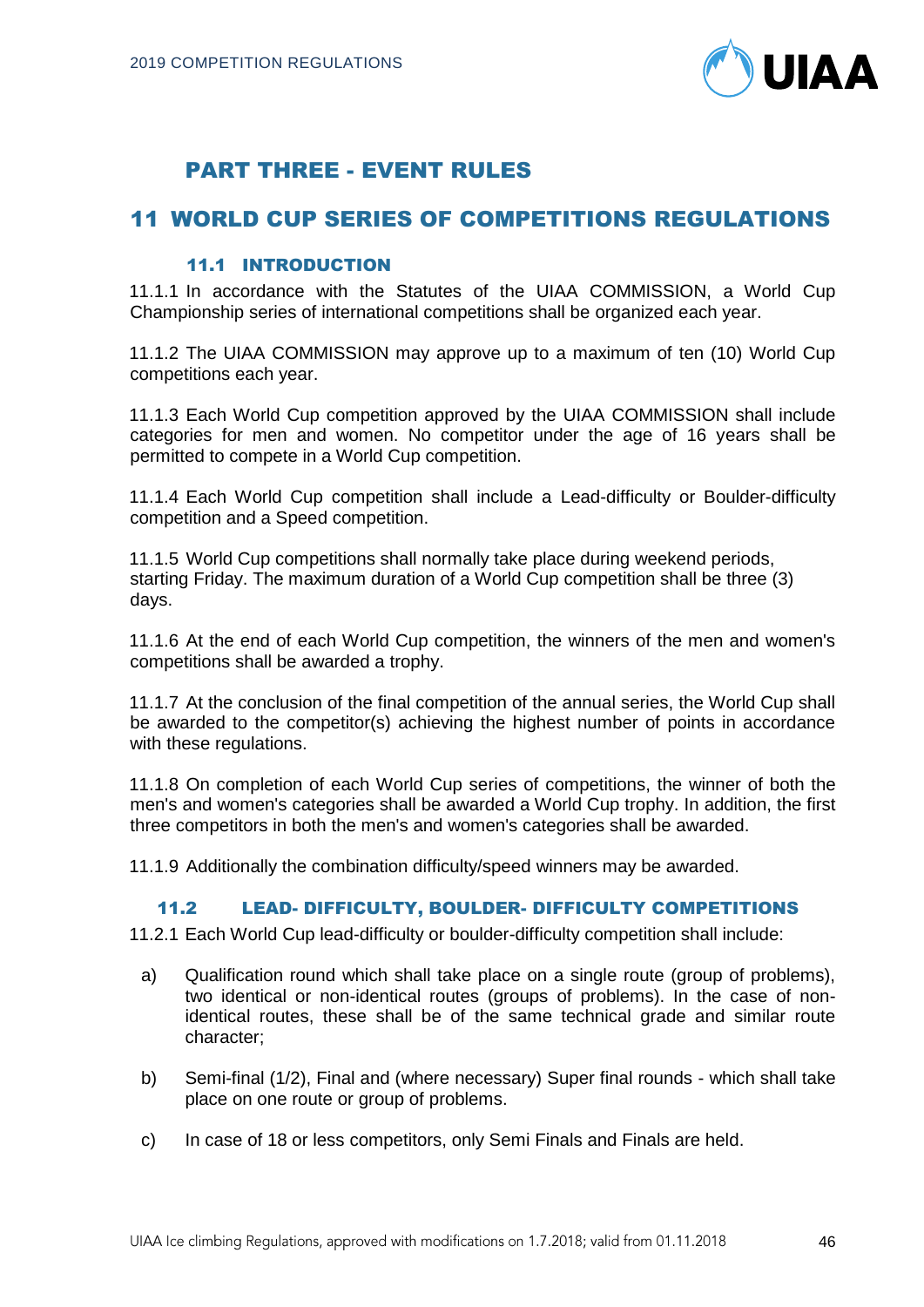

# 11.3 SPEED COMPETITIONS

11.3.1 Each World Cup speed competition shall, in accordance with the regulations governing this type of competition, include:

- a) An Elimination round;
- b) Final round.

# 11.4 POINTS TO BE AWARDED FOR EACH WORLD CUP **COMPETITION**

11.4.1 At the end of each World Cup competition, the competitors who are ranked in each of the men's and women's categories shall be awarded the following points:

| Rank            | Points | Rank             | Points | Rank             | Points         |
|-----------------|--------|------------------|--------|------------------|----------------|
| 1 <sup>st</sup> | 100    | $11^{th}$        | 31     | $21^{st}$        | 10             |
| 2 <sup>nd</sup> | 80     | $12^{th}$        | 28     | $22^{nd}$        | 9              |
| 3 <sup>rd</sup> | 65     | 13 <sup>th</sup> | 26     | 23 <sup>rd</sup> | 8              |
| 4 <sup>th</sup> | 55     | 14 <sup>th</sup> | 24     | 24 <sup>th</sup> |                |
| 5 <sup>th</sup> | 51     | 15 <sup>th</sup> | 22     | 25 <sup>th</sup> | 6              |
| 6 <sup>th</sup> | 47     | 16 <sup>th</sup> | 20     | 26 <sup>th</sup> | 5              |
| 7 <sup>th</sup> | 43     | 17 <sup>th</sup> | 18     | 27 <sup>th</sup> | $\overline{4}$ |
| 8 <sup>th</sup> | 40     | 18 <sup>th</sup> | 16     | 28 <sup>th</sup> | 3              |
| 9 <sup>th</sup> | 37     | 19 <sup>th</sup> | 14     | 29 <sup>th</sup> | $\overline{2}$ |
| $10^{th}$       | 34     | 20 <sup>th</sup> | 12     | 30 <sup>th</sup> |                |

# 11.5 POINTS COUNTING TOWARDS THE AWARD OF THE WORLD **CUP**

11.5.1 The points awarded after each World Cup competition shall be aggregated as specified in Article 11.5.2 below. The aggregate points shall be recalculated after each World Cup competition and the competitors having World Cup points shall be ranked in descending order of points accumulated. The World Cup Ranking (WCR) for difficulty, boulder and speed shall be published after each round of the World Cup series of competitions.

11.5.2 The maximum number of points a competitor can accumulate towards the final ranking of the World Cup championship shall be as follows:

- a) When 9 or 10 competitions are organized: a maximum of the 7 best results shall count;
- b) When 8 competitions are organized: a maximum of 6 best results shall count;
- c) When 7 or 6 are organized: a maximum of 5 best results shall count;
- d) When 5 or less competitions are organized: all results shall count.

# 11.6 AWARD OF THE WORLD CUP IN THE EVENT OF A TIE FOR FIRST PLACE

11.6.1 Tie between two competitors for first place: If a tie between two competitors for the first place in the World Cup Championship exists at the completion of the final Tie Tie between two competitors for first place: If a tie between two competitors for the first place in the World Cup Championship exists at the completion of the final World Cup competition of the year, the tied competitors shall be assessed with a view to breaking UIAA Ice climbing Regulations, approved with modifications on 1.7.2018; valid from 01.11.2018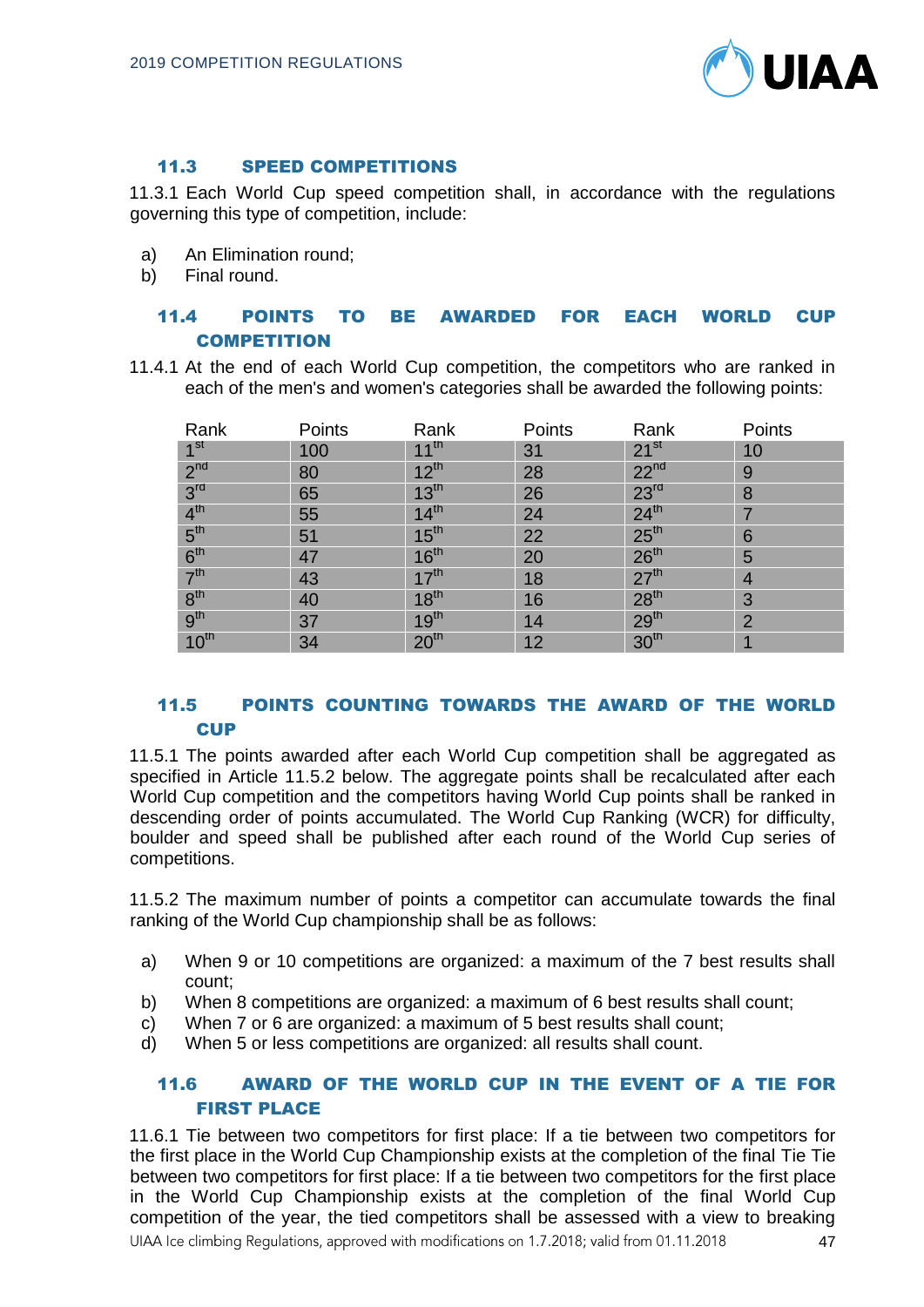

the tie by comparing the individual rankings in those competitions in which the competitors have been in direct competition with each other - i.e. the number of 'better' places in competitions in which they have competed against each other. If a tie remains unbroken following this assessment, the competitors shall be regarded as tied and a joint-World Cup Champion shall be declared.

# 11.7 REGISTRATION OF COMPETITORS BY NATIONALITIES BODIES OR FEDERATIONS

11.7.1 Each country shall be permitted to register, on the UIAA COMMISSION official registration form, the following competitors for any particular discipline of the relevant competition (where applicable):

- a) National team quota Non-host country: 8 women, 8 men
- b) National team quota Host country: 8 women, 8 men
- c) Additionally also the winner from previous year's Overall World Cup Tour

11.7.2 Application for entry into a World Cup competition: All applications from national bodies, federations or private teams shall be submitted to the UIAA COMMISSION and the host federation no later than 20 days before the date of the start of the respective World Cup competition.

11.7.3 Competitors should be registered by National Federations not exceeding the national limit for each country. If quota of athletes exceeds national quota, there should be a national championship or national cup series of competitions and the best should qualify for the World Cup series. If there is no national cup or championship, then national quota is split between the national Federations by equal number of competitors per Federation.

11.7.4 Only in case there is no national Federation, athletes are allowed to apply directly to UIAA office but not exceeding the national quota.

11.7.5 A national body or federation or private team shall be entitled to amend its team quota list subject to informing the UIAA COMMISSION and the host federation not later than 48 hours prior to the start of the World Cup competition. In exceptional circumstances, the UIAA COMMISSION Delegate appointed to a World Cup competition shall be authorized, in his/her best judgment, to permit an exception to this article. This decision by the UIAA COMMISSION Delegate shall be final.

#### 11.8 COMPETITOR QUOTAS FOR EACH ROUND OF A COMPETITION

11.8.1 Lead or Boulder Difficulty Competitions:

- a) The fixed quotas for the semi-final and final rounds shall be, respectively, 18 and 8 competitors;
- b) Floating Quotas World Cup Semi-final and Final Rounds: If the fixed quotas for the semi- final and final rounds of the competition are exceeded as a result of tied places following the application of the count back procedure, the number of competitors nearest to the fixed quota(when calculated from above and below) shall qualify for the next round of the competition subject to the condition that the semi-final and final rounds shall consist of, respectively, not less than 16 and 6 competitors.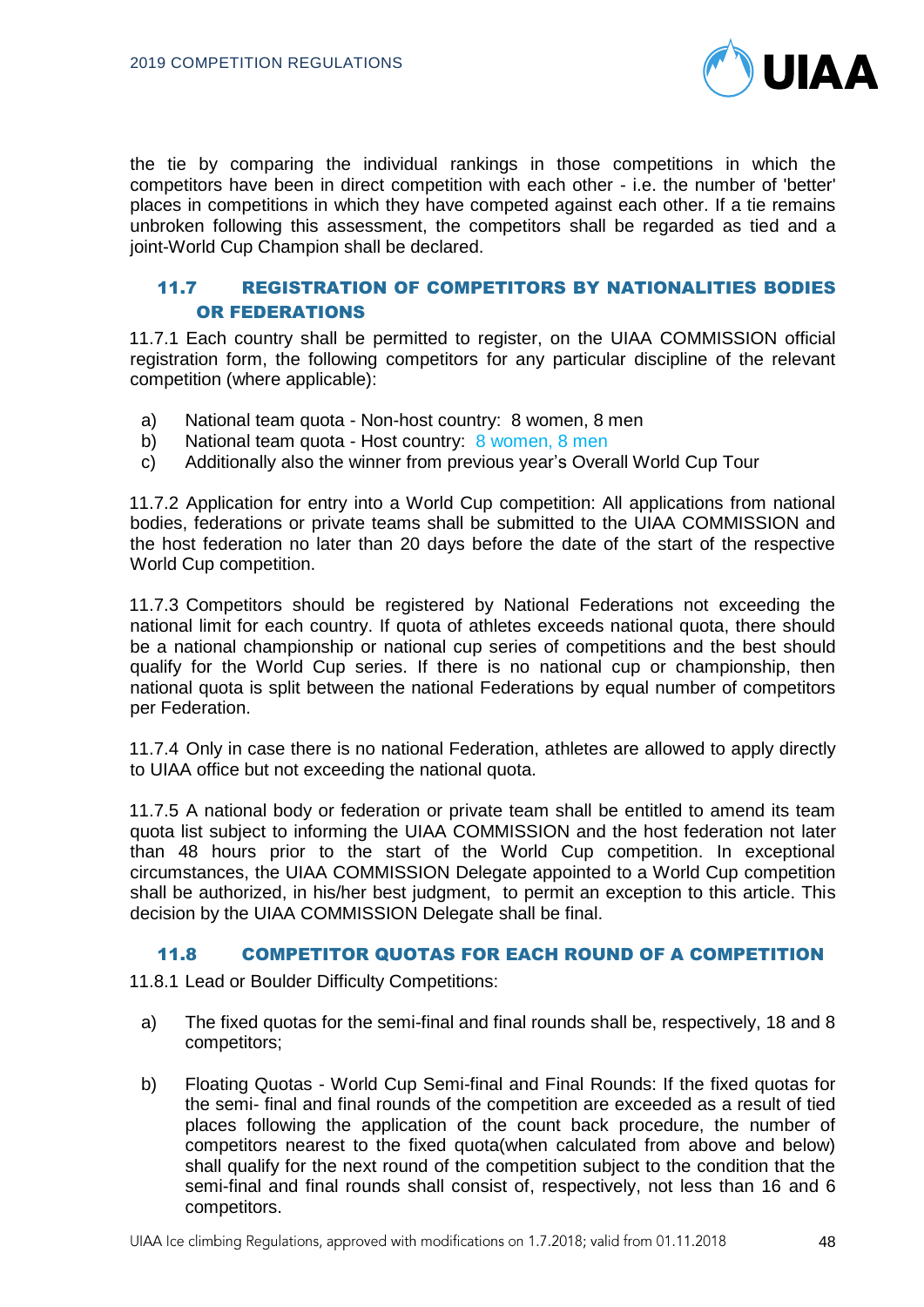

- 11.8.2 Speed Competitions:
	- a) Final Round: the final round shall consist of the top-ranked 16 competitors from the qualification round for Single route competition and 8 for Duel competition;

## 12. WORLD CHAMPIONSHIP REGULATIONS

# 12.1 INTRODUCTION

12.1.1 In accordance with the Statutes of the UIAA COMMISSION, a World Difficulty & Speed Championship competition could be organized every other year, alternating with the World Combined Championships.

12.1.2 Each World Championship competition approved by the UIAA COMMISSION shall include categories for men and women. No competitor under the age of 16 years shall be permitted to compete in a World Championship competition.

12.1.3 World Championship competition may include a lead/difficulty competition, a boulder/difficulty competition and a speed competition.

12.1.4 World Championship competitions shall normally take place during weekend periods including Friday. The maximum duration of a World Championship shall be three (3) days.

12.1.5 The winners of both the men's and women's categories of the Difficulty and Speed competitions shall be awarded, respectively, gold, silver and bronze medals. In addition, the first three competitors in both the men's and women's Difficulty and Speed categories shall be awarded a World Championship trophy.

#### 12.2 QUOTAS

12.2.1 Each country shall be permitted to register, on the UIAA COMMISSION official registration form, the following competitors (where applicable):

- a) National team quota Non-host country: 8 women, 8 men
- b) National team quota Host country: 8 women, 8 men
- c) Additionally, the previous World Champion of the given discipline

## 13. WORLD COMBINED CHAMPIONSHIPS REGULATIONS

## 13.1 Introduction

13.1.1 In accordance with the Statutes of the UIAA COMMISSION, a World Combined Championship competition could be organized every other year alternating with the World Difficulty & Speed Championships.

13.1.2 Each World Combined Championship competition approved by the UIAA COMMISSION shall include categories for men and women. No competitor under the age of 16 years shall be permitted to compete in a World Championship competition.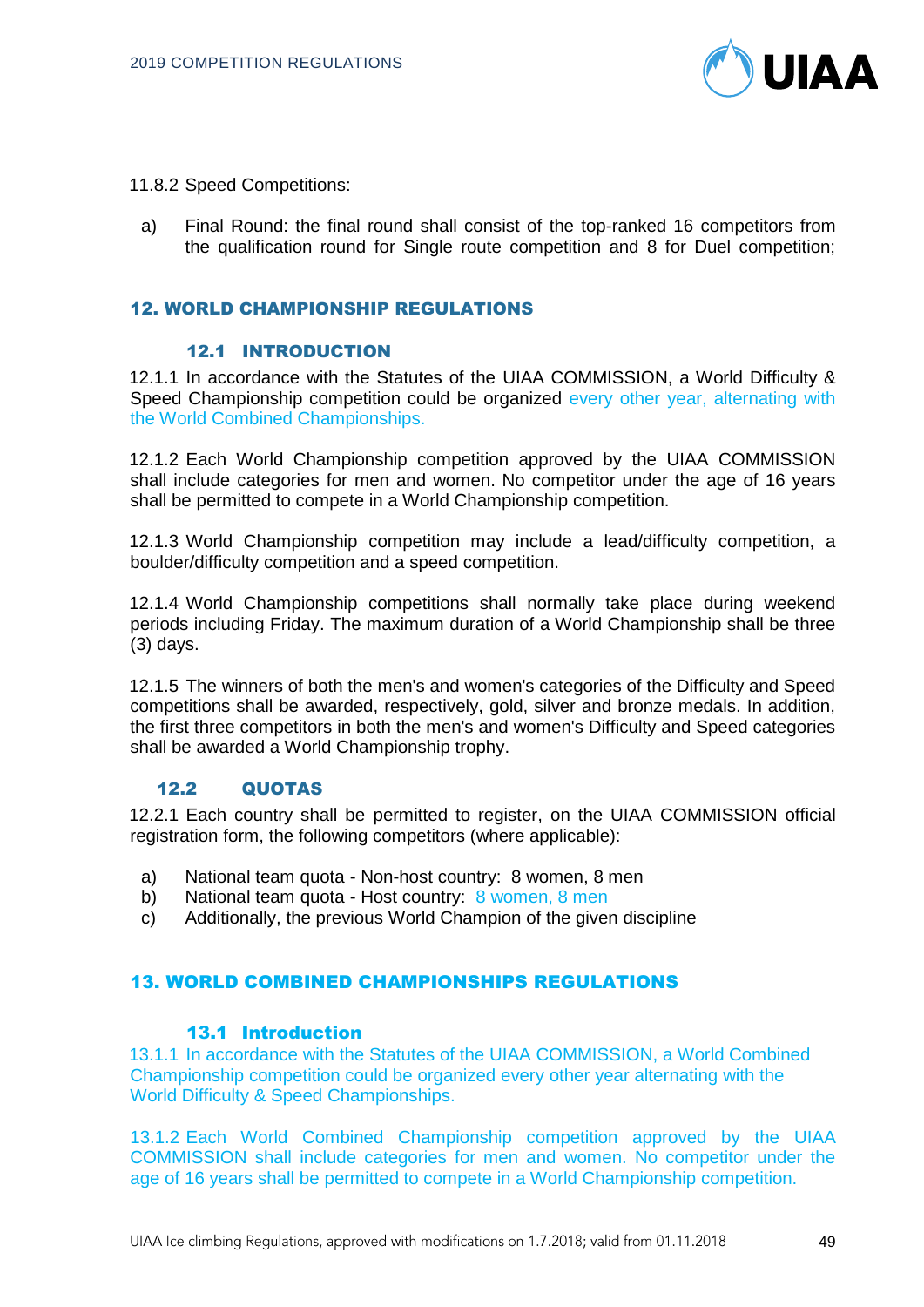

13.1.3 World Combined Championship competition shall include a lead/difficulty competition, a boulder/difficulty competition and a speed single route competition, with a single combined ranking deciding the World Combined Champions.

13.1.4 World Championship competitions shall normally take place during weekend periods including Friday. The maximum duration of a World Combined Championship shall be three (3) days.

13.1.5 The first three competitors in both the men's and women's categories shall be awarded, respectively, gold, silver and bronze medals. In addition, the first three national teams shall be awarded a World Combined Championship trophy.

13.1.6 Each World Combined Championship lead-difficulty or boulder-difficulty competition shall include:

a) Qualification round shall be organised according to Article 8.2 for lead-difficulty and Article 10.2 for boulder-difficulty.

b) Final and (where necessary) Super final rounds - shall be organised according to Article 8.2 for lead-difficulty and Article 10.2 for boulder-difficulty. The fixed quota of competitors qualifying for the final round shall be 18 competitors.

c) In case of 18 or less competitors, only Finals are held.

13.1.7 Each World Combined Championship speed competition shall include:

a) Qualification round which shall take place on a single route in two attempts.

b) Final round which shall take place on a single route in 3 attempts. The fixed quota of competitors qualifying for the final round shall be 16 competitors.

c) In case of 16 or less competitors, only Finals are held.

13.1.8 Scoring / Ranking:

The Athlete's score is given by multiplying the Athlete's ranking (place) in both disciplines. The lower the score the higher the rank.

13.1.9 In the event that a competitor fails to achieve a ranking in one of the disciplines, then the competitor will be listed in the results without rank.

13.1.10 Team ranking:

At the end of World Combined Championship, a "National Team Ranking" shall be calculated for the competition by adding the Ranking Points of the two (2) highest ranked individual team members, ranking teams in descending order of the total number of Ranking Points accumulated in accordance with Article 11.4.1.

## 13.2 QUOTAS

13.2.1 Each country shall be permitted to register, on the UIAA COMMISSION official registration form, the following competitors (where applicable):

National team quota - Non-host country: 3 women, 3 men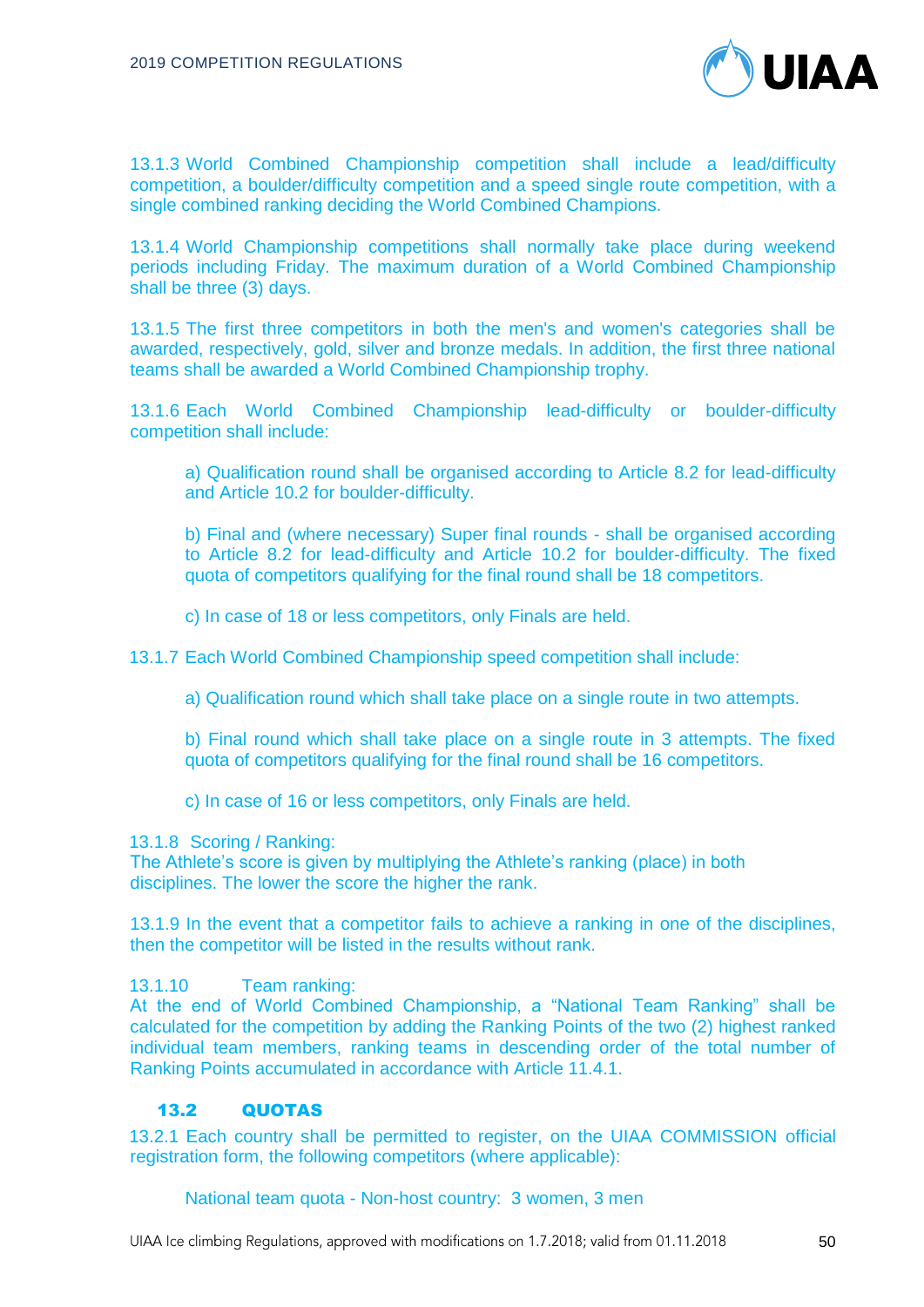

National team quota - Host country: 3 women, 3 men

# 14. WORLD YOUTH CHAMPIONSHIPS REGULATIONS

# 14.1 INTRODUCTION

14.1.1 In accordance with the Statutes of the UIAA COMMISSION, a World Youth Championship competition shall be organized every year.

14.1.2 Each World Youth Championship competition approved by the UIAA COMMISSION shall include categories for male and female competitors.

14.1.3 Each World Youth Championship competition shall include a difficulty competition and a speed competition.

14.1.4 World Youth Championship competitions shall normally take place during weekend periods. The maximum duration of a World Youth Championship shall be three (3) days. Special consideration shall be given to determining the dates of such competitions in order to minimize problems associated with attendance at educational institutions.

14.1.5 The winners of both the men and women categories of the Difficulty and Speed competitions shall be awarded, respectively, gold, silver and bronze medals. In addition, the first three competitors in both the men's and women's Difficulty and Speed categories shall be awarded a World Youth Championship trophy.

14.1.6 At the decision of the President of the Jury certain age categories of the Lead competition routes maybe climbed on top rope.

14.1.7 In case of Top-Rope route in Lead qualification, regardless of height of climber in first attempt, they are allowed to have second attempt.

#### 14.2 AGE CATEGORIES

14.2.1 The World Youth Championship shall include both Difficulty and Speed categories for the following age groups:

| Year of<br>event | Under 16 |      | Under 19 |      | Under 21 |      |      |      |      |
|------------------|----------|------|----------|------|----------|------|------|------|------|
| 2019             | 2006     | 2005 | 2004     | 2003 | 2002     | 2001 | 2000 | 1999 | 1998 |
| 2020             | 2007     | 2006 | 2005     | 2004 | 2003     | 2002 | 2001 | 2000 | 1999 |
| 2021             | 2008     | 2007 | 2006     | 2005 | 2004     | 2003 | 2002 | 2001 | 2000 |
| 2022             | 2009     | 2008 | 2007     | 2006 | 2005     | 2004 | 2003 | 2002 | 2001 |
| 2023             | 2010     | 2009 | 2008     | 2007 | 2006     | 2005 | 2004 | 2003 | 2002 |

#### World Youth Championships Age Groups by Year of Birth

a) The U16 category is not obliged to be held and can be canceled by the organiser in accordance with the President of the Jury not later than one week prior the competition start. In this case the athletes of the U16 category may start in the U19 category.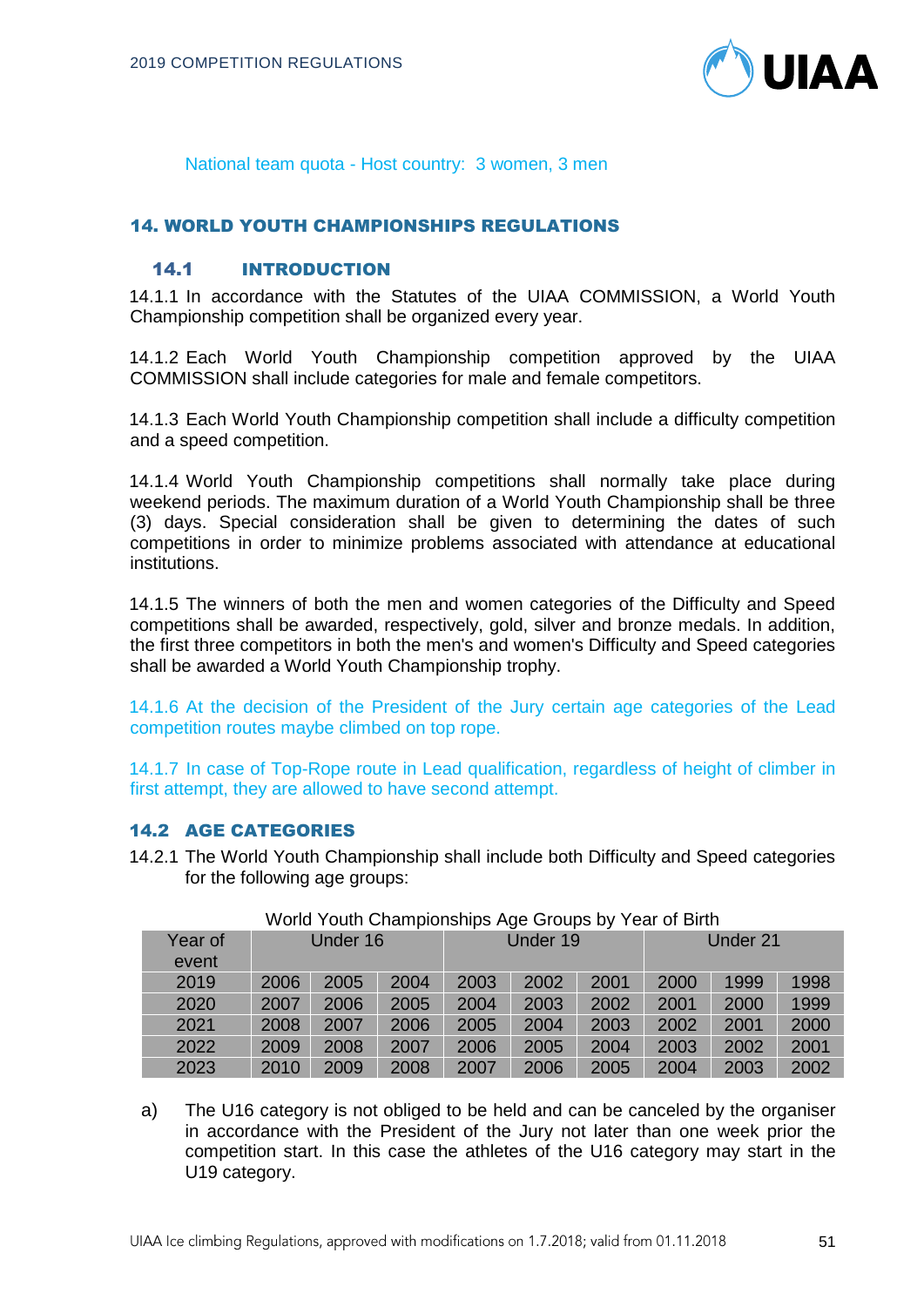

# 14.3 QUOTAS

14.3.1 Each country shall be permitted to register, on the UIAA COMMISSION official registration form, the following competitors (where applicable):

- a) National team quota Non-host country: 6 women, 6 men per age category
- b) National team quota Host country: 12 women, 12 men per age category

## 15. CONTINENTAL CHAMPIONSHIPS REGULATIONS

#### 15.1 INTRODUCTION

15.1.1 In accordance with the Statutes of the UIAA COMMISSION, the following continental championships may be organized in alternate years with the World Championship:

- a) Asian Championship;
- b) European Championship;
- c) North American Championship;
- d) Oceania Championship;
- e) South American Championship.

15.1.2 In accordance with the Statutes of the UIAA COMMISSION and subject to the approval of the UIAA COMMISSION, the Continental Committees are entirely responsible for the organization of these championships, which shall be undertaken in accordance with the UIAA Regulations governing international competition ice climbing.

15.1.3 Only members of the countries who are members of the respective Continental Sub-Committee shall be eligible to take part in these championships.

15.1.4 Each Continental Championship competition approved by the UIAA COMMISSION shall include categories for men and women. No competitor under the age of 16 years shall be permitted to compete in a Continental Championship competition.

15.1.5 Continental Championship competitions shall normally take place during weekend periods. The maximum duration of a Continental Championship shall be three (3) days.

15.1.6 The winners of both the men's and women's categories of the Difficulty and Speed competitions shall be awarded, respectively, gold, silver and bronze medals. In addition, the first three competitors in both the men's and women's Difficulty and Speed categories shall be awarded a Continental Championship trophy.

## 16. CONTINENTAL CUP SERIES REGULATIONS

## 16.1 INTRODUCTION

16.1.1 The Continental Cup Series events in accordance with the Statutes of the UIAA COMMISSION, a Continental Cup series of continental competitions may be organized each year.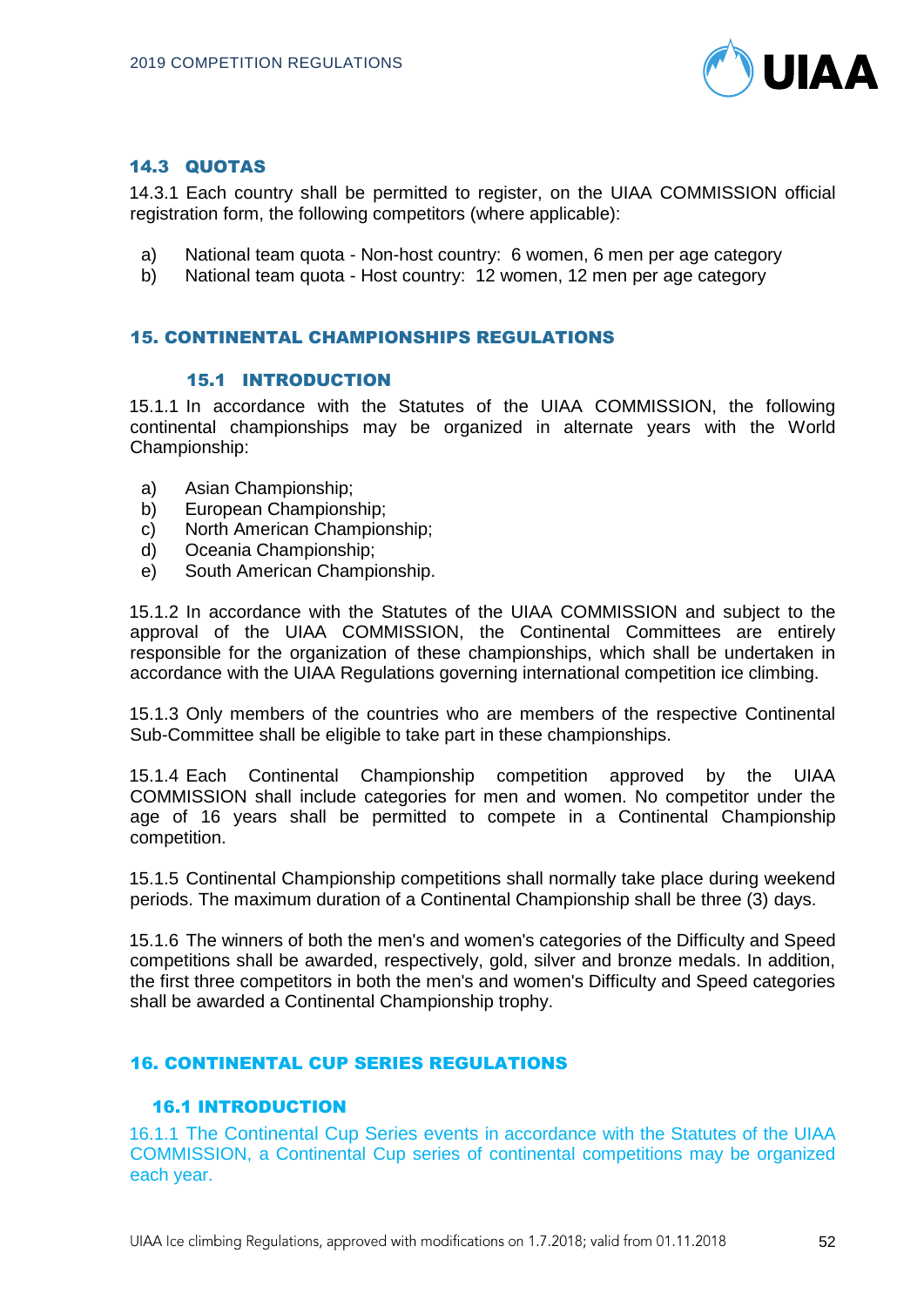

16.1.2 The UIAA COMMISSION may approve up to a maximum of six (6) Continental Cup competitions per continent each year.

16.1.3 Each Continental Cup competition approved by the UIAA COMMISSION shall include categories for men and women. No competitor under the age of 16 years shall be permitted to compete in a Continental Cup competition.

16.1.4 Each Continental Cup competition shall include a difficulty or boulder competition and/or a speed competition.

16.1.5 Continental Cup competitions shall normally take place during weekend periods. The maximum duration of a Continental Cup competition shall be two (2) days. Wherever possible, organisers should aim to complete Continental Cup competitions within one (1) day if just a single discipline is being organised.

16.1.6 At the end of each Continental Cup competition, the winners of the men and women's competitions shall be awarded a medal.

16.1.7 At the conclusion of the final competition of the annual series, the Continental Cup shall be awarded to the competitor(s) achieving the highest number of points in accordance with regulation 11.4.1.

16.1.8 The points awarded after each Continental Cup competition shall be aggregated. The aggregate points shall be recalculated after each Continental Cup competition and the competitors having Continental Cup points shall be ranked in descending order of points accumulated. The Continental Cup Ranking for difficulty, boulder and speed shall be published after each round of the Continental Cup series of competitions.

16.1.9 All the ranking points from each Continental Cup shall count towards the overall series ranking.

16.1.10 On completion of each Continental Cup series of competitions, the winner of both the men's and women's categories shall be awarded a Continental Cup medal/trophy. In addition, the first three competitors in both the men's and women's categories shall be awarded.

16.1.11 Additionally the combination difficulty/speed winners may be awarded.

16.1.12 The award of the continental cup series in the event of a tie for first place will be decided in accordance with regulation 11.6.1.

## 16.2 LEAD- DIFFICULTY, BOULDER- DIFFICULTY CONTINENTAL CUPS

16.2.1 Each Continental Cup lead-difficulty or boulder-difficulty competition shall include:

- a) Qualification round shall be organised according to Article 8.2 for lead-difficulty and Article 10.2 for boulder-difficulty.
- b) Final and (where necessary) Super final rounds shall be organised according to Article 8.2 for lead-difficulty and Article 10.2 for boulder-difficulty.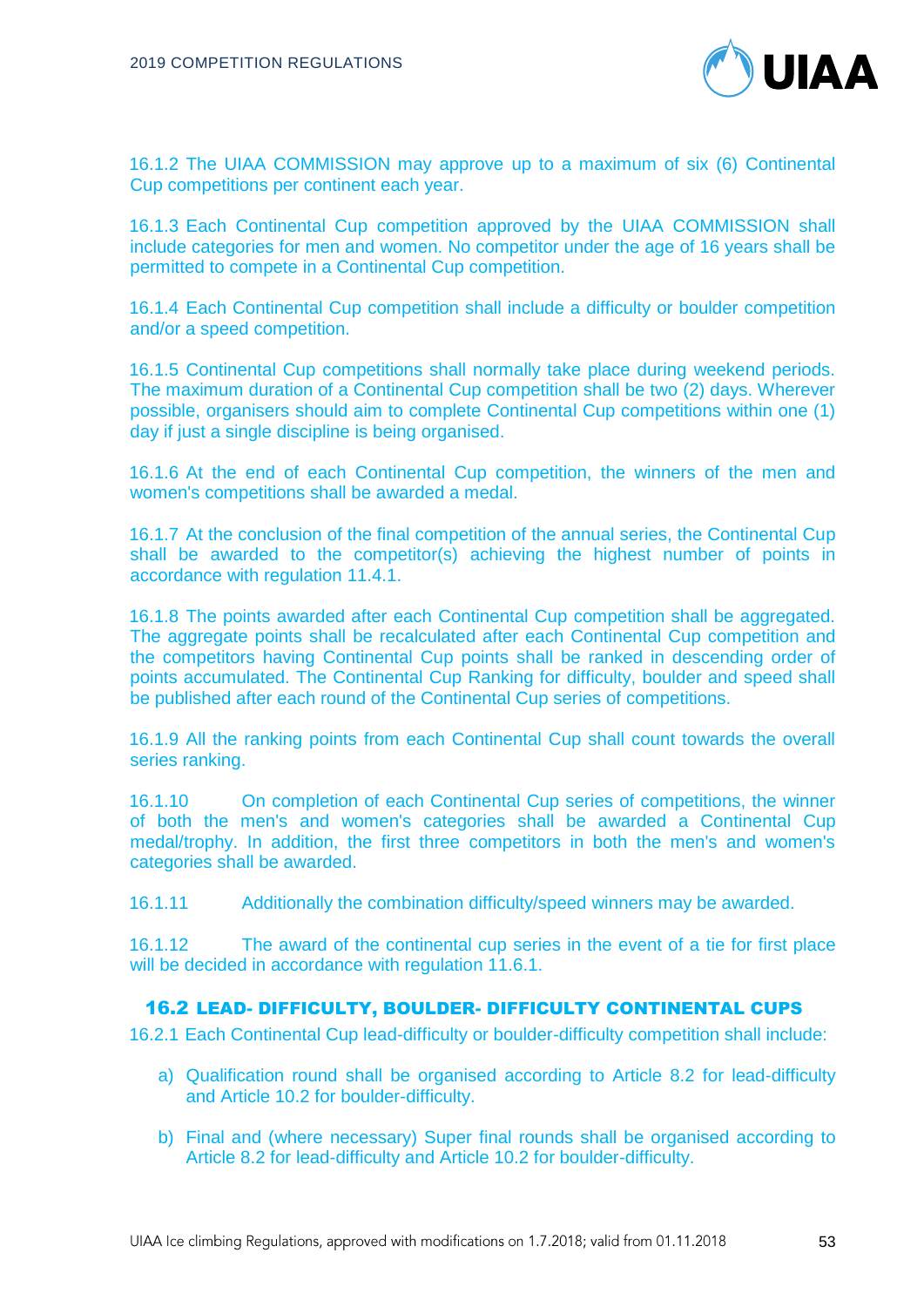

# 16.3 SPEED CONTINENTAL CUPS

16.3.1 Each Continental Cup speed competition shall, in accordance with the regulations governing this type of competition, include:

- a) A Qualification round;
- b) Final round.

# 16.4 QUOTAS

16.4.1 There will no national/federation quotas for entry to any Continental Cup Series event.

16.4.2 Competitors may register themselves for any given event and do not need to go through their national federation and do not require a federation license to compete.

16.4.3 The fixed quotas for the final round of a Continental Cup event in Lead/Boulder shall be 8 competitors.

16.4.4 The fixed quotas for the final round of Continental Cup event in Speed shall consist of the top-ranked 16 competitors from the qualification round for Single route competition and 8 for Duel competition;

16.4.5 Competitors who reside outside the continent the event is hosted on may compete in the Continental Cups; however they will not be awarded a Continental Cup Series overall ranking. The overall series ranking will be calculated as follows:

- i. The non-continental resident competitor will be removed from the rankings of the given event, and the competitor in the position below will assume that rank (as long as they are a resident of the continent that the event is being hosted on) and be awarded the points allocated to that ranking in accordance with regulation 11.4.1.
- ii. The points aggregated towards the overall Continental Cup Series rankings will then be calculated once all the non-continental competitors have been removed from the event ranking, and then aggregated with the other events in the series.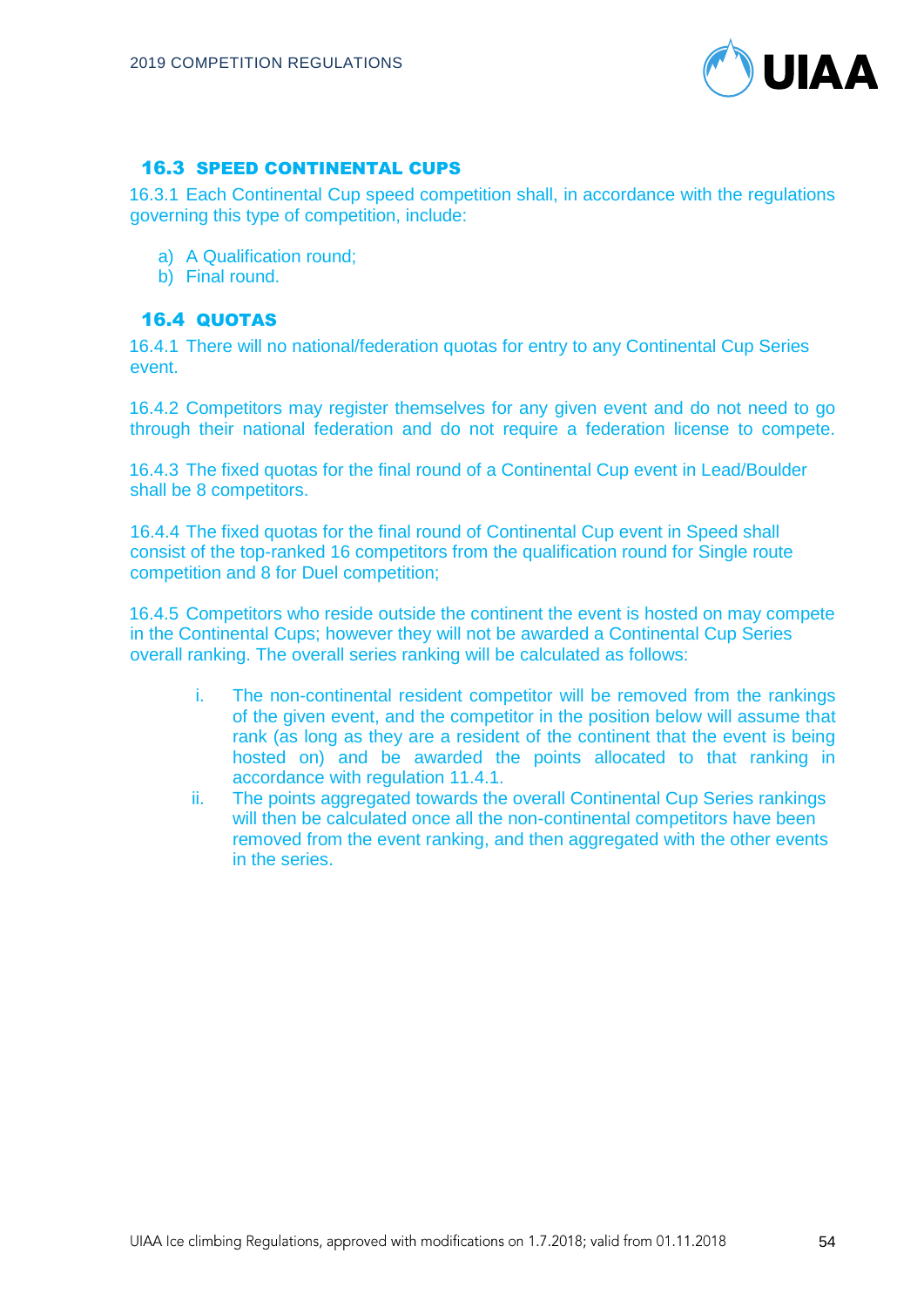

# 17 RULES FOR ICE CLIMBING TOOLS

# 17.1 CRAMPONS AND ICE AXES

17.1.1 Figure 1 and 2 below shows what dimensions of tools are allowed and which are not allowed.

17.1.2 Spurs of any kind are not allowed for difficulty competitions!